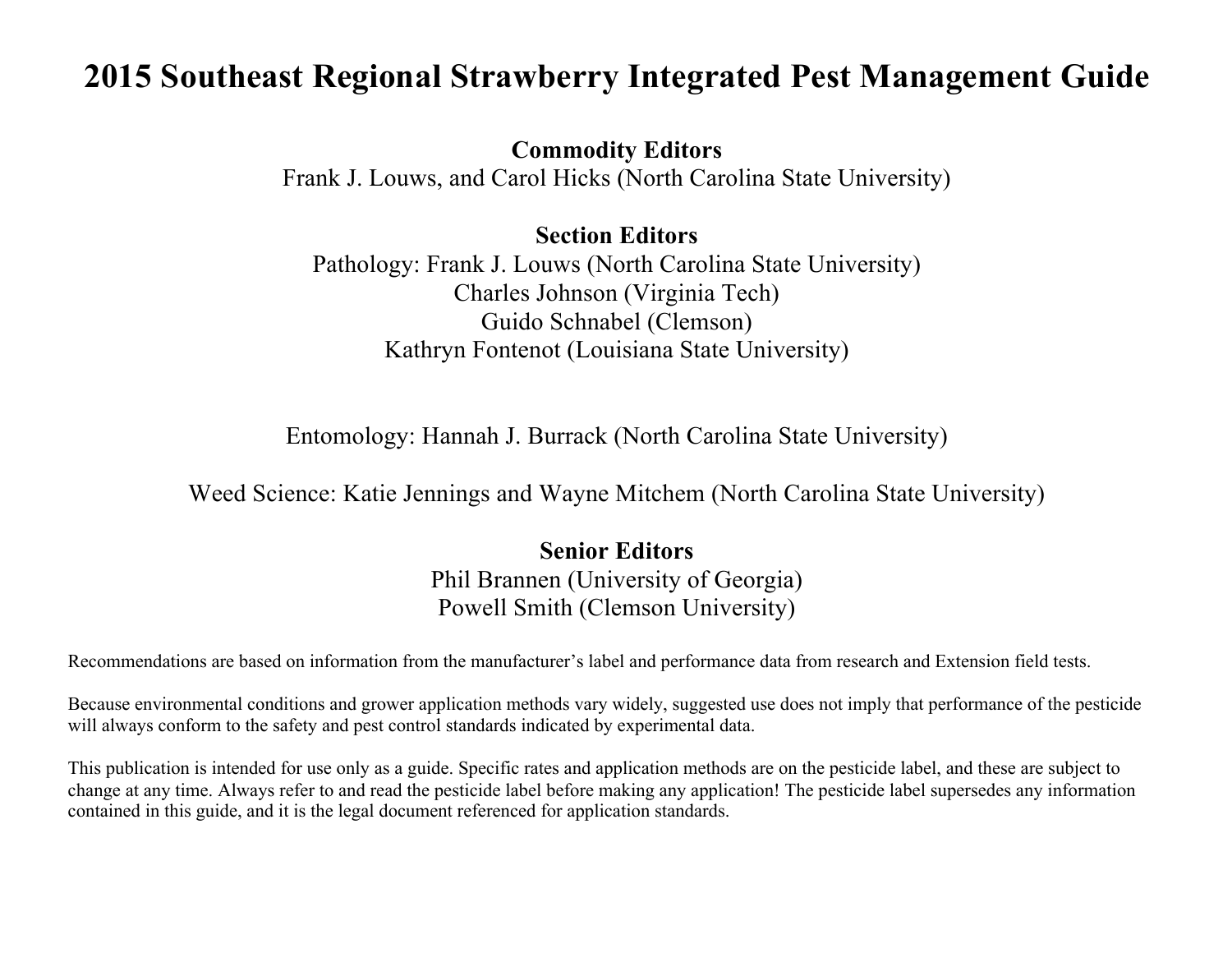|                          | Seasonal "At-a-Glance" Arthropod Guide"      |                                                         |                                                      |
|--------------------------|----------------------------------------------|---------------------------------------------------------|------------------------------------------------------|
| Developmental            | Post-planting                                | <b>Pre-harvest — Bloom</b>                              |                                                      |
| <b>Stage</b>             | (Fall/early to mid-winter)                   | (Late winter to early spring) <sup>3</sup>              | <b>Harvest</b>                                       |
| <b>Pests potentially</b> | Crickets (carbaryl and malathion)            | Aphids <sup>3</sup> (malathion imidacloprid,            | Fire ants <sup>4</sup> (Extinguish, Esteem, Seduce)  |
| present                  | Cutworms (carbaryl, spinosad,                | thiamethoxam, insecticidal soap)                        | Sap beetles' (cultural control, Rimon)               |
| (Insecticides/           | malathion, $Bt$ , Intrepid)                  | Fire ants <sup>4</sup> (Extinguish or Esteem Ant Baits, | Slugs/snails (baits containing carbaryl,             |
| <b>Miticides</b> )       | Cyclamen mites (Portal, imidacloprid)        | Seduce)                                                 | metaldehyde, or iron phosphate)Spotted               |
|                          | Twospotted spider mites: <sup>2</sup>        | Flower thrips <sup>3</sup> (Entrust, Radiant)           | wing drosophila (Brigade, Danitol,                   |
|                          | 1. (Agri-Mek, Vendex);                       | Slugs/snails (baits containing carbaryl,                | Entrust, malathion, Radiant)                         |
|                          | 2. (Acramite, Kanemite, Oberon, Savey, Zeal, | metaldehyde, and/or iron phosphate)                     | Tarnished plant bugs <sup>5</sup> (Brigade, Danitol, |
|                          | Portal);                                     | Strawberry clippers (Brigade, Danitol,                  | Rimon)                                               |
|                          | 3. (M-Pede, horticultural oils);             | carbaryl)                                               | Twospotted spider mites: <sup>6</sup>                |
|                          | 4. predatory mites                           | Twospotted spider mites: <sup>6</sup>                   | 1. (Agri-Mek, Vendex);                               |
|                          |                                              | 1. (Agri-Mek, Vendex);                                  | 2. (Acramite, Kanemite, Oberon, Savey,               |
|                          |                                              | 2. (Acramite, Kanemite, Oberon, Savey,                  | Zeal, Portal);                                       |
|                          |                                              | Zeal, Portal);                                          | 3. (M-Pede, horticultural oils)                      |
|                          |                                              | 3. (M-Pede, horticultural oils);                        | 4. predatory mites                                   |
|                          |                                              | 4. predatory mites                                      | Whiteflies (Oberon)                                  |

<sup>1</sup>Management of strawberry arthropod pests is based on pest presence in the field. There is no preventive spray program, and listed materials only work if target pests are present! **Treat only if damaging populations are present.** Thorough regular scouting is necessary to detect pests early before infestations build to damaging levels.

<sup>2</sup> A thorough inspection of planting material is necessary to avoid introducing mites from the nursery into production fields. Scouting to determine the extent of infestation and the presence of eggs is necessary. Materials in the first group are effective against only adult mites. The second group of materials is effective against eggs as well as older life stages of the twospotted spider mite. These materials are the primary tools for spring infestations. Fall use could affect the number of applications allowed in the spring. Please follow resistance management guidelines stated on the labels. The third group of materials is organically acceptable (**OMRI**  listed) and effective only against adults; coverage is very important to the efficacy of these materials. Resistance management is crucial for all miticides. Rotate to a new mode of action (MOA) if more than one treatment is necessary.

<sup>3</sup>Aphid or flower thrips populations have to be very high to cause yield loss in strawberry. Spraying insecticides during bloom is hazardous to honey bees; follow instructions on pesticide labels to minimize damage to honey bees.

<sup>4</sup>Fire ant baits work slower than contact materials but provide longer term management by sterilizing the queen and preventing larvae from developing over a 4–8 week period. Apply baits as soon as ant foraging is noted in the spring. Ants must be actively foraging for baits to be effective.

<sup>5</sup>Tarnished plant bugs can feed early in the spring on flowers and developing weed seeds. Wild radish, often called wild mustard, is a favored late winter host. Reducing weeds in and around fields will reduce populations. See note above about honey bees

<sup>6</sup>As weather begins to warm, scout well for mites. Follow label instructions about resistance management carefully when using miticides.

<sup>7</sup>Sap beetles are attracted to overripe fruit. Keeping fruit picked and removed from the field will reduce problems with sap beetles.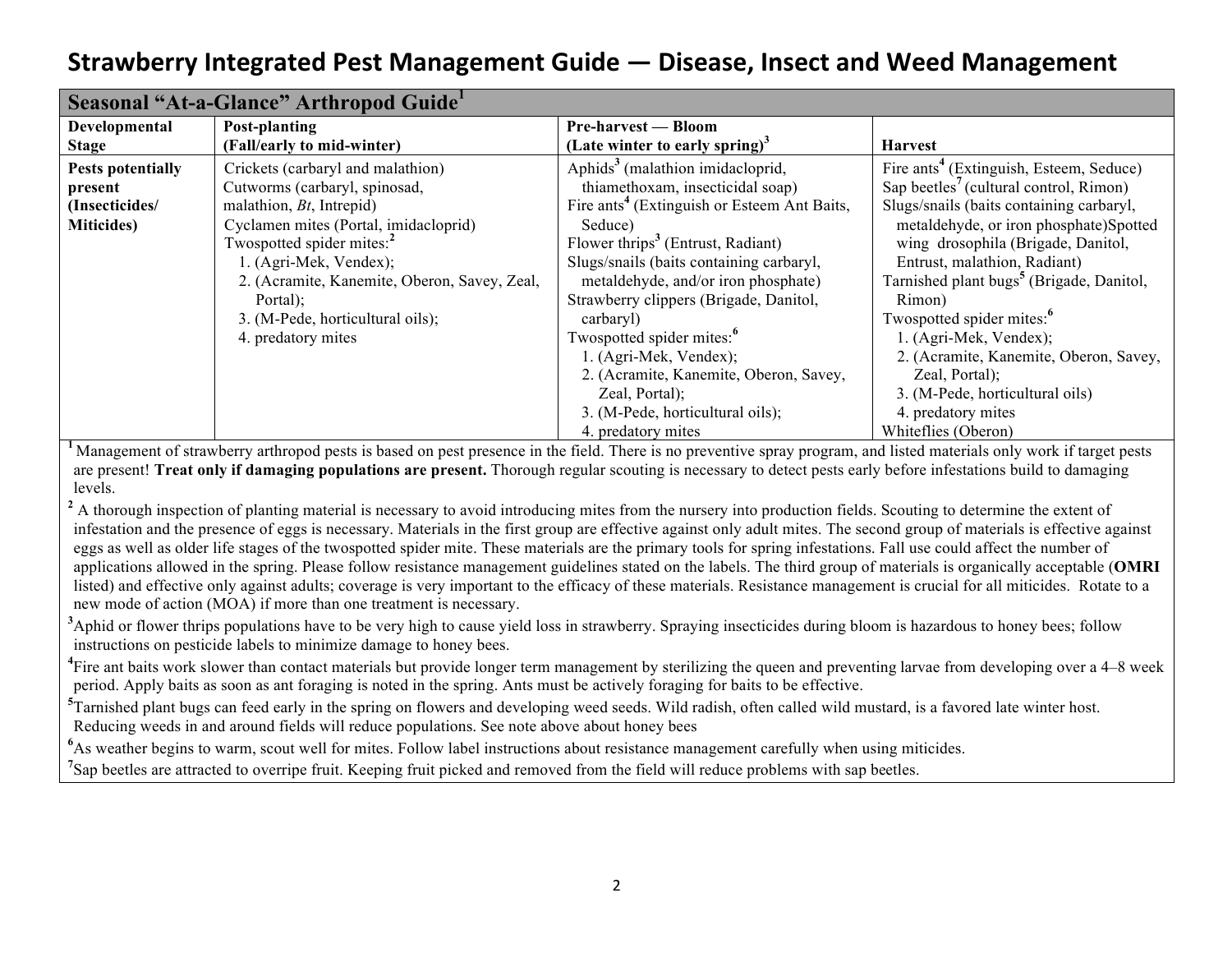| <b>Pre-planting: Disease Control</b>                                                   |                                                          |                        |                                                                                                                                                                               |
|----------------------------------------------------------------------------------------|----------------------------------------------------------|------------------------|-------------------------------------------------------------------------------------------------------------------------------------------------------------------------------|
|                                                                                        | Management                                               | Effectiveness $(+)$ or |                                                                                                                                                                               |
| Pest/Problem                                                                           | <b>Options</b>                                           | Importance $(*)$       | <b>Comments</b>                                                                                                                                                               |
| Anthracnose<br>Angular leaf spot                                                       |                                                          | *****                  | Use of certified plants or plants produced in a similarly stringent                                                                                                           |
| Phytophthora crown rot<br>Fusarium wilt<br>Viruses                                     |                                                          | $+++++$                | program is the most important method to prevent these diseases.                                                                                                               |
| Nematodes and soilborne pathogens<br>(Pythium, Phytophthora, Fusarium,<br>Rhizoctonia) | Sample soil                                              | ***                    | Sample soils for nematode analysis through local state services to<br>determine which fumigant or IPM management plan may be required.                                        |
|                                                                                        | Crop rotation and<br>cover crop selection                | ***<br>$+++$           | Selected summer cover crops and rotating fields to other crops for 2 to 3<br>years can suppress nematode populations and reduce black root rot and<br>other disease problems. |
| Weeds<br>Root and crown rot disorders<br>(Black root rot; Phytophthora crown<br>rot)   | Pre-plant fumigation<br>and laying down<br>plastic mulch | $+++++$                | See fumigation table below. Consult with custom applicators and/or<br>Extension agents for product and rate recommendations.                                                  |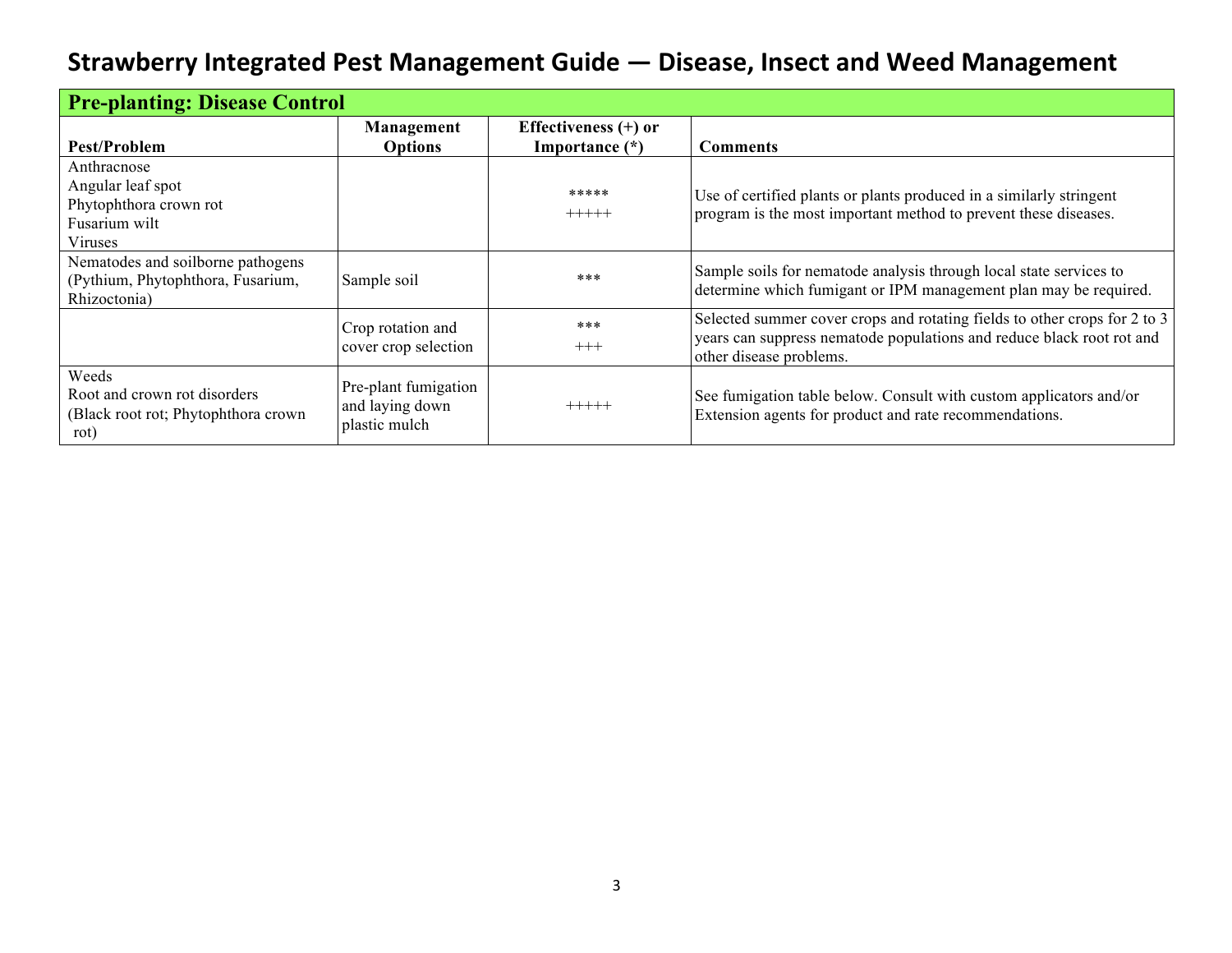**Fumigants:** New labels require extensive risk mitigation measures including fumigant management plans (FMPs), buffer restrictions, worker protection safety standards and other measures. Details are on the labels and see http://www2.epa.gov/soil-fumigants. Some fumigants are registered on multiple crops but with crop- or soil-type -specific rates; others are registered for specific crops and/or in certain states only. Follow all labels carefully.

| невите пиненут сагтениу недвител и анидано от ганидане сополнаноня гог гланадид бопоотнетеннаомея плясая дна чтесая н<br>plasticulture strawberries <sup>1,2</sup> |                                      |                  |                |                  |                  |
|--------------------------------------------------------------------------------------------------------------------------------------------------------------------|--------------------------------------|------------------|----------------|------------------|------------------|
| Product                                                                                                                                                            | Rate per Broadcast Acre <sup>3</sup> | <b>Nematodes</b> | <b>Disease</b> | <b>Nutsedge</b>  | Weeds:<br>Annual |
| Telone II $(1,3-D)$                                                                                                                                                | $9 - 12$ gal                         | $+++++$          | $+$            |                  |                  |
| Telone C17 $(1,3-D + \text{chloropicrin})$                                                                                                                         | $32.4 - 42$ gal                      | $+++++$          | $+++$          | $^{+}$           | $^{+}$           |
| Telone C35 $(1,3-D + \text{chloropicrin})$                                                                                                                         | $39 - 50$ gal                        | $+++++$          | $+++++$        | $+$              | $++$             |
| Telone $C35 + VIF^5$                                                                                                                                               | See comments below                   | $+++++$          | $+++++$        | $^{+++}$         | $^{+++}$         |
| InLine $(1,3-D + \text{chloropicrin})^3$                                                                                                                           | $29 - 38.4$ gal                      | +++++            | $+++++$        | $+$              | $+++$            |
| Metam sodium <sup>4</sup> (MS)                                                                                                                                     | $37.5 - 75$ gal                      | $++$             | $+++$          | $+$              | $++++-$          |
| Metam potassium <sup>4</sup>                                                                                                                                       | $30 - 60$ gal                        | $++$             | $+++$          | $+$              | $++++$           |
| Chloropicrin $^6$                                                                                                                                                  | 150 - 350 lb                         | $+$              | $+++++$        |                  |                  |
| Pic-Clor 60 (chloropicrin $+ 1,3-D$ )                                                                                                                              | $19.5 - 31.5$ gal                    | $+++++$          | $+++++$        | $+$              | $^{+++}$         |
| Chloropicrin + $MS$                                                                                                                                                | $19.5 - 31.5$ gal + 37.5 - 75 gal    | $++$             | $+++++$        | $++$             | $+++++$          |
| Paladin (dimethyl disulphide) should be<br>formulated with 21% chloropicrin<br>$+VIF7$                                                                             | $35.0 - 51.3$ gal                    | $++++-$          | $+++++$        | $+++++$          | $+++^5$          |
| Dominus (allyl isothiocyanate) <sup>8</sup>                                                                                                                        | $25$ to 40 gal                       | $++^8$           | $+++8$         | $+$ <sup>8</sup> | $+++2$           |

**Relative Efficacy: Currently Registered Fumigants or Fumigant Combinations for Managing Soilborne Nematodes, Diseases, and Weeds in** 

 ${}^{1}$ Each of the fumigants listed in this table has performed well in regional trials. Some alternative fumigants may need to be complemented with herbicides or hand weeding, depending on weed pressure. Dominus was recently registered but there is limited experience with the product through University or independent trials in our region; therefore growers may want to consider this on an experimental basis. Telone can persist more than 21 days under cool or wet soil conditions.

<sup>2</sup>Refer to the Herbicide Recommendation section of this guide for directions pertaining to herbicide applications. Fumigants with low efficacy against weeds require a complementary herbicide program.<br><sup>3</sup> InLine is formulated for application through drip lines; efficacy is dependent on good distribution of the product in the bed profile.

<sup>4</sup>Metam sodium can be Vapam, Sectagon 42, Metam CLR or other registered formulations; metam potassium can be Metam KLR, K-Pam, Sectagon K54 or other registered formulations. Metam potassium should be used in soils with high sodium content.

*5* Reduced rates can be used with virtually impermeable film (VIF).

<sup>6</sup> Chloropicrin is available in multiple formulations and labels including an EC formulation for applications through drip irrigation systems.

 $^7$ Paladin has low efficacy on certain small seeded broadleaf weeds and grasses; Paladin is not registered in all States. Paladin is also available in an EC formulation for application through drip irrigation systems.

<sup>8</sup> Dominus was recently registered but there is limited experience with the product through University or independent trials in our region; therefore growers may want to consider this on an experimental basis. Plant back time is 10 days. The active ingredient allyl isothiocyanate is most similar to the active breakdown ingredient of Vapam (methyl isothiocyanate) and is likely to behave in a similar manner with a similar pest control profile.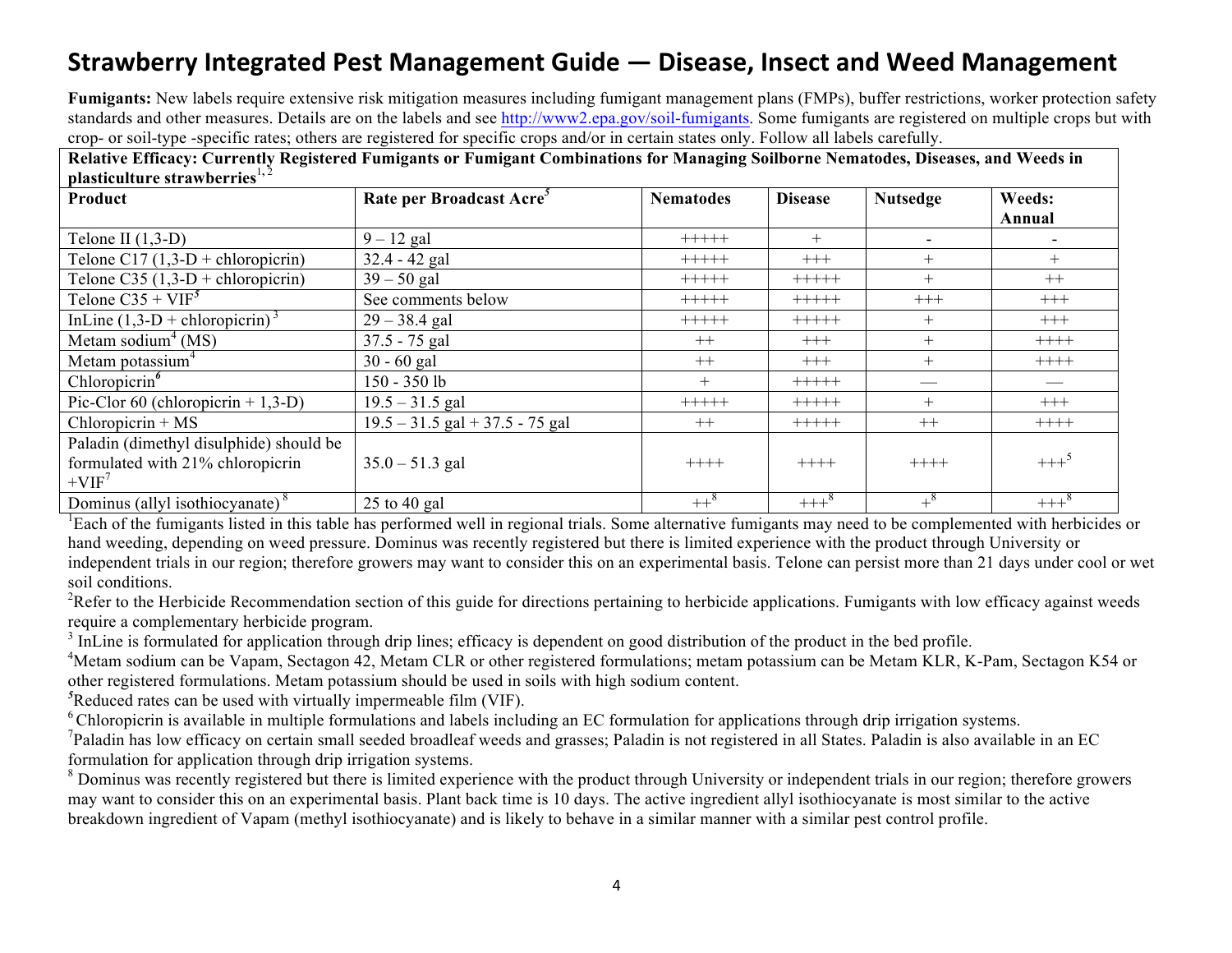#### **Planting and Early Post-planting: Disease and Insect Management**

**FRAC/IRAC/HRAC codes — These acronyms refer to industry-sponsored committees addressing resistance to crop protection materials; Fungicide Resistance Action Committee (FRAC), Insecticides Resistance Action Committee (IRAC) and Herbicide Resistance Action Committee (HRAC).** Pesticides affect their target pest in a variety of ways, and the way a pesticide kills the target organism is called the *mode of action* (MOA). Although pesticides have different names and may have different active ingredients, they may have the same MOA. Over time, pests can become resistant to a pesticide, and typically this resistance applies to all pesticides with the same MOA. When rotating pesticides, it is important to select pesticides with different MOAs. The FRAC/IRAC/HRAC have grouped crop protection materials into groups with shared MOAs and given them numerical designations, which appear on pesticide labels. The code **UN** means the MOA is unknown. *When selecting pesticides, avoid successive applications of materials in the same MOA group to minimize potential resistance development*. More information about this topic can be found at **www.frac.info, www.irac-online.org, and www.HRACglobal.com**

**Organic Materials Review Institute (OMRI) listed materials are acceptable for production systems certified as organic.** Organically acceptable materials (**OMRI** listed) are in the Comments section.

Generics: Many pesticide active ingredients are available in generic formulations. For brevity, these formulations are not generally listed. Trade names are listed to aid in identifying products and not intended to promote the use of these products or to discourage use of generic products. Generic products generally work similarly to their brand name counterparts, but formulation changes can impact efficacy and plant response. As with any new chemical, read and follow all label instructions. Chemical names are subject to change; please check the active ingredient for all materials.

**Pre-plant dips**: Several products are registered for plant dips to manage pathogens or to protect plants just prior to field setting, but only a limited amount of research has been done with plant dips. In general, these treatments are not recommended except under specific circumstances, for example, if a disease has been diagnosed to be on the transplants. Products not labeled for dip treatments should not be used for dips, since poor plant performance has been observed in research trials.

**Abound or Azaka—** Mix 5 to 8 fl. oz/100 gal of water. Dip plants for 2 to 5 minutes. Transplant treated plants as quickly as possible. This treatment has been developed for bare root transplants with a known problem of anthracnose. The dip is a whole plant dip, and some growers do not re-use the water for fear of spreading bacterial angular leaf spot and other diseases. It is reasonable to expect Abound to have some *Rhizoctonia* suppressive activity, but there are no research results to demonstrate a benefit. For managing *Rhizoctonia*, a root dip should suffice, rather than dipping whole plants. *Rhizoctonia* (and the black root rot problem) builds up over time, and it is doubtful that a root dip would offer much benefit for season long control. Growers must ensure root dip waste is properly disposed.

**Switch** — Switch offers options for treating plants known to be infected with *Colletotrichum* species and has shown good efficacy in reducing losses due to the crown rot pathogen in bare root transplants (*Colletotrichum gloeosporioides*). Use 5 to 8 fl oz/100 gal water. Wash transplants to remove excess soil prior to dipping. Completely immerse planting stock in dip solution. Dip or expose plants for a minimum of 2 to 5 minutes. Do not reuse solution. Dispose of dip solution according to local regulations. Plant treated plants as quickly as possible. Delayed planting could cause plant stunting.

**Phosphites** — Dip plants in 2.5 lb/100 gal (Aliette), 2 pints/100 gal (ProPhyt), or 2.5 pints/100 gal (Phostrol) for 15 to 30 minutes and then plant within 24 hours after treatment. This treatment should help to suppress *Pythium* and *Phytophthora* problems.

Products like **Oxidate** are also registered for plant dip use. However, little data are available, and it is doubtful that they would offer management of root diseases. In most cases, root pathogens are internal to the tissue and these products are primarily surface disinfectants.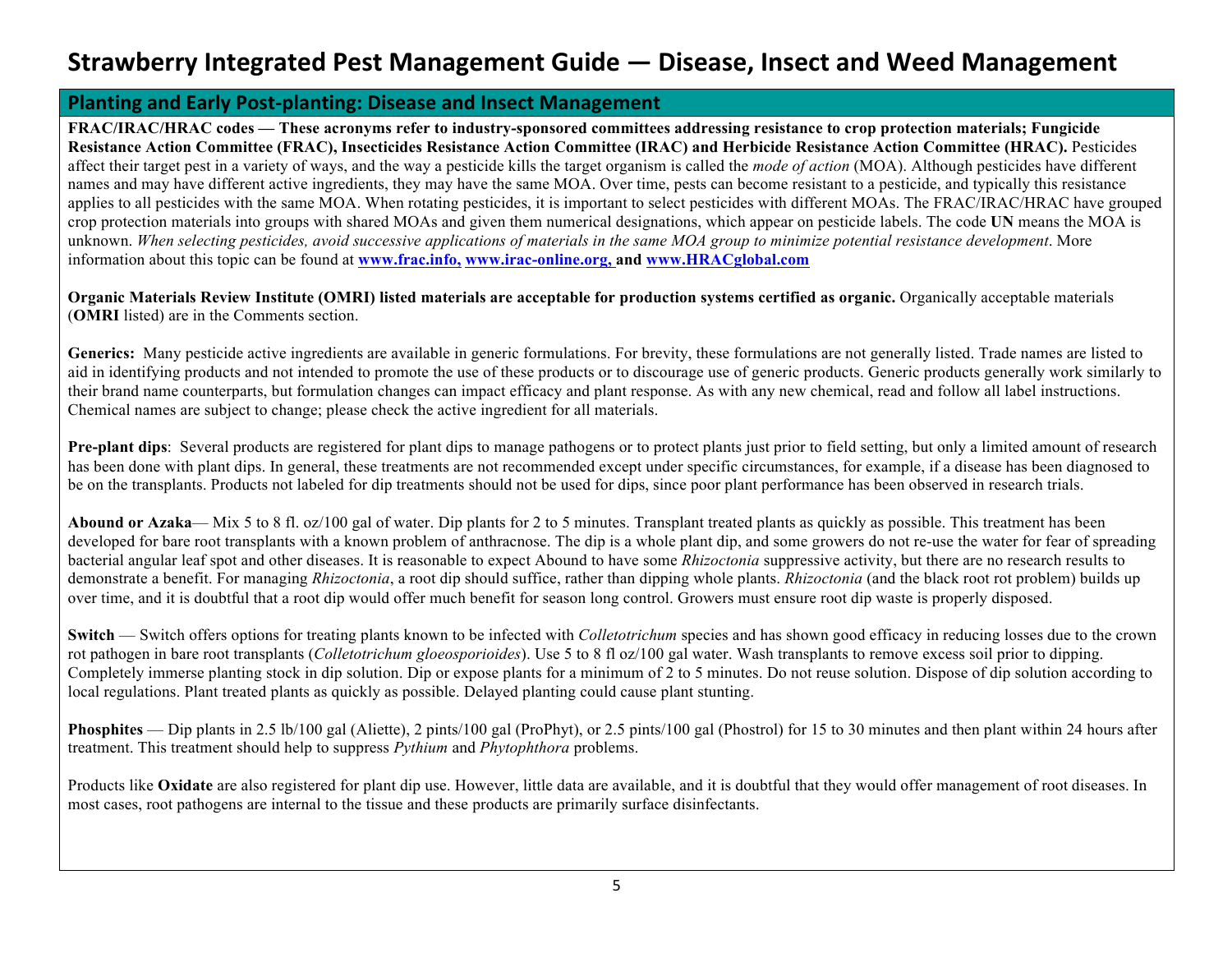#### **Planting and Early Post-planting: Disease and Insect Management**

**The \* and \*\* noted in the management option columns refer to the following fungicide resistance management recommendations:** 

\* *Botrytis cinerea* historically has a high potential to develop resistance, and recent data suggest a high percentage of strains are resistant to several important fungicides. Therefore, it is important to give these recommendations serious consideration:

1. Limit the number of times fungicides of the same class are applied in 1 year.

2. Tank-mix a broad spectrum fungicide such as Captan or Thiram with Topsin-M (a benzimidazole fungicide) as Topsin-M does not have Botrytis activity due to resistance, but is helpful for several early season foliar diseases if present.

3. Resistance profiles vary from farm-to-farm. Sample gray mold populations for their resistance profile through Clemson University. For instructions to submit your samples see:

http://strawberries.ces.ncsu.edu/wp-content/uploads/2014/02/2014-collection-instructions-11.pdf

\*\* It is currently suggested that the strobilurin (now called QoI or group 11) fungicides (Abound, Azaka, Cabrio, Pristine, Merivon, and Quadris Top) be saved for use in controlling anthracnose diseases when there is a high potential for disease pressure. Captan or Thiram should help suppress anthracnose when utilized in Botrytis or other disease control applications, but the QoI materials are currently the most efficacious materials for control of anthracnose. Some of these QoI materials may have activity against multiple pathogens other than the anthracnose pathogens, but unless anthracnose occurs in conjunction with these other diseases of concern, it is suggested that the QoIs not be used. With only 4-5 total applications of the QoI fungicides per crop, it is an imperative that they be utilized effectively. Also, resistance management is extremely important with the QoIs; make sure to follow all resistance management guidelines. Recently, we have documented reduced activity with azoxystrobin (Abound, Azaka) with certain strains of the anthracnose fruit rot (AFR) pathogen. Cabrio, Merivon, or Pristine have offered better control of AFR in recent research efforts.

**Powdery mildew** — Monitor the field for the first signs of powdery mildew (leaf distortion and discoloration). Mildew in the fall does not appear to cause significant damage and may not reappear in the spring. *Therefore, most growers will not need to spray for powdery mildew.* However, fields have been observed in the fall with severe foliar disease incidence, and plant productivity may then be hampered, justifying control measures. Likewise, if powdery mildew pressure occurs in the spring and affects the fruit, the fruit will have a dull appearance and be unmarketable unless managed well.

**Anthracnose** — Most plantings are rarely at risk for anthracnose. Thus, anthracnose fungicides may not be needed. In most cases, contaminated plant sources are identified before or soon after planting. Know your plant source. If present, anthracnose on plants can cause petiole lesions (black sunken areas) stunting and plant death. Fall fungicide applications will be required for *Colletotrichum* only if plant source problems are identified, usually appearing as symptomatic plants or assayed for quiescent infections. Research results show that QoIs are more effective against the fruit rot pathogen ('*acutatum*') compared to the crown rot pathogen ('*gloeosporioides*'). Captan, Topsin M or Switch are as effective as the QoIs for controlling the crown rot pathogen. In general, it is most effective to save the QoI (Group 11) chemistry for spring applications and protect the fruit if anthracnose ('*acutatum*') is known to be present. Failure in management of some 'acutatum' populations has been observed with Abound or similar azoxystrobin products (see above).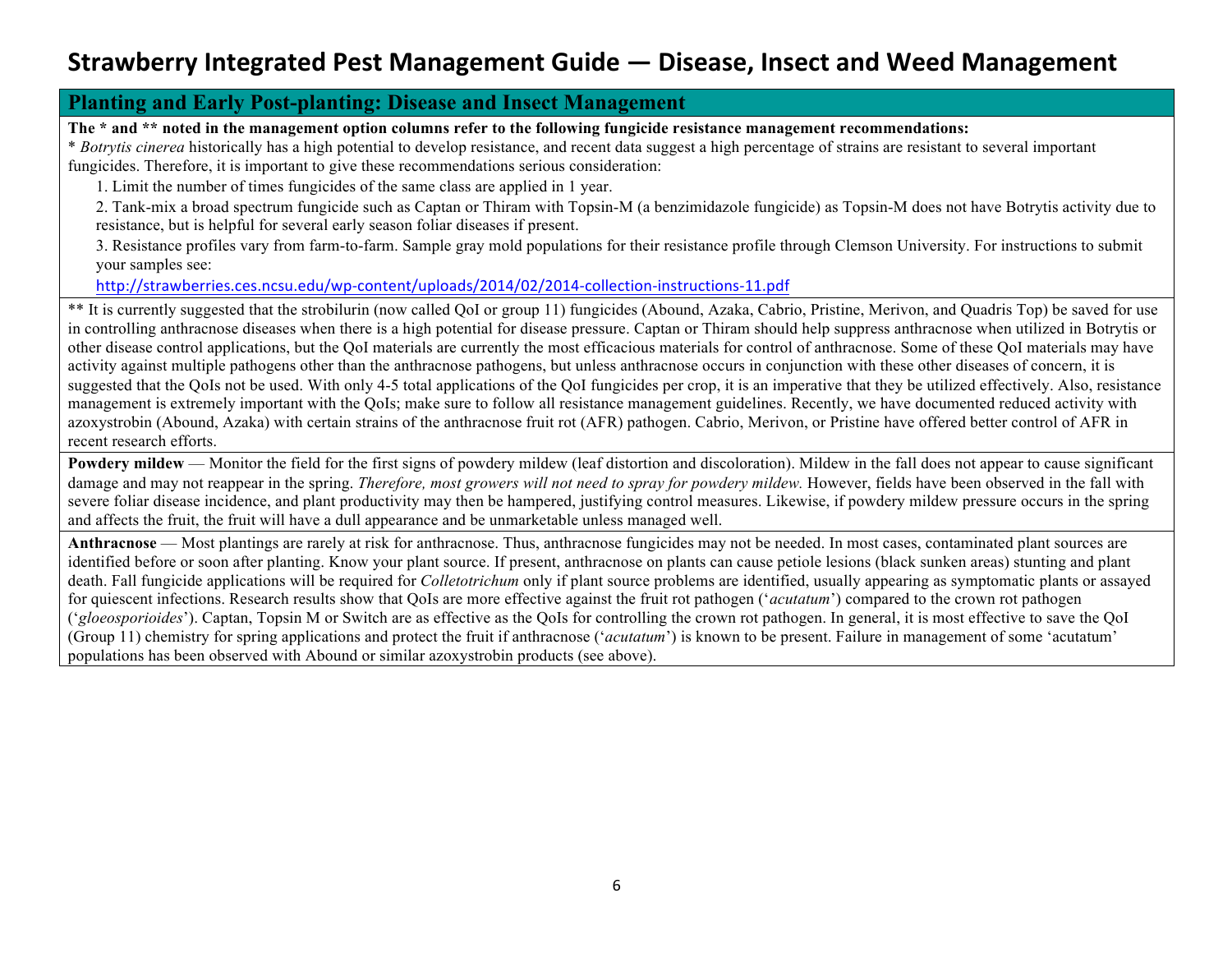|                                                         | <b>Planting and Early Post-planting: Disease and Insect Management</b> |                                        |                                  |                  |          |                                                                                                                                                                                                                                                                                                                             |  |  |  |  |
|---------------------------------------------------------|------------------------------------------------------------------------|----------------------------------------|----------------------------------|------------------|----------|-----------------------------------------------------------------------------------------------------------------------------------------------------------------------------------------------------------------------------------------------------------------------------------------------------------------------------|--|--|--|--|
|                                                         | <b>Management</b>                                                      | <b>Amount of</b><br><b>Formulation</b> | <b>Effectiveness</b><br>$(+)$ or |                  |          |                                                                                                                                                                                                                                                                                                                             |  |  |  |  |
| <b>Pest/Problem</b>                                     | <b>Options</b>                                                         | per Acre                               | Importance (*)                   | <b>REI</b>       | PHI      | <b>Comments (FRAC/IRAC Code)</b>                                                                                                                                                                                                                                                                                            |  |  |  |  |
| Red stele;<br>Phytophthora<br>and Pythium               | mefenoxam<br>(Ridomil Gold<br>SL)                                      | 1 <sub>pt</sub>                        | $+++++$                          | 12 <sub>hr</sub> | $0$ days | Apply in sufficient water in drip applications to move the<br>fungicide into the root zone. Use proportionately less Ridomil<br>Gold for band treatments. Do not exceed 3 pts/year. FRAC-4                                                                                                                                  |  |  |  |  |
| crown/root rots                                         | mefenoxam (Ultra<br>Flourish)                                          | 2 pt                                   | $++++$                           | 12 <sub>hr</sub> | $0$ days | Apply in sufficient water to move the fungicide into the root<br>zone. Use proportionately less mefenoxam for band treatments.<br>Do not exceed 6 pts/year. FRAC-4                                                                                                                                                          |  |  |  |  |
|                                                         | phosphites,<br>e.g. Aliette<br>ProPhyt, Phostrol                       | Various rates; see<br>label            | $^{++}$                          | 12 <sub>hr</sub> | $0$ days | Phosphite-based chemicals are not as effective as Ridomil<br>Gold. Consider phosphites if the pathogen is known to be<br>resistant to mefenoxam or if root systems are poor AND<br>foliage is healthy for chemical uptake. FRAC-33                                                                                          |  |  |  |  |
| Rhizoctonia<br>sp.(seedling<br>root; basal stem<br>rot) | Abound FL**,<br>Azaka**                                                | 0.40 to 0.80 fl<br>$oz/1,000$ row feet | $++$                             | 4 hr             | $0$ days | This is a drip irrigation application method. Can be considered<br>especially for plug plants with poor root systems or plants<br>placed into non-fumigated beds or beds with excess water in<br>heavy soils. FRAC-11                                                                                                       |  |  |  |  |
| Powdery mildew<br>only                                  | Procure 50WS<br>Procure 480SC                                          | $4$ to $8$ oz<br>4 to 8 fl oz          | $+++++$                          | 12 <sub>hr</sub> | 1 day    | Check label for prohibited rotational crops. Do not plant leafy<br>or fruiting vegetables within 30 days after application. Do not<br>plant bulb or root vegetables within 60 days after application.<br>Do not plant cotton, small cereal grains and all other crops not<br>registered within one year application. FRAC-3 |  |  |  |  |
|                                                         | Rally 40WSP                                                            | $2.5$ to $5$ oz                        | $+++++$                          | 24 hr            | $0$ days | Rally is registered for control of leaf spot, leaf blight, and<br>powdery mildew. Do not apply more than 30 oz per year.<br>FRAC-3                                                                                                                                                                                          |  |  |  |  |
|                                                         | Sulfur (multiple<br>formulations)                                      | 5 to 10 lb                             | $+++$                            | 24 <sub>hr</sub> | 1 day    | Spray as needed. Avoid using in middle of a hot sunny day that<br>may cause leaf burning. See label. FRAC-M2                                                                                                                                                                                                                |  |  |  |  |
|                                                         | Quintec                                                                | 4 to 6 fl oz                           | $+++++$                          | 24 hr            | 1 day    | Do not use more than 4 times per crop and no more than 2<br>times in a row. Rotate with other mildewcides. For food and<br>feed crops not registered on the label, the re-plant interval is 30<br>days after application. See label. FRAC-13                                                                                |  |  |  |  |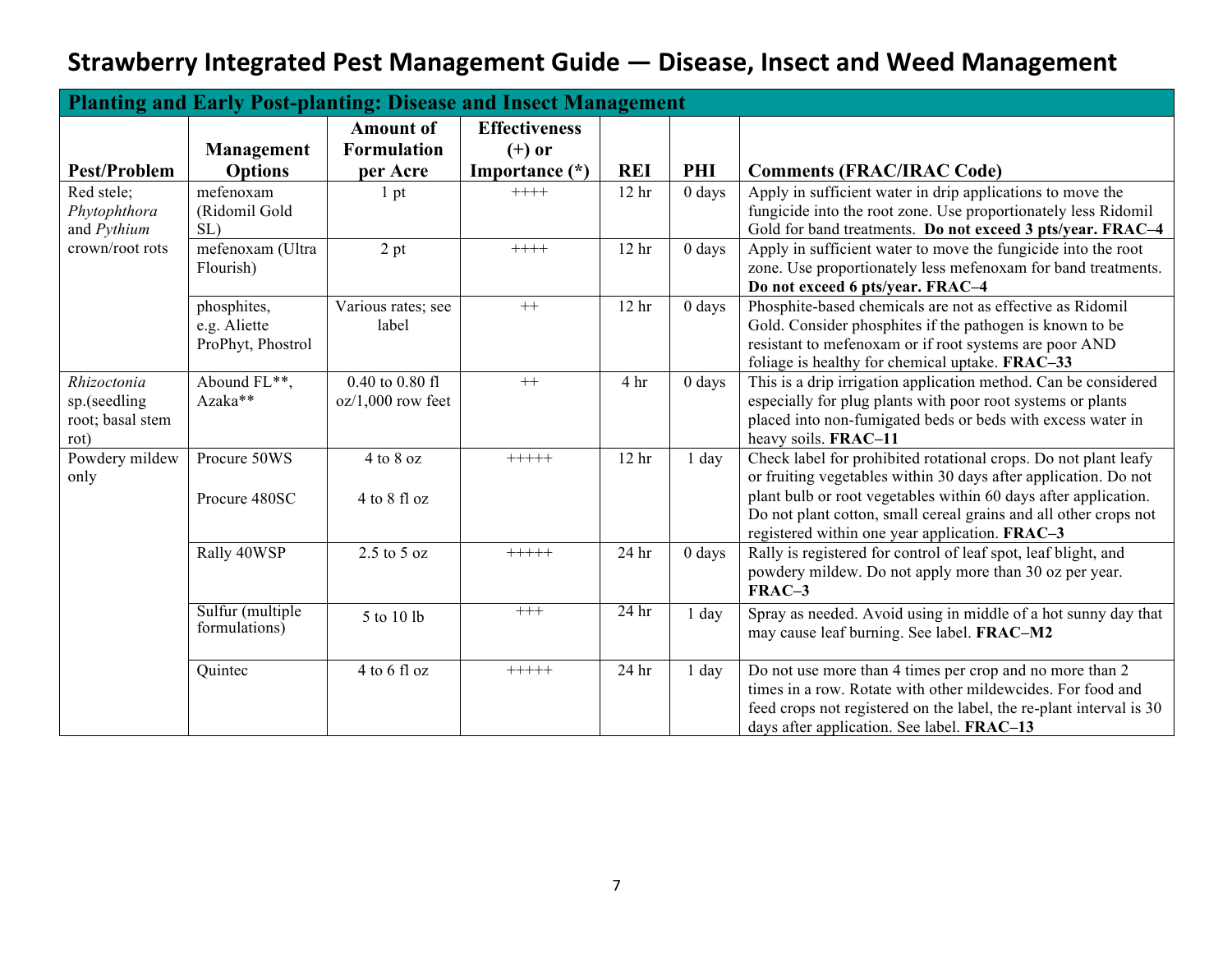|                                                | <b>Planting and Early Post-planting: Disease and Insect Management</b> |                                  |                      |                  |          |                                                                                                                                                                                                                               |  |  |  |  |
|------------------------------------------------|------------------------------------------------------------------------|----------------------------------|----------------------|------------------|----------|-------------------------------------------------------------------------------------------------------------------------------------------------------------------------------------------------------------------------------|--|--|--|--|
|                                                |                                                                        | <b>Amount of</b>                 | <b>Effectiveness</b> |                  |          |                                                                                                                                                                                                                               |  |  |  |  |
|                                                | Management                                                             | <b>Formulation</b>               | $(+)$ or             |                  |          |                                                                                                                                                                                                                               |  |  |  |  |
| <b>Pest/Problem</b>                            | <b>Options</b>                                                         | per Acre                         | Importance (*)       | <b>REI</b>       | PHI      | <b>Comments (FRAC/IRAC Code)</b>                                                                                                                                                                                              |  |  |  |  |
| Anthracnose<br>"acutatum")                     | Pristine WG**                                                          | 18.5 to 23 oz                    | $+++++$              | 12 <sub>hr</sub> | $0$ days | Premix of two active ingredients, pyraclostrobin (FRAC-11)<br>and boscalid (FRAC-7). See resistance management notes on<br>page 18.                                                                                           |  |  |  |  |
|                                                | Merivon                                                                | 5.5 to 8 fl oz                   | $+++++$              | 12 <sub>hr</sub> | $0$ days | Premix of two active ingredients, pyraclostrobin (FRAC-11)<br>and fluxapyroxad (FRAC-7). See resistance management<br>notes on page 18.                                                                                       |  |  |  |  |
|                                                | Cabrio 20EG**                                                          | 12 to 14 oz                      | $+++++$              | 24 hr            | $0$ days | Active ingredient, Pyraclostrobin (FRAC-11)                                                                                                                                                                                   |  |  |  |  |
|                                                | Abound FL**,<br>Azaka**                                                | 6.2 to 15.4 fl oz                | $+++++$              | 4 hr             | $0$ days | Failure in management of some 'acutatum' populations has<br>been observed with Abound and similar products. FRAC-11                                                                                                           |  |  |  |  |
|                                                | Tilt and multiple<br>generics                                          | 4 fl oz                          | $^{+++}$             | 12 <sub>hr</sub> | $0$ days | No more than 2 sequential applications should be made before<br>alternating with fungicides that have a different mode of action.<br>FRAC-3                                                                                   |  |  |  |  |
|                                                | Quadris Top                                                            | 12 to 14 fl oz                   | $^{+++}$             | 12 <sub>hr</sub> | $0$ days | Premix of two active ingredients, azoxystrobin (FRAC-11)<br>and difenoconazole (FRAC-3). No more than 2 sequential<br>applications should be made before alternating with fungicides<br>that have a different mode of action. |  |  |  |  |
|                                                | Inspire Super                                                          | $16$ to $20$ fl oz               | $^{+++}$             | 12 <sub>hr</sub> | $0$ days | Premix of two active ingredients, difenoconazole (FRAC-3)<br>and cyprodinil (FRAC-9). No more than 2 sequential<br>applications should be made before alternating with fungicides<br>that have a different mode of action.    |  |  |  |  |
| Anthracnose<br>"gloeosporioides"<br>crown rot) | Captan 50W<br>or<br>Captan 80WDG<br>or                                 | 1.5 to 3 lb active<br>ingredient | $++$                 | 24 hr            | 1 day    | In plantings known to be infected with the anthracnose crown<br>rot pathogen, consider applying Captan plus Topsin-M at 10- to<br>14-day intervals, for a total of 2 to 3 applications in the fall.<br>FRAC-M4                |  |  |  |  |
|                                                | Captec 4L<br><sub>or</sub>                                             | $2.5$ qt                         | $^{++}$              | 24 hr            | 1 day    | FRAC-M4                                                                                                                                                                                                                       |  |  |  |  |
|                                                | Thiram 75 WDG<br><sub>or</sub>                                         | 3 lb                             | $+++$                | 24 hr            | 1 day    | FRAC-M4                                                                                                                                                                                                                       |  |  |  |  |
|                                                | Topsin-M 70WP*                                                         | 1 lb                             | $^{++}\,$            | 12 <sub>hr</sub> | day      | See note (page 18) on resistance management. FRAC-1                                                                                                                                                                           |  |  |  |  |
|                                                | Quadris Top                                                            | 12 to 14 fl oz                   | $^{+++}$             | 12 <sub>hr</sub> | $0$ days | Same as above. FRAC-3, FRAC-11                                                                                                                                                                                                |  |  |  |  |
|                                                | Inspire Super                                                          | 16 to 20 fl oz                   | $++?$                | 12 <sub>hr</sub> | $0$ days | Same as above. FRAC-3, FRAC-9                                                                                                                                                                                                 |  |  |  |  |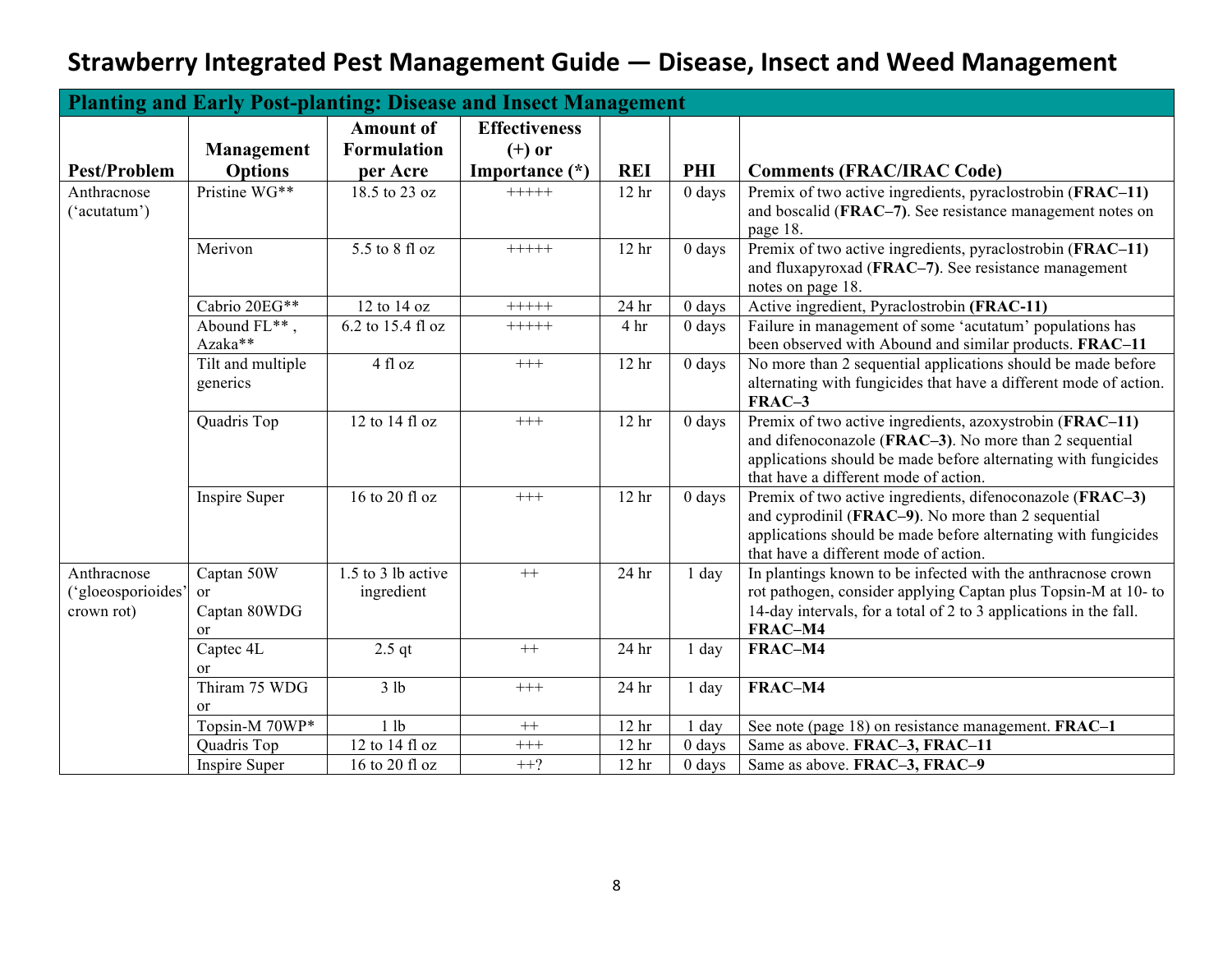|                        | <b>Post-planting: Insect Management</b>                         |                                                    |                                          |                  |          |                                                                                                                                                                                                                                                                                 |  |  |
|------------------------|-----------------------------------------------------------------|----------------------------------------------------|------------------------------------------|------------------|----------|---------------------------------------------------------------------------------------------------------------------------------------------------------------------------------------------------------------------------------------------------------------------------------|--|--|
| <b>Pest/Problem</b>    | Management<br><b>Options</b>                                    | <b>Amount of</b><br><b>Formulation</b><br>per Acre | Effectiveness $(+)$<br>or Importance (*) | <b>REI</b>       | PHI      | <b>Comments (FRAC/IRAC Code)</b>                                                                                                                                                                                                                                                |  |  |
| Crickets               | carbaryl (Sevin)<br>80 S, WSP<br>50 WP<br>4 XLR                 | 2.5 <sub>lb</sub><br>4 lb<br>1 to 2 $qt$           | $++$                                     | 12 <sub>hr</sub> | 7 days   | Repeated use of carbaryl may flare spider mite populations. DO<br>NOT apply when bees are foraging.<br>$IRAC-1A$                                                                                                                                                                |  |  |
|                        | malathion<br>(several products)<br>57 EC                        | $1.5$ to 3 pt                                      | $+$                                      | 12 <sub>hr</sub> | 3 days   | Apply when damage is first noted. DO NOT apply when bees<br>are foraging. IRAC-1B                                                                                                                                                                                               |  |  |
| Cutworms               | <b>Bacillus</b><br>thuringiensis (Bt)<br>(numerous<br>products) | Rates vary                                         | $++$                                     |                  |          | Cutworms are usually more of a problem in matted-row culture or weedy plantings. Scout for cutworm damage and presence after transplant.<br>Many Bt formulations are OMRI listed.<br><b>IRAC-11B2.</b>                                                                          |  |  |
|                        | carbaryl (Sevin)<br>80 S, WSP<br>50 WP<br>4 XLR                 | $2.5$ lb<br>4 lb<br>$1$ to $2$ qt                  | $^{++}$                                  | 12 <sub>hr</sub> | 7 days   | Repeated use of carbaryl can cause spider mite problems. Apply<br>late in the day when plants clipped at the base are first noticed.<br>DO NOT apply when bees are foraging. <b>IRAC-1A</b>                                                                                     |  |  |
|                        | spinosad<br>Entrust 80W                                         | 1 to 1.25 oz                                       | $+++$                                    | 4 hr             | $1$ day  | Rotate to a different class of insect control products after 2<br>successive applications of spinosad. Do not make more than 5<br>applications per year. Do not apply more than 9 oz of Entrust<br>(0.45 AI of spinosad) per acre per crop. Entrust is OMRI listed.<br>$IRAC-5$ |  |  |
|                        | malathion<br>malathion 8<br>Flowable                            | $1.5$ to 2 pt                                      | $++$                                     | 12 <sub>hr</sub> | 3 days   | Malathion 8 Flowable can be applied via drip lines, allowing<br>treatment under plastic if cutworms are present. IRAC-1B                                                                                                                                                        |  |  |
|                        | methoxyfenozide<br>(Intrepid)                                   | 6 to 12 fl oz                                      | $^{+++}$                                 | 4 hr             | 3 days   | $IRAC-18$                                                                                                                                                                                                                                                                       |  |  |
| Cyclamen mites         | fenpyroximate<br>(Portal)                                       | 2 pt                                               | Unknown                                  | 12 <sub>hr</sub> | $1$ day  | Limited data on Portal is available in the southeast. $IRAC -$<br>21A                                                                                                                                                                                                           |  |  |
|                        | imidacloprid<br>(Admire Pro) 4.6 F                              | 10.5 to 14 oz                                      | $+++$                                    | 12 <sub>hr</sub> | 14 days  | Apply in transplant water or through irrigation.<br>DO NOT apply when bees are foraging or within 10 days of<br>bloom. IRAC-4A                                                                                                                                                  |  |  |
| Strawberry<br>clippers | bifenthrin<br>(Brigade)WSB                                      | 6.4 to 32 oz                                       | $^{+++}$                                 | 12 <sub>hr</sub> | $0$ days | DO NOT apply when bees are foraging. IRAC-3                                                                                                                                                                                                                                     |  |  |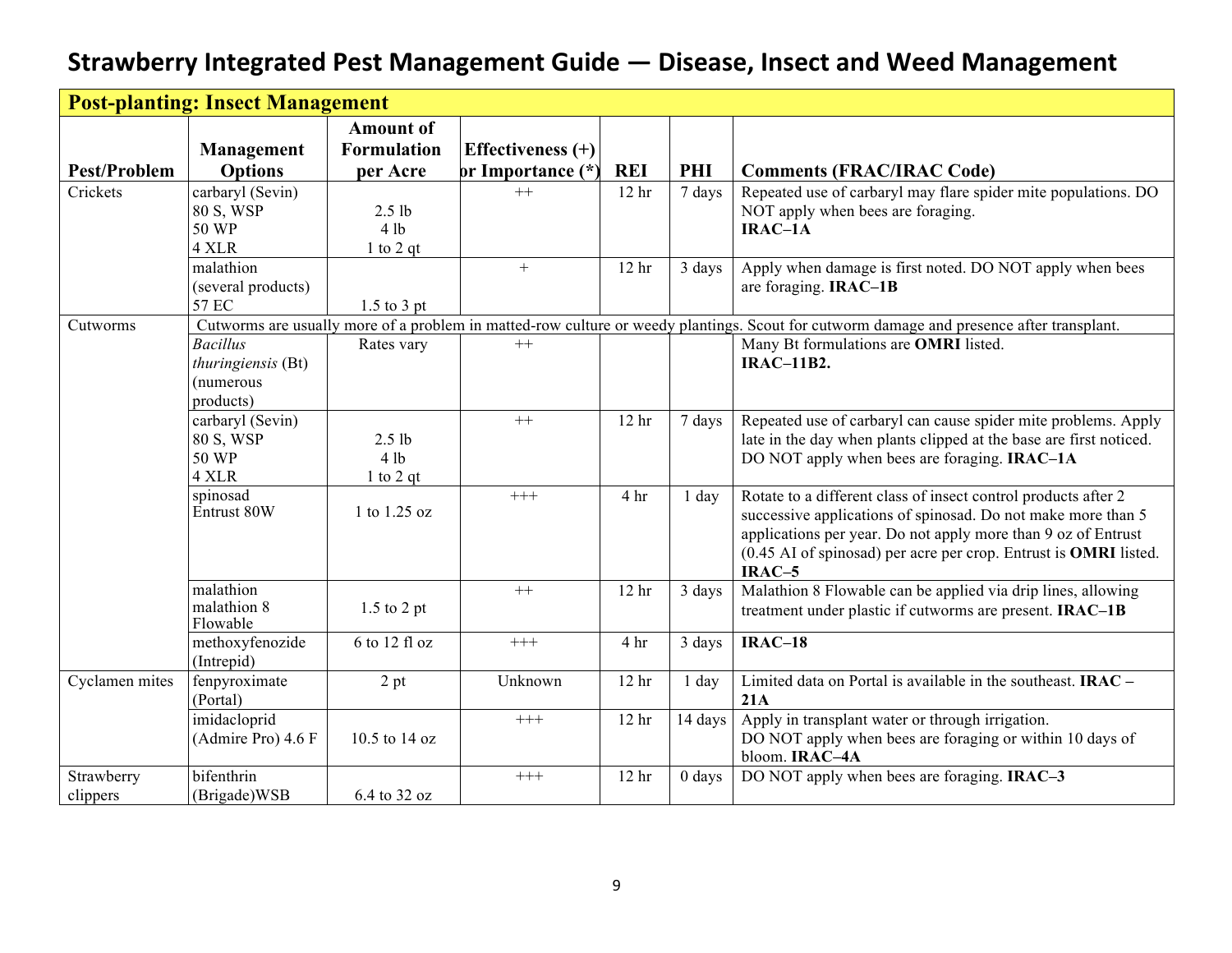|                     | <b>Post-planting: Insect Management</b> |                    |                     |                  |         |                                                                                                                           |
|---------------------|-----------------------------------------|--------------------|---------------------|------------------|---------|---------------------------------------------------------------------------------------------------------------------------|
|                     |                                         | <b>Amount of</b>   |                     |                  |         |                                                                                                                           |
|                     | <b>Management</b>                       | <b>Formulation</b> | Effectiveness $(+)$ |                  |         |                                                                                                                           |
| <b>Pest/Problem</b> | <b>Options</b>                          | per Acre           | or Importance (*)   | <b>REI</b>       | PHI     | <b>Comments (FRAC/IRAC Code)</b>                                                                                          |
| Strawberry          | carbaryl                                |                    | $^{++}$             | 12 <sub>hr</sub> | $1$ day | If carbaryl is your material of choice for strawberry clippers,                                                           |
| clippers            | (Sevin XLR)                             | $1$ to $2$ qt      |                     |                  |         | Sevin XLR will have a lower impact on bees. Apply material at                                                             |
| (continued)         |                                         |                    |                     |                  |         | dusk when bees are not foraging, and allow the maximum                                                                    |
|                     |                                         |                    |                     |                  |         | amount of dry time before bees become active. IRAC-1A                                                                     |
|                     | fenpropathrin                           |                    | $+++$               | 24 hr            | 2 days  | DO NOT make more than 2 applications per crop per season.                                                                 |
|                     | (Danitol)                               | 16 to 21.33 fl oz  |                     |                  |         | Apply in at least 100 gal of water per acre. DO NOT apply when                                                            |
|                     | 2.4 EC                                  |                    |                     |                  |         | bees are foraging. IRAC-3A                                                                                                |
| Twospotted          |                                         |                    |                     |                  |         | Check with local Cooperative Extension specialists to determine twospotted spider mite treatment thresholds in your area. |
| spider mites        | Predatory mites                         |                    |                     |                  |         | Release rates vary based upon predatory species and prey                                                                  |
|                     | (Phytoseiulus                           |                    |                     |                  |         | density. In general, release 2 to 3 mites per plant when mite                                                             |
|                     | <i>persimilis</i> and                   |                    |                     |                  |         | populations are low and 5 predators per plant when populations                                                            |
|                     | others)                                 |                    |                     |                  |         | are high. Predatory mite releases must be initiated at or before                                                          |
|                     |                                         |                    |                     |                  |         | twospotted spider mites reach threshold levels (5 mites per                                                               |
|                     |                                         |                    |                     |                  |         | leaflet), and spider mite populations must be followed closely                                                            |
|                     |                                         |                    |                     |                  |         | after predatory mite releases.                                                                                            |
|                     | abamectin                               |                    | $^{+++}$            | 12 <sub>hr</sub> | 3 days  | Make 2 applications 7 to 10 days apart when mites first appear.                                                           |
|                     | (Agri-Mek)                              |                    |                     |                  |         | Do not exceed 64 fl oz per acre in a growing season. Apply in in                                                          |
|                     | 0.15 EC                                 | $16f$ l oz         |                     |                  |         | a minimum of 100 gal of water per acre. Do not repeat treatment                                                           |
|                     |                                         |                    |                     |                  |         | within 21 days of second application. For resistance                                                                      |
|                     |                                         |                    |                     |                  |         | management, do not use in strawberry nurseries. IRAC-6                                                                    |
|                     | acequinocyl                             |                    | $++++$              | 12 <sub>hr</sub> | $1$ day | Allow 21 days between treatments. Do not make more than 2                                                                 |
|                     | (Kanemite) 15 SC                        | 31 fl oz           |                     |                  |         | applications per season. IRAC-20B                                                                                         |
|                     | bifenazate                              |                    | $+++++$             | 12 <sub>hr</sub> | $1$ day | Use only 2 applications per year. Use in a minimum of 100                                                                 |
|                     | (Acramite) 50WP                         | 1 lb               |                     |                  |         | gal/acre. IRAC-UN                                                                                                         |
|                     | etoxazole (Zeal)                        |                    | $^{+++}$            | 12 <sub>hr</sub> | $1$ day | Make only 1 application per crop. DO NOT apply more than 3                                                                |
|                     | <b>72 WSP</b>                           | 3 oz               |                     |                  |         | oz per acre per crop. IRAC-10B                                                                                            |
|                     | fenpyroximate                           | 2 pt               | $^{+++}$            | 12 <sub>hr</sub> | $1$ day | $IRAC-21A$                                                                                                                |
|                     | (Portal)                                |                    |                     |                  |         |                                                                                                                           |
|                     | hexakis (Vendex)                        |                    | $^{++}$             | 48 hr            | 1 day   | Do not make more than 2 applications per season. <b>IRAC-12B</b>                                                          |
|                     | 50 WP                                   | 1.5 to 2 lb        |                     |                  |         |                                                                                                                           |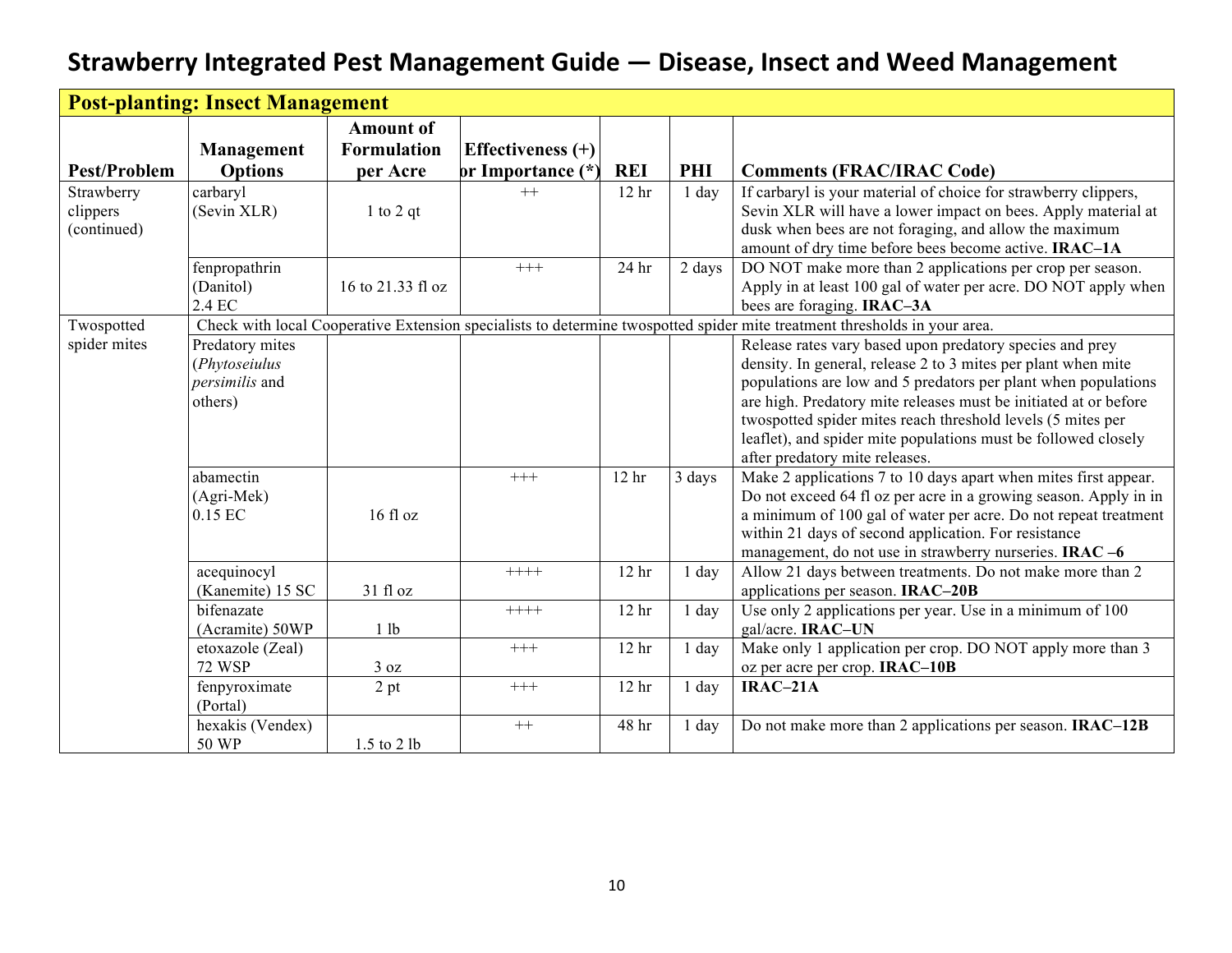| <b>Post-planting: Insect Management</b>   |                                                                                                                                    |                                                                         |                     |                  |                  |                                                                                                                                                                                                                                                                                                                                                                                                                                                                                                        |  |  |
|-------------------------------------------|------------------------------------------------------------------------------------------------------------------------------------|-------------------------------------------------------------------------|---------------------|------------------|------------------|--------------------------------------------------------------------------------------------------------------------------------------------------------------------------------------------------------------------------------------------------------------------------------------------------------------------------------------------------------------------------------------------------------------------------------------------------------------------------------------------------------|--|--|
|                                           | Management                                                                                                                         | <b>Amount of</b><br><b>Formulation</b>                                  | Effectiveness $(+)$ |                  |                  |                                                                                                                                                                                                                                                                                                                                                                                                                                                                                                        |  |  |
| <b>Pest/Problem</b>                       | <b>Options</b>                                                                                                                     | per Acre                                                                | or Importance (*)   | <b>REI</b>       | PHI              | <b>Comments (FRAC/IRAC Code)</b>                                                                                                                                                                                                                                                                                                                                                                                                                                                                       |  |  |
| Twospotted<br>spider mites<br>(continued) | hexythiazox<br>(Savey) 50 WP                                                                                                       | 6 oz                                                                    | $+++$               | 12 <sub>hr</sub> | 3 days           | Controls eggs and immature mites but not adults. Use only once.<br>DO NOT apply more than 6 oz per crop. DO NOT use in<br>strawberry nurseries. If many adult mites are present, use a<br>material effective on adult mites, such as Agri-Mek. IRAC-10A                                                                                                                                                                                                                                                |  |  |
|                                           | insecticidal soap<br>$(M-Pede)$                                                                                                    | 1 to 2 gal per<br>$100$ gal                                             | $+$                 | 12 <sub>hr</sub> | $0$ days         | Thorough coverage is needed. Plant damage has been noted<br>under particularly cold or hot conditions. For best results begin<br>use with low mite populations.                                                                                                                                                                                                                                                                                                                                        |  |  |
|                                           | rosemary $\&$<br>peppermint oils<br>(Ecotec)<br>(Ecotrol)                                                                          | 32 to 64% by<br>volume                                                  | $+$                 | 0 <sub>hr</sub>  | $0 \text{ days}$ | Because oils lack the residual activity of conventional<br>insecticides, they may need to be applied repeatedly for control.<br>Plant damage has been noted for some oils under some weather<br>conditions. Ecotec and Ecotrol are <b>OMRI</b> listed.                                                                                                                                                                                                                                                 |  |  |
|                                           | sucrose octanoate<br>(SucraShield)                                                                                                 | 0.8 to 1.0 % $v/v$                                                      | $+$                 | 48 hr            | $0 \text{ days}$ | Data for SucraShield against two spotted spider mites are<br>limited. Apply in a volume of 100 to 200 gal per acre. OMRI<br>listed.                                                                                                                                                                                                                                                                                                                                                                    |  |  |
|                                           | spiromesifen<br>(Oberon) $2 SC$                                                                                                    | 12 to 16 fl oz                                                          | $+++++$             | 12 <sub>hr</sub> | 3 days           | Use only 3 applications per crop. Use in a minimum of 100<br>gal/acre. IRAC-23                                                                                                                                                                                                                                                                                                                                                                                                                         |  |  |
|                                           | Horticultural oils<br>(many products)<br>(JMS Stylet Oil,<br>Organic JMS<br>Stylet Oil)<br>(Omni Supreme<br>Spray)<br>(Saf T Side) | See label<br>$0.75\%$ by volume<br>to 2% by volume<br>1.25 to 2.5 fl oz | $+$                 | 0 <sub>hr</sub>  | 4 <sup>hr</sup>  | Oils should not be applied 48 hours or less before freezing<br>temperature, at temperatures over 90°F, or to water-stressed<br>plants. Use sufficient water to achieve coverage; a volume of<br>100 to 200 gal per acre is recommended. For best results begin<br>use with low mite populations. Because oils lack the residual<br>activity of conventional insecticides, they may need to be<br>applied repeatedly to control mites. Organic JMS Stylet Oil and<br>Saf T Side are <b>OMRI</b> listed. |  |  |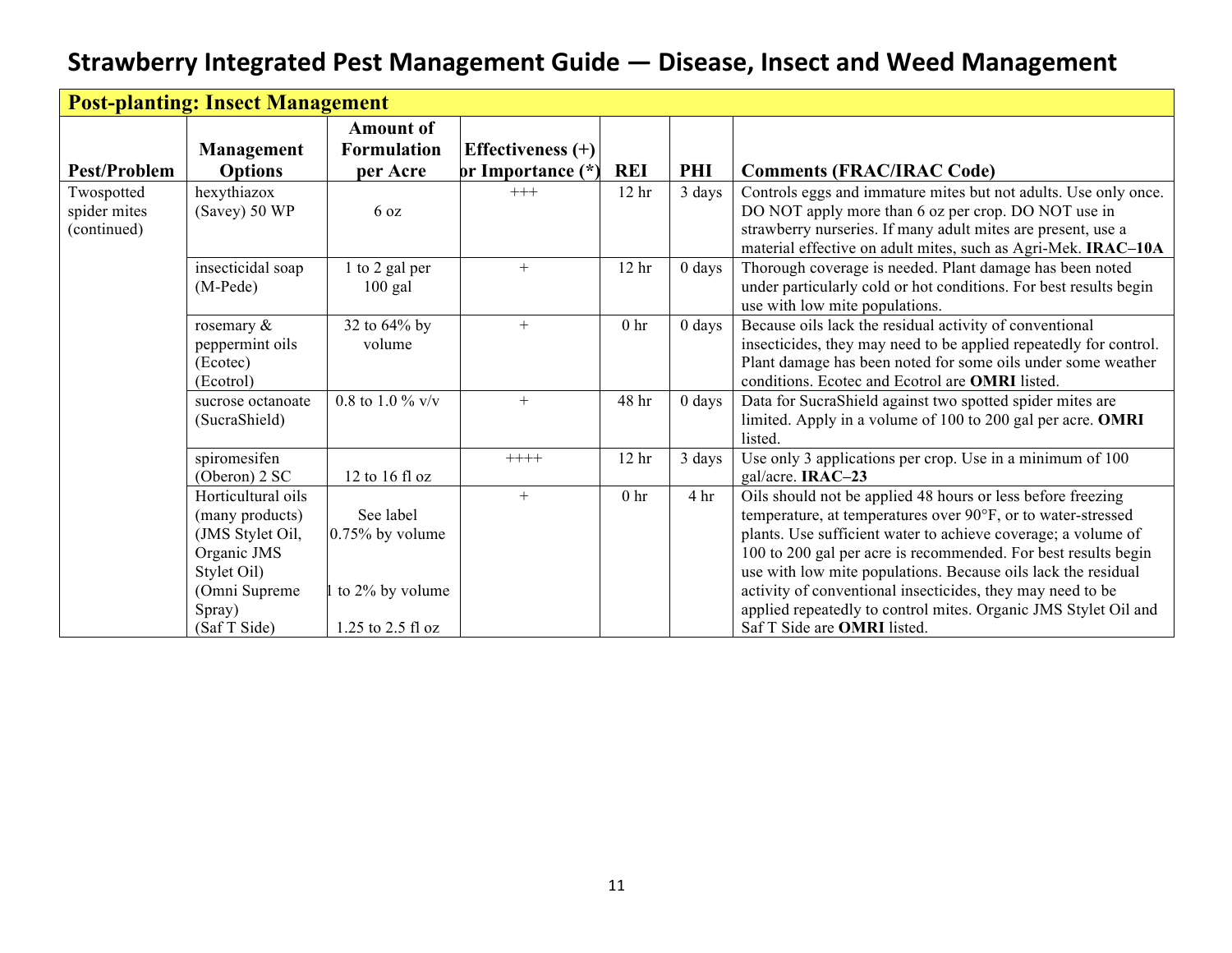|                       | <b>New Leaf Growth to Pre-bloom: Disease Control</b>                                                                                                              |                    |                                                                                         |                  |          |                                                                                                                                                                     |  |  |  |
|-----------------------|-------------------------------------------------------------------------------------------------------------------------------------------------------------------|--------------------|-----------------------------------------------------------------------------------------|------------------|----------|---------------------------------------------------------------------------------------------------------------------------------------------------------------------|--|--|--|
|                       |                                                                                                                                                                   | <b>Amount of</b>   |                                                                                         |                  |          |                                                                                                                                                                     |  |  |  |
|                       | Management                                                                                                                                                        | <b>Formulation</b> | <b>Effectiveness</b> (+)                                                                |                  |          |                                                                                                                                                                     |  |  |  |
| <b>Pest/Problem</b>   | <b>Options</b>                                                                                                                                                    | per Acre           | or Importance $(*)$                                                                     | <b>REI</b>       | PHI      | <b>Comments (FRAC/IRAC Code)</b>                                                                                                                                    |  |  |  |
|                       | Botrytis crown rot may occur during warm winter periods after early bloom is frost killed and colonized by Botrytis. The pathogen typically grows down the flower |                    |                                                                                         |                  |          |                                                                                                                                                                     |  |  |  |
|                       |                                                                                                                                                                   |                    |                                                                                         |                  |          | stem (peduncle) and colonizes the upper crown tissue, causing death of the leaf petioles, particularly if plants are large or planted densely.                      |  |  |  |
| Botrytis crown<br>rot | Rovral 50 W<br>(iprodione)                                                                                                                                        | 1.5 to 2 lb        | $++++$                                                                                  | 24 hr            | NA       | Do not apply after first fruiting flower, and do not make more<br>than 1 application of Rovral per season. Crown rot control                                        |  |  |  |
|                       | or                                                                                                                                                                |                    |                                                                                         |                  |          | during the early winter and prior to bloom may be the most                                                                                                          |  |  |  |
|                       |                                                                                                                                                                   |                    |                                                                                         |                  |          | effective use of the one Rovral application allowed in                                                                                                              |  |  |  |
|                       |                                                                                                                                                                   |                    |                                                                                         |                  |          | strawberries. FRAC-2                                                                                                                                                |  |  |  |
|                       | Switch 62.5 WG*<br><sub>or</sub>                                                                                                                                  | 11 to 14 oz        | $++++$                                                                                  | 12 <sub>hr</sub> | $0$ days | See resistance management information on page 6. FRAC-12,<br>FRAC-9                                                                                                 |  |  |  |
|                       | Captan 50W                                                                                                                                                        | 1.5 to 3 lb active | $++$                                                                                    | 24 hr            | 1 day    | See notes below. FRAC-M4                                                                                                                                            |  |  |  |
|                       | <sub>or</sub>                                                                                                                                                     | ingredient         |                                                                                         |                  |          |                                                                                                                                                                     |  |  |  |
|                       | Captan 80WDG                                                                                                                                                      |                    | $***$                                                                                   |                  |          |                                                                                                                                                                     |  |  |  |
| <b>Botrytis</b>       | Remove dead and                                                                                                                                                   |                    |                                                                                         |                  |          | Pruning leaves may suppress Botrytis, especially in systems                                                                                                         |  |  |  |
|                       | dying leaves just<br>before bloom                                                                                                                                 |                    |                                                                                         |                  |          | where fungicides are not used. Leaf removal does not appear<br>economically beneficial where fungicides are used for Botrytis                                       |  |  |  |
|                       |                                                                                                                                                                   |                    | $+++$                                                                                   |                  |          | management. If anthracnose fruit rot is present, hand-pruning                                                                                                       |  |  |  |
|                       |                                                                                                                                                                   |                    |                                                                                         |                  |          | plants creates more anthracnose disease problems.                                                                                                                   |  |  |  |
|                       |                                                                                                                                                                   |                    |                                                                                         |                  |          | Leaf spots, Leaf blights and Powdery Mildew generally do not become economically important diseases in the fall or early spring. Thus, fungicides are generally not |  |  |  |
|                       |                                                                                                                                                                   |                    |                                                                                         |                  |          | required for these problems. Thresholds have not been established, so the need for fungicides should be determined on a farm-by-farm basis depending on the disease |  |  |  |
|                       |                                                                                                                                                                   |                    |                                                                                         |                  |          | pressure present. Phomopsis and leaf spot may be associated with plant sources; therefore, disease incidence can vary from year to year. Warm wet weather favors    |  |  |  |
|                       |                                                                                                                                                                   |                    |                                                                                         |                  |          | disease progress. See previous notes on powdery mildew under "Planting and Early Post-planting: Disease Management" (page 6). In the spring, monitor fields closely |  |  |  |
|                       |                                                                                                                                                                   |                    | observing the underside of strawberry leaves to determine if powdery mildew is present. |                  |          |                                                                                                                                                                     |  |  |  |
| Phomopsis leaf        | Captan 50W                                                                                                                                                        | 1.5 to 3 lb active | $^{++}$                                                                                 | 24 hr            | 1 day    | When foliar symptoms appear, make 1 or 2 Captan applications                                                                                                        |  |  |  |
| blight                | $\alpha$                                                                                                                                                          | ingredient         |                                                                                         |                  |          | plus Topsin-M at a 10- to 14-day interval for better control than                                                                                                   |  |  |  |
|                       | Captan 80WDG                                                                                                                                                      | 1.5 to 3 lb active | $++$                                                                                    | 24 <sub>hr</sub> | 1 day    | Captan products alone would provide. Do not apply more than<br>24 lb Captan active ingredient per acre per year. FRAC-M4                                            |  |  |  |
|                       | <sub>or</sub>                                                                                                                                                     | ingredient         |                                                                                         |                  |          |                                                                                                                                                                     |  |  |  |
|                       | Captec 4L                                                                                                                                                         | $2.5$ qt           | $++$                                                                                    | 24 <sub>hr</sub> | 1 day    |                                                                                                                                                                     |  |  |  |
|                       | <sub>or</sub>                                                                                                                                                     |                    |                                                                                         |                  |          |                                                                                                                                                                     |  |  |  |
|                       |                                                                                                                                                                   |                    |                                                                                         |                  |          |                                                                                                                                                                     |  |  |  |
|                       | Topsin-M 70WP                                                                                                                                                     | 1 lb               | $++$                                                                                    | 12 <sub>hr</sub> | 1 day    | See note above on page 6 resistance management.<br>FRAC-1                                                                                                           |  |  |  |
|                       | Rally 40WSP                                                                                                                                                       | $2.5$ to $5$ oz    | $+++++$                                                                                 | 24 hr            | $0$ days | Rally is registered for control of leaf spot, leaf blight, and                                                                                                      |  |  |  |
|                       |                                                                                                                                                                   |                    |                                                                                         |                  |          | powdery mildew. Do not apply more than 30 oz per acre.                                                                                                              |  |  |  |
|                       |                                                                                                                                                                   |                    |                                                                                         |                  |          | FRAC-3                                                                                                                                                              |  |  |  |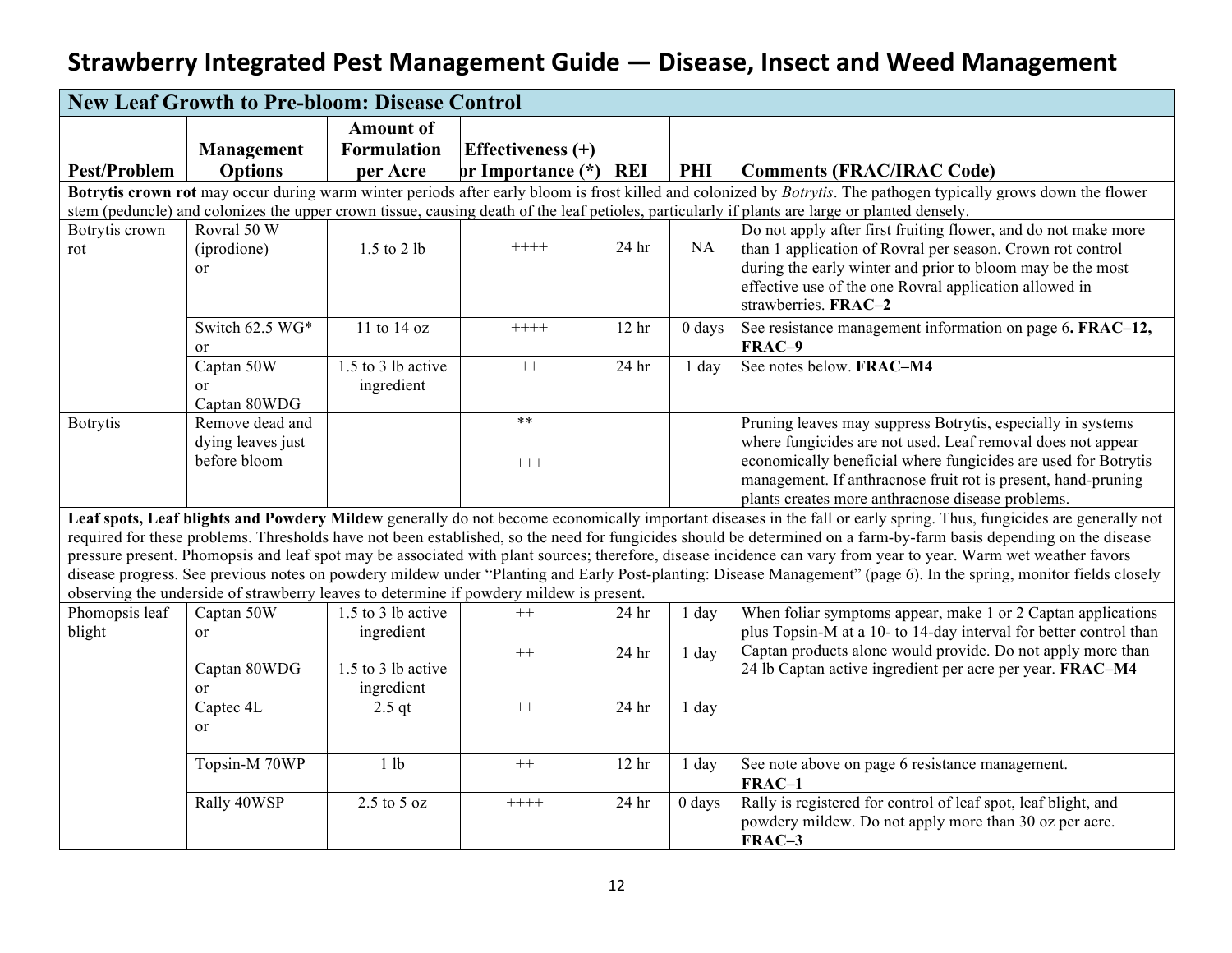|                                                                                                       | <b>New Leaf Growth to Pre-bloom: Disease Control</b>                |                                               |                                          |                                      |                    |                                                                                                                                                                                                                                                                                                                                                                                                                      |  |  |  |  |
|-------------------------------------------------------------------------------------------------------|---------------------------------------------------------------------|-----------------------------------------------|------------------------------------------|--------------------------------------|--------------------|----------------------------------------------------------------------------------------------------------------------------------------------------------------------------------------------------------------------------------------------------------------------------------------------------------------------------------------------------------------------------------------------------------------------|--|--|--|--|
| <b>Pest/Problem</b>                                                                                   | Management<br><b>Options</b>                                        | <b>Amount of</b><br><b>Formulation</b>        | Effectiveness $(+)$<br>or Importance (*) | <b>REI</b>                           | PHI                | <b>Comments (FRAC/IRAC Code)</b>                                                                                                                                                                                                                                                                                                                                                                                     |  |  |  |  |
| Common leaf<br>spot<br>Leaf scorch<br>Leaf blight (e.g.<br>Mycosphaerella,<br>Phomopsis,<br>Gnomonia) | Captan 50W or<br>Captan 80 WDG<br>plus<br>Topsin-M 70WP<br>$\alpha$ | per Acre<br>2 lb active<br>ingredient<br>1 lb | $+++$                                    | 24 <sub>hr</sub><br>12 <sub>hr</sub> | $1$ day<br>$1$ day | When foliar symptoms appear, make 1 or 2 Captan<br>applications plus Topsin-M at a 10- to 14-day interval for<br>better control than Captan products alone would provide. Do<br>not apply more than 24 lb Captan active ingredient per acre<br>per year. Do not tank mix Captan products with highly<br>alkaline pesticides, such as Bordeaux mixture. See resistance<br>management notes on page 6. FRAC-M4, FRAC-1 |  |  |  |  |
|                                                                                                       | Captan 50W or<br>Captan 80 WDG<br>(alone)<br><sub>or</sub>          | 3 lb active<br>ingredient                     | $++$                                     | 24 hr                                | 1 day              |                                                                                                                                                                                                                                                                                                                                                                                                                      |  |  |  |  |
|                                                                                                       | Thiram 24/7                                                         | $2.6$ qt                                      | $^{++}$                                  | 24 hr                                | $1$ day            | FRAC-M3                                                                                                                                                                                                                                                                                                                                                                                                              |  |  |  |  |
|                                                                                                       | Thiram Granuflo                                                     | 4.4. lb                                       |                                          | 24 hr                                | 3 days             |                                                                                                                                                                                                                                                                                                                                                                                                                      |  |  |  |  |
|                                                                                                       | or<br>Rally 40WSP                                                   | $2.5$ to $5$ oz                               | $++++-$                                  | 24 hr                                | $0$ days           | Rally is registered for control of leaf spot, leaf blight, and<br>powdery mildew. Do not apply more than 30 oz per year.<br>FRAC-3                                                                                                                                                                                                                                                                                   |  |  |  |  |
| Powdery<br>mildew only                                                                                | Procure 480SC                                                       | 4 to 8 fl oz                                  | $+++++$                                  | 12 <sub>hr</sub>                     | $1$ day            | Check label for prohibited rotational crops. Do not plant leafy<br>or fruiting vegetables within 30 days after application. Do not<br>plant bulb or root vegetables within 60 days after application.<br>Do not plant cotton, small cereal grains and all other crops not<br>registered within one year application. FRAC-3                                                                                          |  |  |  |  |
|                                                                                                       | Rally 40WSP                                                         | $2.5$ to $5$ oz                               | $+++++$                                  | 24 hr                                | $0$ days           | Rally is registered for control of leaf spot, leaf blight, and<br>powdery mildew. Do not apply more than 30 oz per year.<br>FRAC-3                                                                                                                                                                                                                                                                                   |  |  |  |  |
|                                                                                                       | Quintec                                                             | 4 to 6 fl oz                                  | $+++++$                                  | 24 hr                                | 1 day              | Do not use more than 4 times per crop and no more than 2<br>times in a row. Rotate with other mildewcides. Rotation to<br>non-registered crops less than 30 days after application is<br>prohibited. FRAC-3                                                                                                                                                                                                          |  |  |  |  |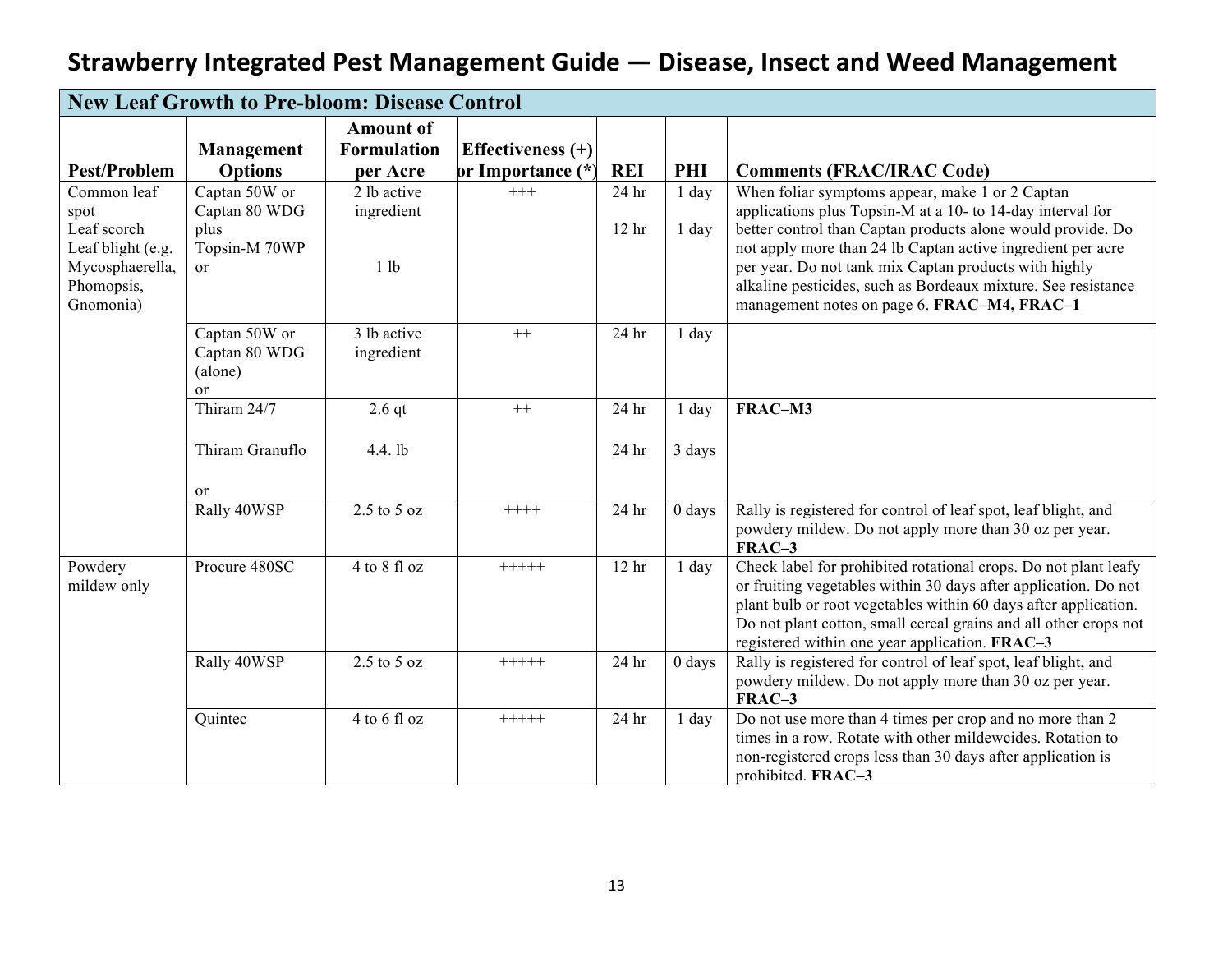|                                                                   | <b>New Leaf Growth to Pre-bloom: Disease Control</b>                        |                                                       |                     |                  |                 |                                                                                                                                                                                                                                                                                                                                                                                                                                                                                                                                                                   |  |  |  |
|-------------------------------------------------------------------|-----------------------------------------------------------------------------|-------------------------------------------------------|---------------------|------------------|-----------------|-------------------------------------------------------------------------------------------------------------------------------------------------------------------------------------------------------------------------------------------------------------------------------------------------------------------------------------------------------------------------------------------------------------------------------------------------------------------------------------------------------------------------------------------------------------------|--|--|--|
|                                                                   |                                                                             | <b>Amount of</b>                                      |                     |                  |                 |                                                                                                                                                                                                                                                                                                                                                                                                                                                                                                                                                                   |  |  |  |
|                                                                   | Management                                                                  | <b>Formulation</b>                                    | Effectiveness $(+)$ |                  |                 |                                                                                                                                                                                                                                                                                                                                                                                                                                                                                                                                                                   |  |  |  |
| <b>Pest/Problem</b>                                               | <b>Options</b>                                                              | per Acre                                              | or Importance (*)   | <b>REI</b>       | PHI             | <b>Comments (FRAC/IRAC Code)</b>                                                                                                                                                                                                                                                                                                                                                                                                                                                                                                                                  |  |  |  |
| Powdery                                                           | Tilt and other                                                              | 4 fl oz                                               | $+++$               | 12 <sup>hr</sup> | $0$ days        | No more than 2 sequential applications should be made before                                                                                                                                                                                                                                                                                                                                                                                                                                                                                                      |  |  |  |
| mildew only<br>(continued)                                        | generics                                                                    |                                                       |                     |                  |                 | alternating with fungicides that have a different mode of action.<br>FRAC-3                                                                                                                                                                                                                                                                                                                                                                                                                                                                                       |  |  |  |
|                                                                   | Inspire Super                                                               | 16 to 20 fl oz                                        | $+++$               | 12 <sub>hr</sub> | $0$ days        | No more than 2 sequential applications should be made before<br>alternating with fungicides that have a different mode of action.<br>FRAC-3, FRAC-9                                                                                                                                                                                                                                                                                                                                                                                                               |  |  |  |
| Angular<br>(bacterial) leaf<br>spot<br>(Xanthomonas<br>fragariae) | Basic copper<br>sulfate (various<br>formulations)<br>or                     | 2 to 3 lb/100 gal                                     | $+$                 | 48 hr            | 0 <sub>hr</sub> | Angular (bacterial) leaf spot can be a serious problem during<br>cool, wet conditions. These compounds provide some control<br>unless conditions highly favor disease. Repeat applications at 7<br>to 10 day intervals. Discontinue when phytotoxicity appears,<br>usually after 4 to 5 applications.<br>NOTE: All copper sulfate, copper hydroxide and other copper<br>products labeled for strawberry can be used, but check label for<br>the proper rate because different products will contain different<br>percents of active ingredient. FRAC-M1. FRAC-M1. |  |  |  |
|                                                                   | copper hydroxide<br><i>(various</i><br>formulations)<br>or                  | 0.35 to 0.58 a.i.<br><i>(various</i><br>formulations) | $+$                 | 24 hr            | $0$ days        |                                                                                                                                                                                                                                                                                                                                                                                                                                                                                                                                                                   |  |  |  |
|                                                                   | copper salts of<br>fatty and rosin<br>acids (various<br>formulations)<br>or | $3 - 4$ pts (various<br>formulations)                 | $+$                 | 12 <sub>hr</sub> | 0 days          |                                                                                                                                                                                                                                                                                                                                                                                                                                                                                                                                                                   |  |  |  |
|                                                                   | cuprous oxide                                                               | $1.05 - 4.2$ lbs a.i.                                 |                     | 12 <sub>hr</sub> | 0 days          |                                                                                                                                                                                                                                                                                                                                                                                                                                                                                                                                                                   |  |  |  |
|                                                                   | <i>(various</i>                                                             | (various                                              |                     |                  |                 |                                                                                                                                                                                                                                                                                                                                                                                                                                                                                                                                                                   |  |  |  |
|                                                                   | formulations)                                                               | formulations)                                         |                     |                  |                 |                                                                                                                                                                                                                                                                                                                                                                                                                                                                                                                                                                   |  |  |  |
|                                                                   | Actigard 50WG                                                               | $0.5$ to $0.75$ oz./a                                 | $\boldsymbol{+}$    |                  | 0 days          | Labeled for suppression; Do not apply to stressed plants. DO<br><b>NOT EXCEED MAXIMUM RATE.</b> Actigard is a plant<br>activator and has no direct activity on the bacteria. See<br>supplemental label for details. FRAC-21                                                                                                                                                                                                                                                                                                                                       |  |  |  |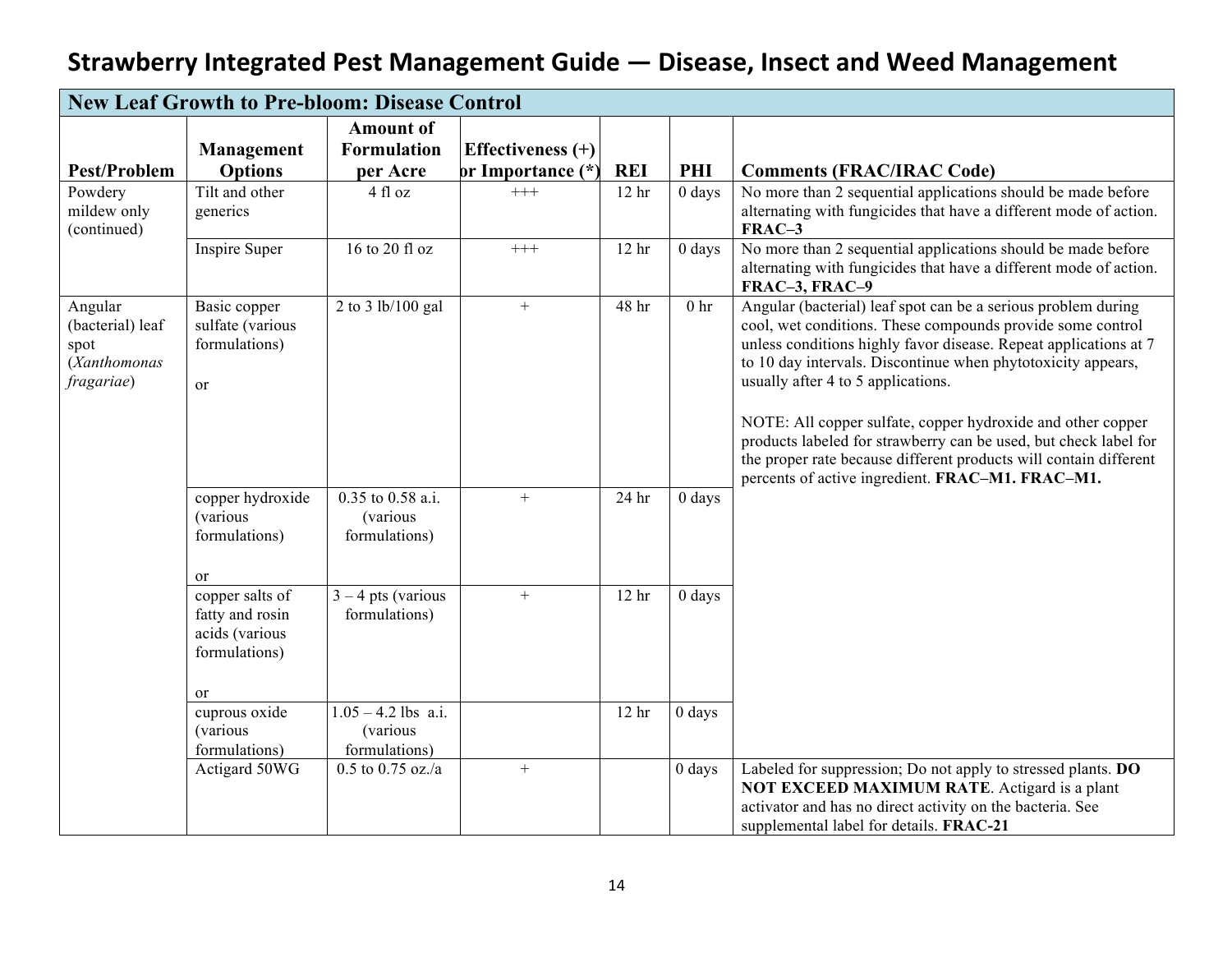|                 | <b>New Leaf Growth to Pre-bloom: Disease Control</b> |                    |                     |                  |                  |                                                                  |  |  |  |  |
|-----------------|------------------------------------------------------|--------------------|---------------------|------------------|------------------|------------------------------------------------------------------|--|--|--|--|
|                 |                                                      | <b>Amount of</b>   |                     |                  |                  |                                                                  |  |  |  |  |
|                 | <b>Management</b>                                    | <b>Formulation</b> | Effectiveness $(+)$ |                  |                  |                                                                  |  |  |  |  |
| Pest/Problem    | <b>Options</b>                                       | per Acre           | or Importance (*)   | <b>REI</b>       | <b>PHI</b>       | <b>Comments (FRAC/IRAC Code)</b>                                 |  |  |  |  |
| Red stele;      | mefenoxam                                            | l pt               | $++++-$             | 12 <sub>hr</sub> | $0 \text{ days}$ | Strawberry plants initiate considerable root growth in the early |  |  |  |  |
| Phytophthora    | (Ridomil Gold                                        |                    |                     |                  |                  | spring. Time control applications in problem fields when new     |  |  |  |  |
| and Pythium     | SL)                                                  |                    |                     |                  |                  | growth begins in the spring. Apply in sufficient water to move   |  |  |  |  |
| crown/root rots |                                                      |                    |                     |                  |                  | the fungicide into the root zone. Use proportionately less       |  |  |  |  |
|                 | Ultra Flourish                                       | 2 pt               |                     |                  |                  | fungicide for band treatments (e.g., for drip applications).     |  |  |  |  |
|                 |                                                      |                    |                     |                  |                  | $FRAC-4$                                                         |  |  |  |  |
|                 |                                                      |                    |                     |                  |                  |                                                                  |  |  |  |  |
|                 | phosphites                                           | Various rates; see | $++$                | 12 <sub>hr</sub> | $0$ days         | The phosphite-based chemicals are not as effective as Ridomil    |  |  |  |  |
|                 | (e.g., Aliette,                                      | label              |                     |                  |                  | Gold. Consider phosphites if the pathogen is known to be         |  |  |  |  |
|                 | ProPhyt, Phostrol)                                   |                    |                     |                  |                  | resistant to mefenoxam or if strawberry plants have poor root    |  |  |  |  |
|                 |                                                      |                    |                     |                  |                  | systems but sufficient foliage for chemical uptake. FRAC-33      |  |  |  |  |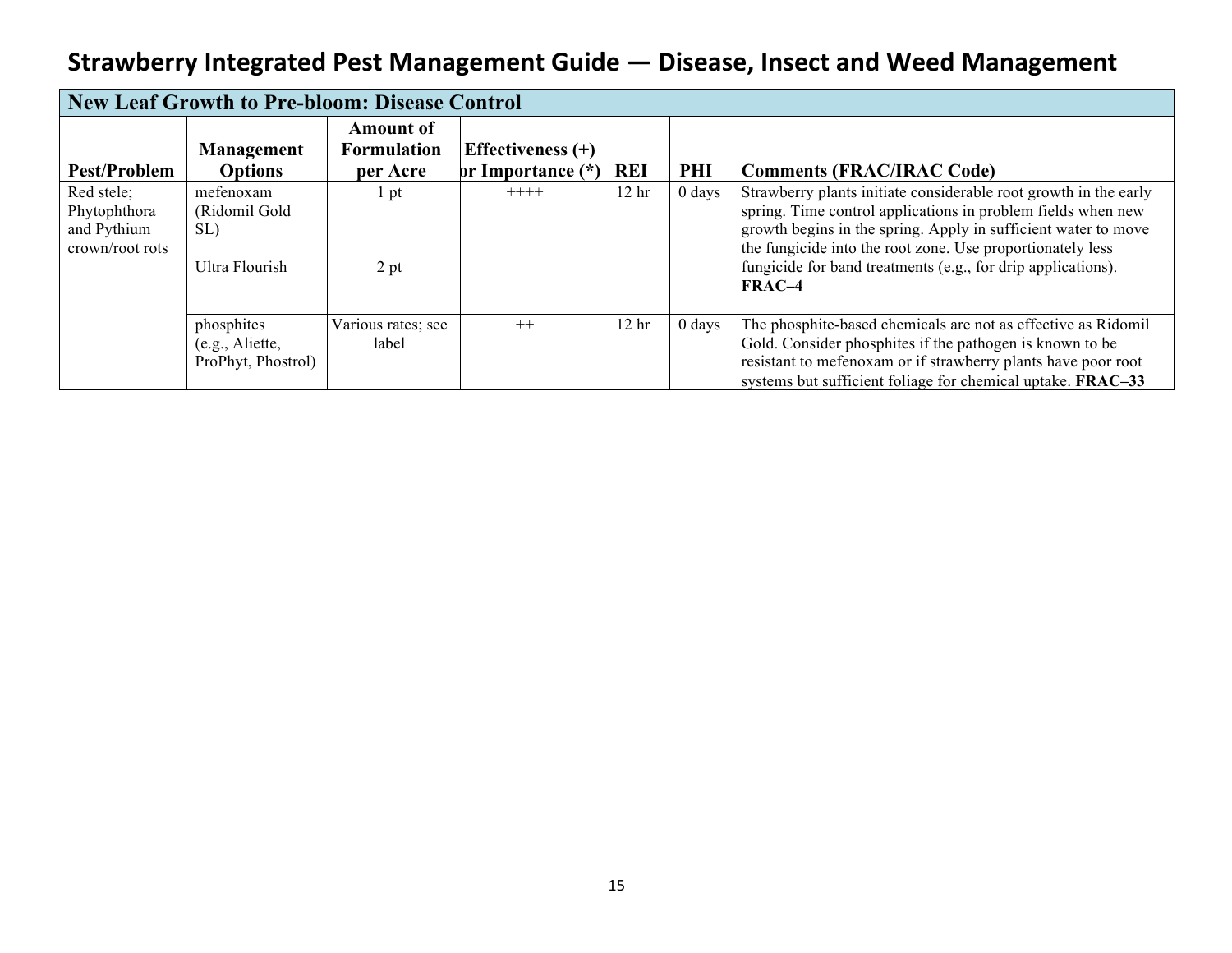|                     | <b>Pre-harvest — Bloom: Insect Management</b>                                                                                                               |                                                    |                                                      |                  |          |                                                                                                                                                        |  |  |  |  |  |  |
|---------------------|-------------------------------------------------------------------------------------------------------------------------------------------------------------|----------------------------------------------------|------------------------------------------------------|------------------|----------|--------------------------------------------------------------------------------------------------------------------------------------------------------|--|--|--|--|--|--|
| <b>Pest/Problem</b> |                                                                                                                                                             | <b>Amount of</b><br><b>Formulation</b><br>per Acre | <b>Effectiveness</b> (+)<br>or Importance (*)        | <b>REI</b>       | PHI      | <b>Comments (FRAC/IRAC Code)</b>                                                                                                                       |  |  |  |  |  |  |
|                     |                                                                                                                                                             |                                                    |                                                      |                  |          | Use extreme caution with bloom period treatments. Insecticides and fungicides can negatively impact bees. Do not treat unless economically significant |  |  |  |  |  |  |
|                     | populations of insects or mites are present. Apply all necessary bloom period treatments at dusk, when bees are not foraging, and allow for the maximum dry |                                                    |                                                      |                  |          |                                                                                                                                                        |  |  |  |  |  |  |
|                     | time possible between application and when foraging resumes.                                                                                                |                                                    |                                                      |                  |          |                                                                                                                                                        |  |  |  |  |  |  |
| Aphids              |                                                                                                                                                             |                                                    |                                                      |                  |          | Aphids rarely reach damaging populations in strawberries, and late season populations are often controlled by natural enemies. Aphids should not       |  |  |  |  |  |  |
|                     |                                                                                                                                                             |                                                    |                                                      |                  |          | be treated unless populations exceed 10 per newly expanded leaves and/or excessive sooty mold is present.                                              |  |  |  |  |  |  |
|                     | bifenthrin<br>(Brigade)                                                                                                                                     | 6.4 to 32 oz                                       | $^{+++}$                                             | 12 <sub>hr</sub> | $0$ days | The use of broad-spectrum insecticides during bloom will<br>damage honeybee populations. DO NOT apply when bees are                                    |  |  |  |  |  |  |
|                     | <b>10 WSB</b>                                                                                                                                               |                                                    |                                                      |                  |          | foraging. Refer to label. IRAC-3A                                                                                                                      |  |  |  |  |  |  |
|                     | imidacloprid                                                                                                                                                |                                                    | $+++$                                                | 12 <sup>hr</sup> |          | Can be applied through drip irrigation or as a foliar spray. DO                                                                                        |  |  |  |  |  |  |
|                     | (Admire Pro)                                                                                                                                                | 10.5 to 14 fl oz                                   |                                                      |                  | 14 days  | NOT apply when bees are foraging or within 10 days of bloom.                                                                                           |  |  |  |  |  |  |
|                     |                                                                                                                                                             | (soil)                                             |                                                      |                  |          | IRAC-4A                                                                                                                                                |  |  |  |  |  |  |
|                     |                                                                                                                                                             | $1.3$ fl oz (foliar)                               |                                                      |                  | 7 days   |                                                                                                                                                        |  |  |  |  |  |  |
|                     | thiamethoxam                                                                                                                                                |                                                    | $++$                                                 | 12 <sub>hr</sub> |          | Long PHI makes Platinum useful only as a post-transplant                                                                                               |  |  |  |  |  |  |
|                     | (Platinum)                                                                                                                                                  | $5$ to 12 fl oz (soil)                             |                                                      |                  | 50 days  | material. Do not apply more than 12 oz/acre Actara and 4.01                                                                                            |  |  |  |  |  |  |
|                     | (Actara)                                                                                                                                                    | $1.5$ to $3$ oz (foliar)                           |                                                      |                  | 3 days   | oz/acre Platinum per year; allow 10 days between applications.<br>DO NOT apply when bees are foraging; after a Platinum or                             |  |  |  |  |  |  |
|                     |                                                                                                                                                             |                                                    |                                                      |                  |          | Actara application, WAIT FIVE DAYS before placing beehives                                                                                             |  |  |  |  |  |  |
|                     |                                                                                                                                                             |                                                    |                                                      |                  |          | into treated fields. IRAC-4A                                                                                                                           |  |  |  |  |  |  |
|                     | malathion                                                                                                                                                   |                                                    | $+$                                                  | 12 <sub>hr</sub> | 3 days   | DO NOT apply when bees are foraging. <b>IRAC-1B</b>                                                                                                    |  |  |  |  |  |  |
|                     | (several products)                                                                                                                                          |                                                    |                                                      |                  |          |                                                                                                                                                        |  |  |  |  |  |  |
|                     | 57 EC                                                                                                                                                       | $1.5$ pt                                           |                                                      |                  |          |                                                                                                                                                        |  |  |  |  |  |  |
|                     | insecticidal soap                                                                                                                                           | 1 to 2 gal per                                     | $+$                                                  | 12 <sub>hr</sub> | $0$ days | Thorough coverage is needed. Plant damage has been noted                                                                                               |  |  |  |  |  |  |
|                     | $(M-Pede)$                                                                                                                                                  | $100$ gal                                          |                                                      |                  |          | under some weather conditions.                                                                                                                         |  |  |  |  |  |  |
| Cutworms            |                                                                                                                                                             |                                                    | See Post-planting: Insect Management recommendations |                  |          |                                                                                                                                                        |  |  |  |  |  |  |
| Flower thrips       | spinosad (Entrust)                                                                                                                                          |                                                    |                                                      | 4 hr             | 1 day    | Rotate to a different class of insecticide after 2 successive                                                                                          |  |  |  |  |  |  |
|                     | 80W                                                                                                                                                         | 1.25 to 1.5 oz                                     | $^{++}$                                              |                  |          | applications. DO NOT apply more than 9 oz (Entrust) per acre                                                                                           |  |  |  |  |  |  |
|                     |                                                                                                                                                             |                                                    |                                                      |                  |          | per crop. Entrust is OMRI listed. IRAC-5                                                                                                               |  |  |  |  |  |  |
|                     | spinetoram                                                                                                                                                  |                                                    | $^{++}$                                              | 4 hr             | $1$ day  | IRAC-5                                                                                                                                                 |  |  |  |  |  |  |
|                     | (Radiant) SC                                                                                                                                                | 6 to 10 fl oz                                      |                                                      |                  |          |                                                                                                                                                        |  |  |  |  |  |  |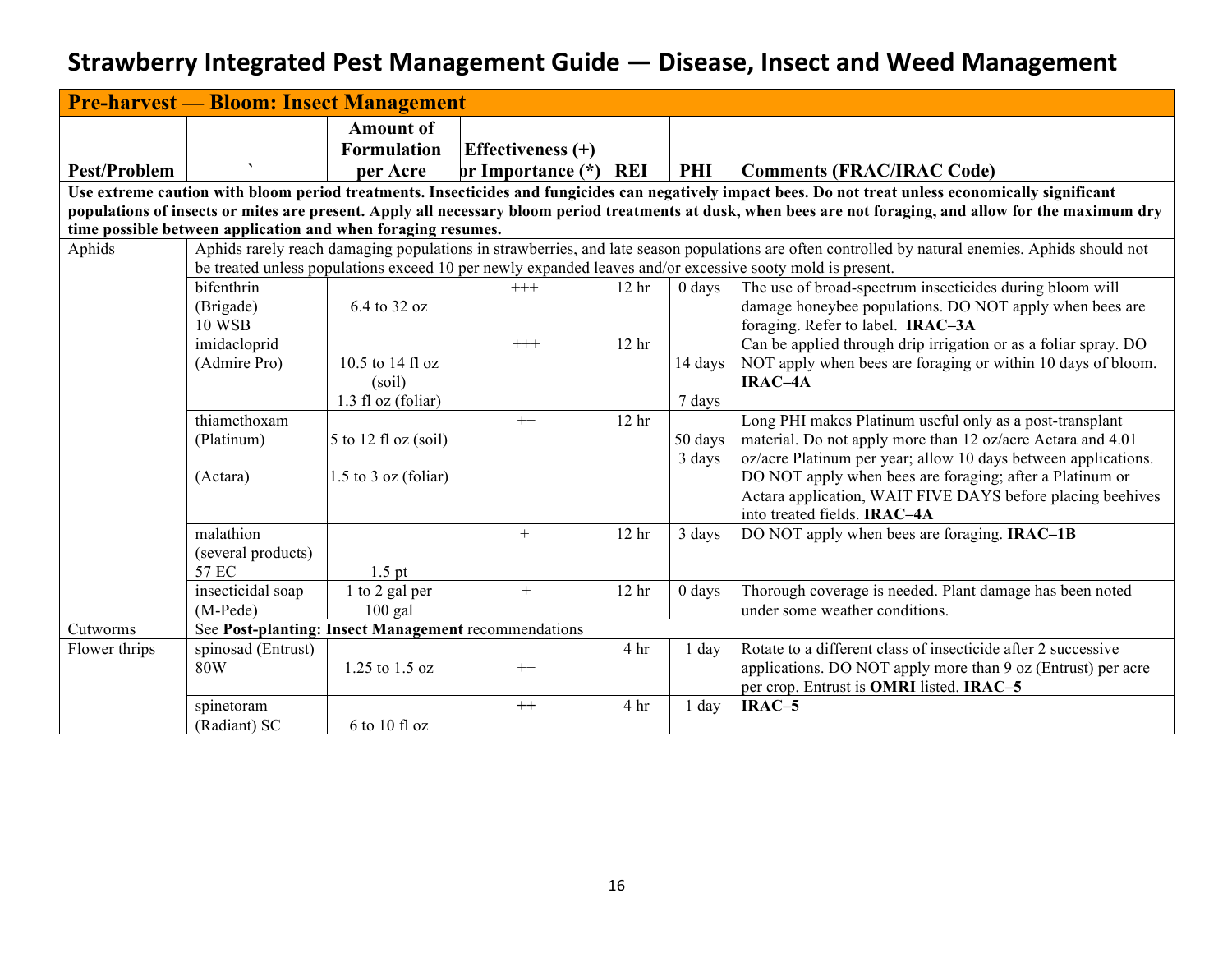|                            | <b>Pre-harvest — Bloom: Insect Management</b>        |                                                    |                                                               |                  |          |                                                                                                                                                                                                                                                                                                                                                                                                                              |
|----------------------------|------------------------------------------------------|----------------------------------------------------|---------------------------------------------------------------|------------------|----------|------------------------------------------------------------------------------------------------------------------------------------------------------------------------------------------------------------------------------------------------------------------------------------------------------------------------------------------------------------------------------------------------------------------------------|
| <b>Pest/Problem</b>        | Management<br><b>Options</b>                         | <b>Amount of</b><br><b>Formulation</b><br>per Acre | Effectiveness $(+)$<br>or Importance (*)                      | <b>REI</b>       | PHI      | <b>Comments (FRAC/IRAC Code)</b>                                                                                                                                                                                                                                                                                                                                                                                             |
| Red imported               |                                                      |                                                    | Ensure that ants are actively foraging before applying baits. |                  |          |                                                                                                                                                                                                                                                                                                                                                                                                                              |
| fire ants                  | pyriproxyfen<br>(Esteem Ant Bait)<br>$0.5\%$ B       | $1.5$ to $2 lb$                                    | $+++$                                                         | 12 <sub>hr</sub> | 1 day    | Apply when ants are actively foraging. Apply during dry<br>weather; do not water for 24 hours after application. See label<br>for individual mound treatment instructions. <b>IRAC-7C</b>                                                                                                                                                                                                                                    |
|                            | methoprene<br>(Extinguish Ant<br>Bait)<br>$0.5 \% B$ | 1 to 1.5 lb                                        | $+++$                                                         | 4 hr             | $0$ days | Esteem and Extinguish are insect growth regulators (IGR) and<br>act on the reproductive activity of the queen(s). Allow 3 weeks<br>to see reduction in mound activity and 8 to 10 weeks for mound<br>elimination.<br>Extinguish can be applied as a mound treatment or broadcast.<br>Extinguish is labeled for use on cropland, but Extinguish Plus is<br>NOT labeled for use on cropland. Read labels carefully.<br>IRAC-7A |
| Slugs and snails           | carbaryl (Sevin)<br>5 Bait                           | 40 lb                                              | $+$                                                           | 12 <sub>hr</sub> | 7 days   | Apply bait to edges of beds at dusk. DO NOT contaminate fruit.<br>Repeated applications may be necessary. May also control other<br>soil dwelling insects.<br>IRAC-1A                                                                                                                                                                                                                                                        |
|                            | Iron phosphate<br>(Sluggo Snail and<br>Slug Bait)    | 20 to 44 lb                                        | $++$                                                          | 0 <sub>hr</sub>  | $0$ days | Apply in the evening. Some iron phosphate formulations are<br><b>OMRI</b> listed, check the label.                                                                                                                                                                                                                                                                                                                           |
| Strawberry<br>clippers     |                                                      |                                                    | See Post-planting: Insect Management recommendations          |                  |          |                                                                                                                                                                                                                                                                                                                                                                                                                              |
| Twospotted<br>spider mites |                                                      |                                                    | See Post-planting: Insect Management recommendations          |                  |          |                                                                                                                                                                                                                                                                                                                                                                                                                              |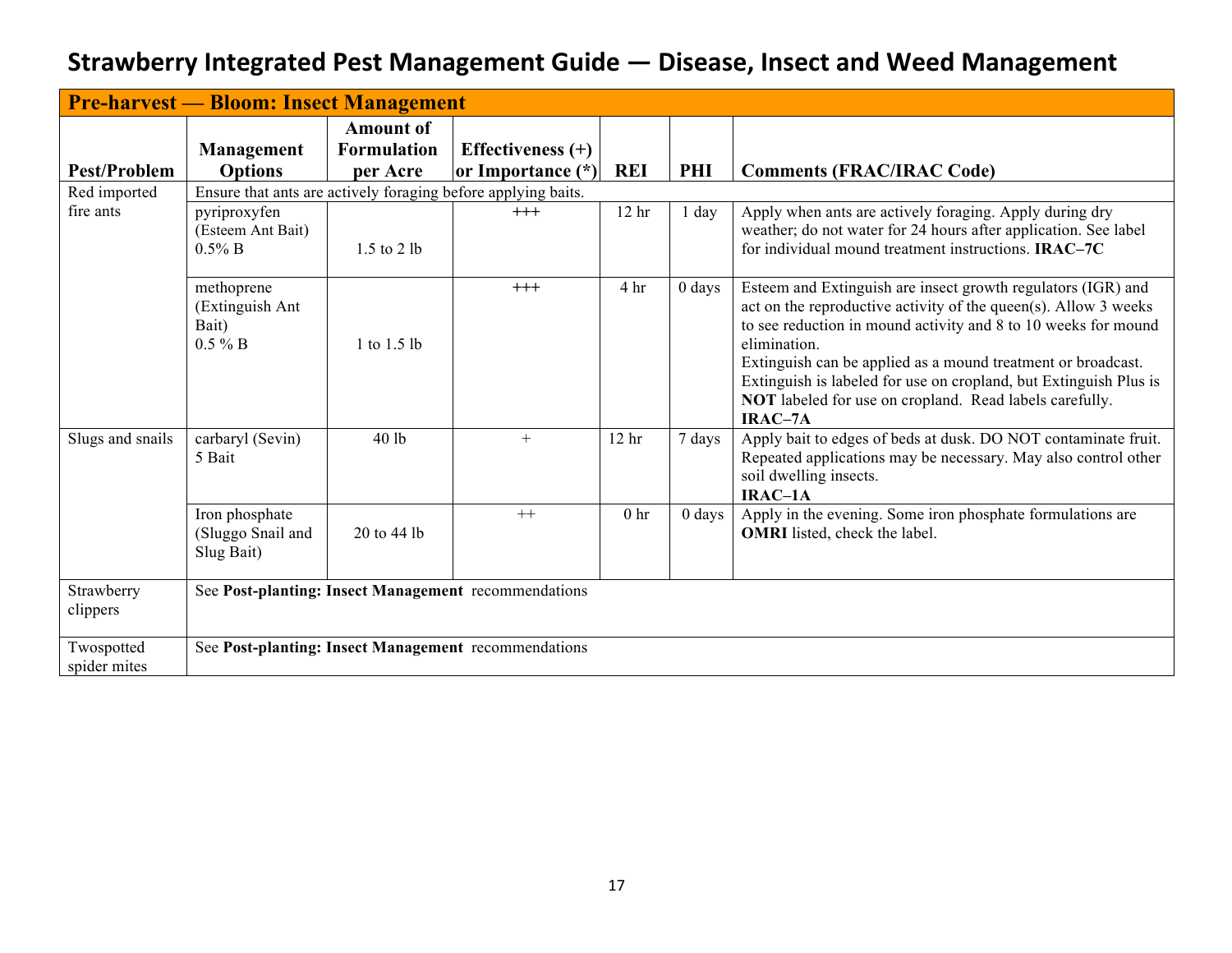#### **Pre-harvest—Early Bloom (10%) and into Harvest: Disease Control**

The primary diseases of concern at early bloom and into harvest are **Botrytis fruit rot** and **anthracnose fruit rot (AFR)**. Most growers rarely experience anthracnose problems and may not need an anthracnose management program. Several **key principles** should be kept in mind:

- 1. Abound, Azaka, Cabrio, Merivon and Pristine belong to the same family of chemicals (QoI; Group 11 chemistry). Pyraclostrobin (Cabrio, Merivon, and Pristine) has offered better control of AFR in recent research efforts. No more than 2 sequential applications of a Group 11 fungicide should be made before alternating with fungicides that have a different mode of action. Pristine and Merivon also have a second chemical that has good broad spectrum activity against a number of diseases, especially those caused by Botrytis. Newly labeled pre-mix products include Inspire Super and Quadris Top that have a broader range of activity (See Efficacy Table below on pages 23-24).
- 2. Captan, Thiram, and Switch offer a broad spectrum of disease control. Switch has not performed well against AFR in NC research.
- 3. Elevate may not be used in more than 2 consecutive sprays. It is very effective against Botrytis but no other fungal pathogens. Resistance is known in many fields.
- 4. High risk fungicides of the same chemical class should not be applied in consecutive applications.
- 5. CaptEvate is a premix of Captan and Elevate and when combined has good broad-spectrum activity.
- 6. Bloom sprays are the most important for managing Botrytis, because 90% of fruit infection occurs through the flower at bloom. Recent research suggests bloom sprays are also critical for anthracnose fruit rot control.
- 7. Fruit rot diseases develop rapidly during wet periods or in poorly ventilated locations. Control is easier when initiated before the problem develops. Spray coverage is important and dependent on nozzle condition, tractor speed, pressure, and plant density. Spray coverage can be checked with water sensitive cards.
- 8. Botrytis has acquired resistance to several fungicides. Tests can be secured through Clemson University to help determine farm-specific recommendations. In the absence of such tests, growers should rely primarily on Captan for gray mold control. For instructions on sampling see: http://strawberries.ces.ncsu.edu/wp-content/uploads/2014/02/2014-collection-instructions-11.pdf

For growers who **have** a received a resistance profile report, follow the recommendations in that report.

For growers who **do not have** a report and who adopt a conservative (low risk) fungicide program, apply sprays every 7 to 10 days according to **ONE** of the following suggested schedules.

#### **SCHEDULE 1. For cases when there is no risk of anthracnose and growers need to focus on gray mold control (most fields):**

Rotate two or more of the following: Captan; CaptEvate; Switch; Captan + Fontelis.

Options: For a reduced fungicide program, initiate applications at FIRST bloom as above but apply subsequent sprays before predicted wet weather that favors Botrytis; end applications about 26 to 30 days before expected final harvests. Increase the time between spray applications when dry weather persists. Research trials have documented that 4 sprays during bloom are sufficient to offer season-long Botrytis fruit rot control.

#### **SCHEDULE 2. For cases where anthracnose fruit rot risk is high and gray mold control is also needed:**

Application 1: At FIRST bloom apply Captan or Thiram tank mixed with Cabrio.

Application 2: Apply ONE of these alternatives: CaptEvate OR Captan OR Inspire Super + Tilt

Application 3: Same as Application 1.

Application 4 and weekly: Rotate two or more of the following: Captan; Captan+ Cabrio; Inspire Super + Tilt.

In other words, there should be continuous coverage with Captan, a FRAC 11 or FRAC 3 products, or the combination. Follow **key principle 1** above. During periods of cool wet weather and during bloom, incorporate Switch for better Botrytis control. Pristine, Merivon, or Cabrio show the best efficacy under high anthracnose (AFR) pressure in our studies.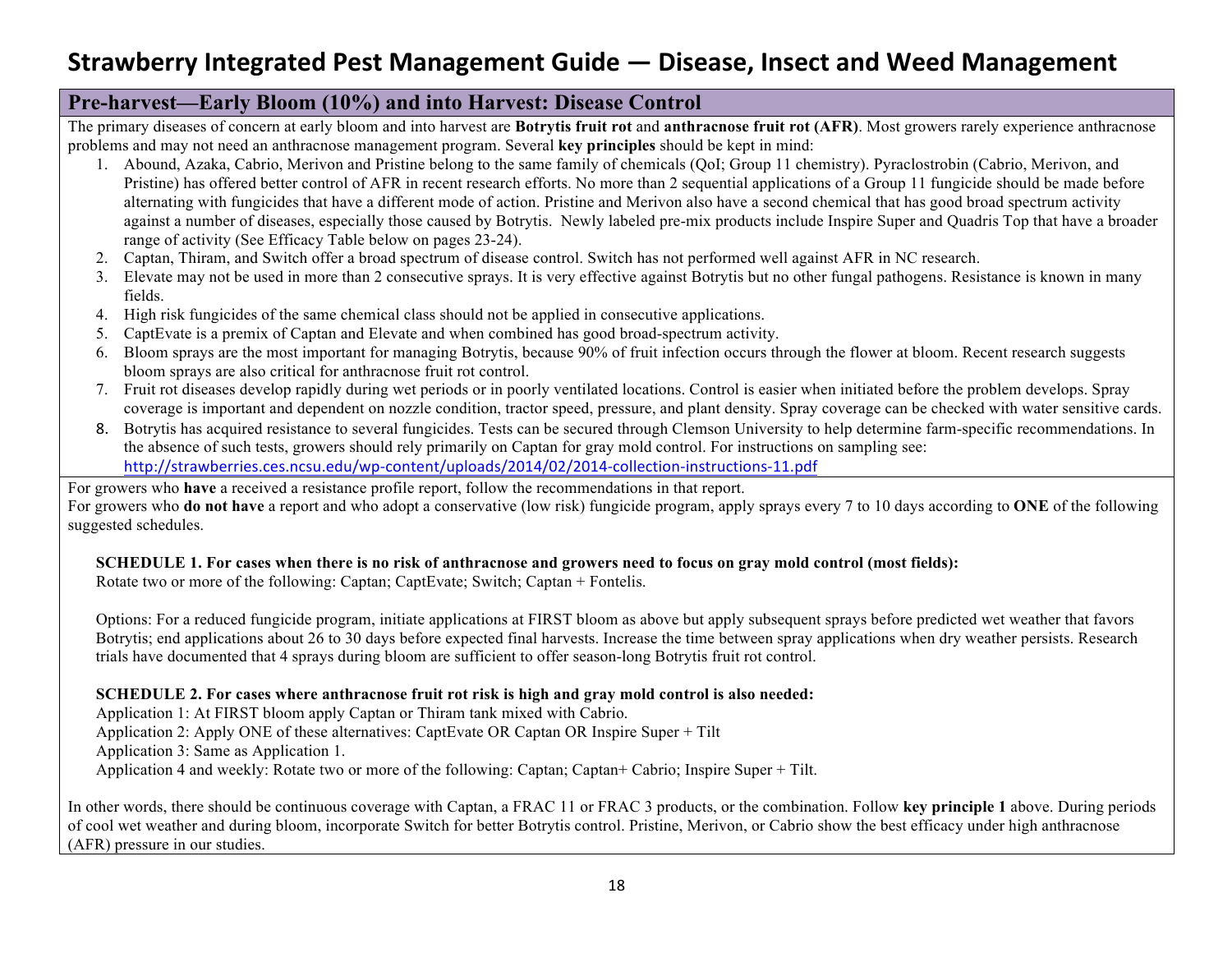|                       |                                         |                                                    | Pre-harvest—Early Bloom (10%) and into Harvest: Disease Control |                  |          |                                                                                                                                                                                                                                                                                                                                                           |
|-----------------------|-----------------------------------------|----------------------------------------------------|-----------------------------------------------------------------|------------------|----------|-----------------------------------------------------------------------------------------------------------------------------------------------------------------------------------------------------------------------------------------------------------------------------------------------------------------------------------------------------------|
| <b>Pest/Problem</b>   | Management<br><b>Options</b>            | <b>Amount of</b><br><b>Formulation</b><br>per Acre | Effectiveness (+)<br>or Importance (*)                          | <b>REI</b>       | PHI      | <b>Comments (FRAC/IRAC Code)</b>                                                                                                                                                                                                                                                                                                                          |
| Botrytis gray<br>mold | Captan 50W<br>or<br>Captain 80WDG<br>or | 1.5 to 3 lb active<br>ingredient                   | $+++$                                                           | 24 <sub>hr</sub> | 1 day    | See suggested schedule above on page 18. Do not apply more<br>than 24 lb of Captan active ingredient per acre per year.<br>FRAC-M4                                                                                                                                                                                                                        |
|                       | Captec 4L<br><sub>or</sub>              | $2.5$ qt                                           | $^{+++}$                                                        | 24 hr            | $1$ day  |                                                                                                                                                                                                                                                                                                                                                           |
|                       | Topsin-M 70WP<br>or                     | 1 lb                                               | $+++++$                                                         | 12 <sub>hr</sub> | 1 day    | See note above (page 18) on resistance management. Research<br>has demonstrated most Botrytis strains are resistant to Topsin-<br>M. FRAC-1                                                                                                                                                                                                               |
|                       | Thiram 65WP<br><sub>or</sub>            | 4 to 5 lb                                          | $^{+++}$                                                        | 24 hr            | 3 days   | Make 3 to 5 applications at 10-day intervals. Thiram is a broad<br>spectrum fungicide similar to Captan.<br>FRAC-M3                                                                                                                                                                                                                                       |
|                       | Elevate 50WDG<br>or                     | $1.5$ lb                                           | $+++++$                                                         | 4 hr             | $0$ days | Do not apply more than 6 pounds of Elevate per season per acre.<br>Avoid making more than 2 consecutive applications. After the<br>second application, use an alternative Botrytis material for 2<br>consecutive applications before reapplying Elevate. Under light<br>pressure, reduced rates plus Captan may be used (see label).<br><b>FRAC-17</b>    |
|                       | Fontelis<br>or                          | 16 to 24 fl oz                                     | $+++++$                                                         | 12 <sub>hr</sub> | $0$ days | Do not make more than 2 consecutive applications before<br>switching to a fungicide with a different mode of action. Some<br>matted row cultivars may show phytotoxicity (see label).<br>FRAC-7                                                                                                                                                           |
|                       | Switch 62.5WG<br>or                     | 11 to 14 oz                                        | $+++++$                                                         | 12 <sub>hr</sub> | $0$ days | Begin application at or before bloom and continue on a 7-10 day<br>interval. Do not exceed 56 ounces of product per acre per year.<br>Follow the label concerning rotational crop waiting periods. See<br>resistance management notes on page 6 and 18.<br>FRAC-12, FRAC-9                                                                                |
|                       | CaptEvate 68<br><b>WDG</b><br>or        | 3.5 to 5.25 lb                                     | $+++++$                                                         | 24 <sub>hr</sub> | $0$ days | CaptEvate is a combination product of Captan plus Elevate. Do<br>not make more than 2 consecutive applications before switching<br>to a fungicide with a different mode of action. Do not apply<br>more than 21.0 lb/acre/season. With plastic mulch, do not apply<br>within 16 feet of naturally vegetated or aquatic areas. FRAC-<br><b>M4, FRAC-17</b> |
|                       | Scala                                   | 18 fl oz<br>9 fl oz                                | $+++$                                                           | 12 <sub>hr</sub> | $1$ day  | Use lower rate only in a tank mix with another fungicide active<br>against gray mold (e.g. Captan or Thiram). FRAC-12                                                                                                                                                                                                                                     |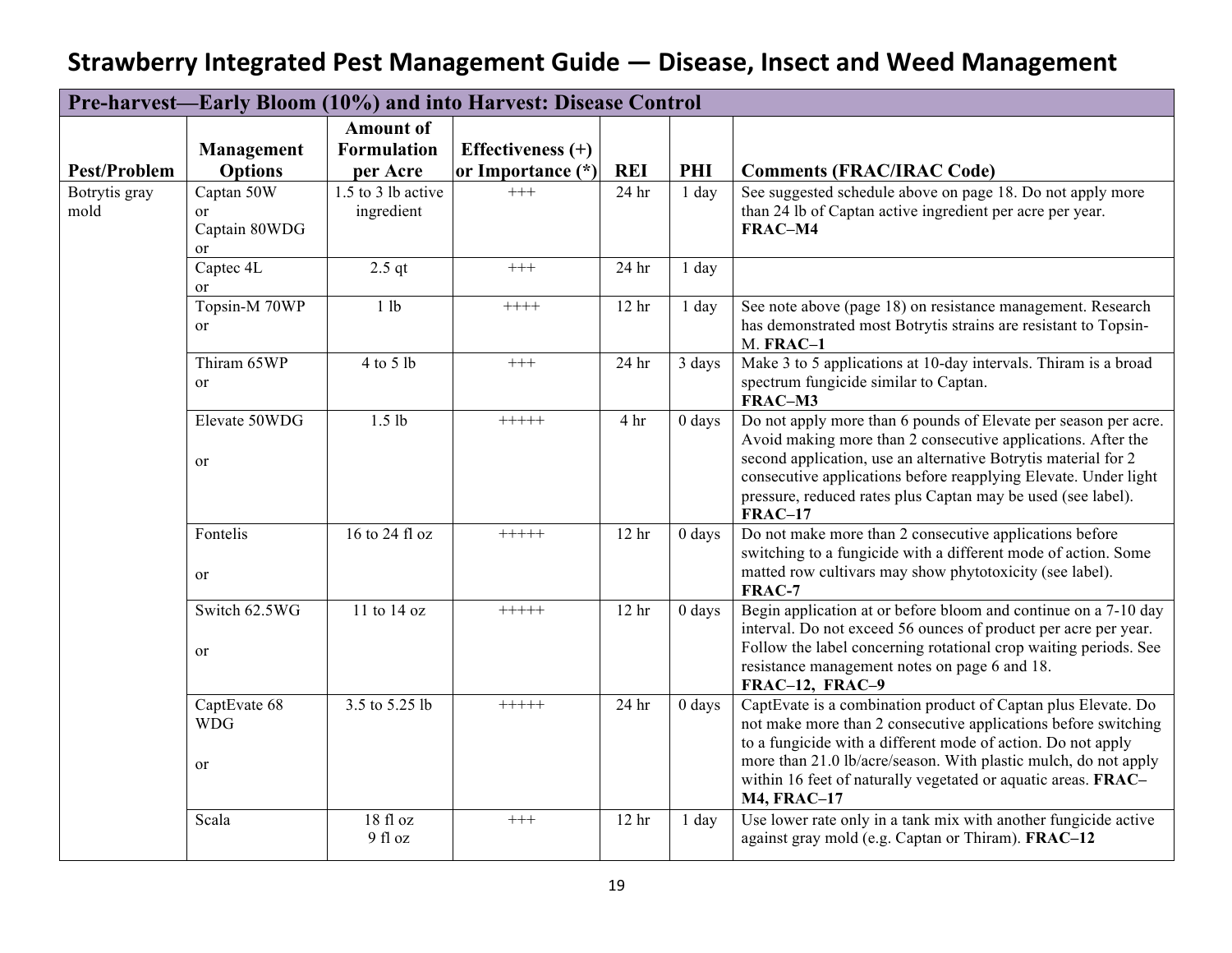|                     |                   |                    | Pre-harvest—Early Bloom (10%) and into Harvest: Disease Control |                  |                    |                                                                                                            |
|---------------------|-------------------|--------------------|-----------------------------------------------------------------|------------------|--------------------|------------------------------------------------------------------------------------------------------------|
|                     |                   | <b>Amount of</b>   |                                                                 |                  |                    |                                                                                                            |
|                     | Management        | <b>Formulation</b> | Effectiveness $(+)$                                             |                  |                    |                                                                                                            |
| <b>Pest/Problem</b> | <b>Options</b>    | per Acre           | or Importance (*)                                               | <b>REI</b>       | PHI                | <b>Comments (FRAC/IRAC Code)</b>                                                                           |
| Botrytis blight     | Pristine WG**     | 18.5 to 23 oz      | $+++++$                                                         | 12 <sub>hr</sub> | $0$ days           | No more than 2 sequential applications of Pristine should be                                               |
| and Anthracnose     |                   |                    |                                                                 |                  |                    | made before alternating with fungicides that have a different                                              |
|                     |                   |                    |                                                                 |                  |                    | mode of action. Do not apply more than 5 applications per acre                                             |
|                     | Merivon**         | $8$ to 11 fl oz    | $+++++$                                                         | 12 <sup>hr</sup> | $0$ days           | per crop year. See page 18. FRAC-11, FRAC-7<br>No more than 2 sequential applications of Merivon should be |
|                     |                   |                    |                                                                 |                  |                    | made before alternating with fungicides that have a different                                              |
|                     |                   |                    |                                                                 |                  |                    | mode of action. Do not apply more than 5 applications per acre                                             |
|                     |                   |                    |                                                                 |                  |                    | per crop year. See page 18. FRAC-11, FRAC-7                                                                |
|                     | Captan 50W or     | 1.5 to 3 lb active | $\!+\!+\!+$                                                     | 24 hr            | $1$ day            | For better control and resistance management, use Captan                                                   |
|                     | Captan 80 WDG     | ingredient         |                                                                 |                  |                    | applications plus Topsin-M (see label). See suggested schedule                                             |
|                     |                   |                    |                                                                 |                  |                    | above. Do not apply more than 24 lb of Captan active ingredient                                            |
|                     |                   |                    |                                                                 |                  |                    | per acre per year.                                                                                         |
| Anthracnose         | Abound 2.08 F     | 6.2 to 15.4 fl oz  | $^{+++}$                                                        | 4 hr             | 4 hr               | FRAC-M4<br>See notes on page 18 to manage risk of developing fungicide                                     |
|                     | Azaka             |                    | (failure found in                                               |                  |                    | resistance. In recent research, Abound and similar products has                                            |
|                     |                   |                    | some fields)                                                    |                  |                    | performed less well than Cabrio/Pristine. FRAC-11                                                          |
|                     |                   |                    |                                                                 |                  |                    |                                                                                                            |
|                     | Merivon           | 5.5 to 8 fl oz     | $++++-$                                                         | 12 <sub>hr</sub> | $0 \, \text{days}$ | See notes on page 18 to manage risk of developing fungicide                                                |
|                     |                   |                    |                                                                 |                  |                    | resistance. FRAC-11, FRAC-7                                                                                |
|                     | Pristine WG       | 18.5 to 23 oz      | $++++-$                                                         | 12 <sub>hr</sub> | $0$ days           | See notes on page 18 to manage risk of developing fungicide                                                |
|                     | Cabrio EG         | 12 to 14 oz        | $++++-$                                                         | 12 <sub>hr</sub> | $0$ days           | resistance. FRAC-11, FRAC-7<br>See notes on page 18 to manage risk of developing fungicide                 |
|                     |                   |                    |                                                                 |                  |                    | resistance. FRAC-11                                                                                        |
|                     | Tilt and multiple | 4 fl oz            | $++?$                                                           | 12 <sub>hr</sub> | $0$ days           | Registered for Anthracnose Fruit Rot only. No more than 2                                                  |
|                     | generics          |                    |                                                                 |                  |                    | sequential applications should be made before alternating with                                             |
|                     |                   |                    |                                                                 |                  |                    | fungicides that have a different mode of action. Not registered                                            |
|                     |                   |                    |                                                                 |                  |                    | for Anthracnose crown rot control. FRAC-3                                                                  |
|                     | Quadris Top       | 12 to 14 fl oz     | $+++$                                                           | 12 <sub>hr</sub> | $0$ days           | Premix of two active ingredients, azoxystrobin (FRAC-11) and                                               |
|                     |                   |                    |                                                                 |                  |                    | difenoconazole (FRAC-3). No more than 2 sequential                                                         |
|                     |                   |                    |                                                                 |                  |                    | applications should be made before alternating with fungicides<br>that have a different mode of action.    |
|                     | Inspire Super     | 16 to 20 fl oz     | $++?$                                                           | 12 <sub>hr</sub> | $0$ days           | Premix of two active ingredients, difenoconazole (FRAC-3)                                                  |
|                     |                   |                    |                                                                 |                  |                    | and cyprodinil (FRAC-9). No more than 2 sequential                                                         |
|                     |                   |                    |                                                                 |                  |                    | applications should be made before alternating with fungicides                                             |
|                     |                   |                    |                                                                 |                  |                    | that have a different mode of action.                                                                      |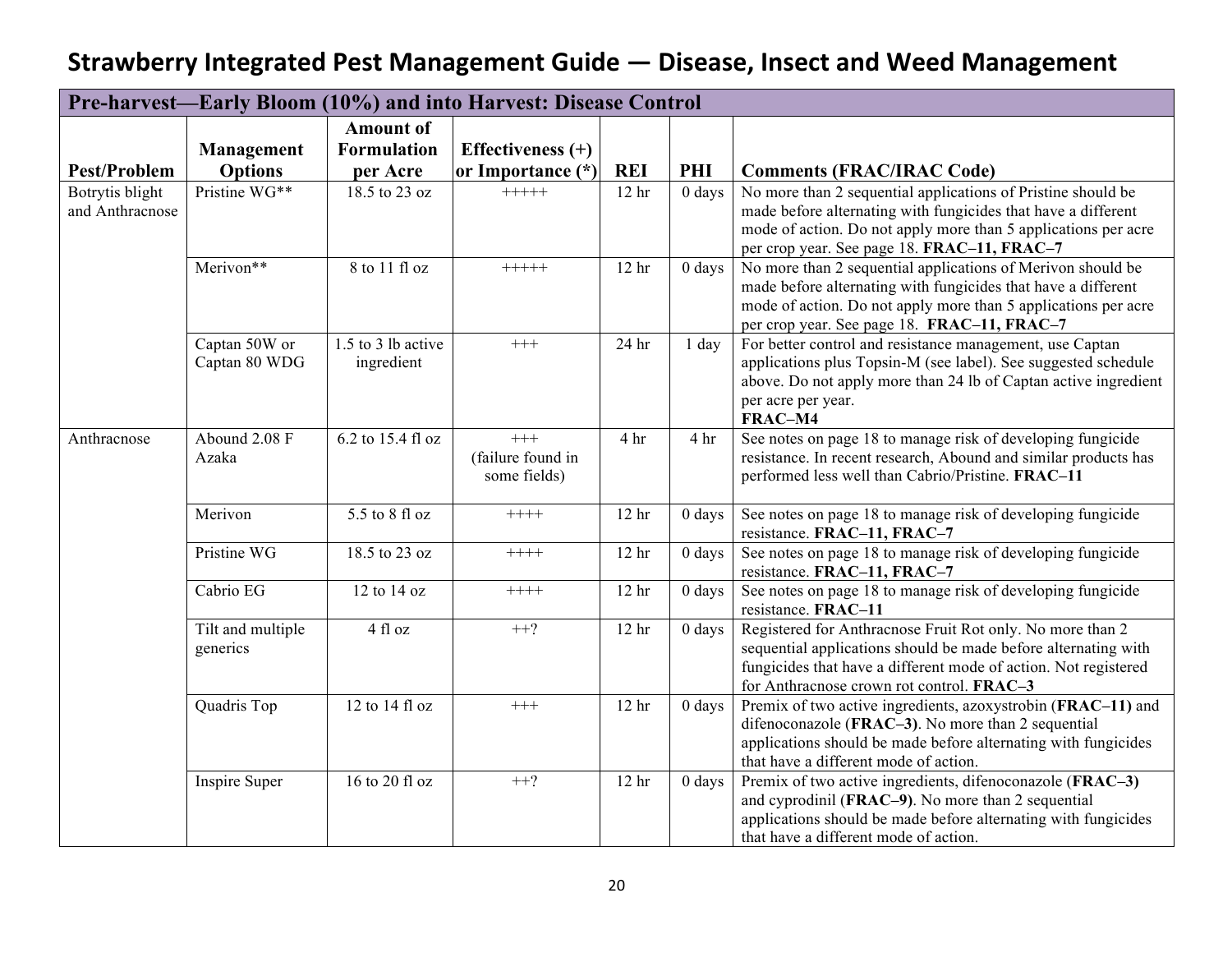|                                      |                               |                           | Pre-harvest—Early Bloom (10%) and into Harvest: Disease Control |                  |                 |                                                                                                                                                                                                                                                                                                                             |
|--------------------------------------|-------------------------------|---------------------------|-----------------------------------------------------------------|------------------|-----------------|-----------------------------------------------------------------------------------------------------------------------------------------------------------------------------------------------------------------------------------------------------------------------------------------------------------------------------|
|                                      |                               | <b>Amount of</b>          |                                                                 |                  |                 |                                                                                                                                                                                                                                                                                                                             |
|                                      | <b>Management</b>             | <b>Formulation</b>        | Effectiveness $(+)$                                             |                  |                 |                                                                                                                                                                                                                                                                                                                             |
| <b>Pest/Problem</b>                  | <b>Options</b>                | per Acre                  | or Importance (*)                                               | <b>REI</b>       | PHI             | <b>Comments (FRAC/IRAC Code)</b>                                                                                                                                                                                                                                                                                            |
| Powdery<br>mildew (only)             | Procure 50WS<br>Procure 480SC | 4 to 8 oz<br>4 to 8 fl oz | $+++++$                                                         | 12 <sub>hr</sub> | $1$ day         | Check label for prohibited rotational crops. Do not plant leafy or<br>fruiting vegetables within 30 days after application. Do not plant<br>bulb or root vegetables within 60 days after application. Do not<br>plant cotton, small cereal grains and all other crops not<br>registered within one year application. FRAC-3 |
|                                      | Rally 40WSP                   | $2.5$ to $5$ oz           | $+++++$                                                         | 24 hr            | $0$ days        | Rally is registered for control of leaf spot, leaf blight, and<br>powdery mildew. Do not apply more than 30 oz per year.<br>FRAC-3                                                                                                                                                                                          |
|                                      | Quintec                       | $4$ to 6 fl oz            | $+++++$                                                         | 24 hr            | $1$ day         | Do not use more than 4 times per crop and no more than 2 times<br>in a row. Rotate with other mildewcides. Rotation to all other<br>crops within 1 year after application, unless Quintec is<br>registered for use on those crops, is prohibited. FRAC-13                                                                   |
| Powdery<br>mildew and<br>Anthracnose | Abound 2.08 F<br>Azaka        | 6.2 to 15.4 fl oz         | $+++++$                                                         | 4 hr             | 4 <sup>hr</sup> | See notes on page 18 to manage risk of developing fungicide<br>resistance. FRAC-11                                                                                                                                                                                                                                          |
|                                      | Pristine WG                   | 18.5 to 23 oz             | $++++-$                                                         | 12 <sup>hr</sup> | $0$ days        | See notes on page 18 to manage risk of developing fungicide<br>resistance. FRAC-11, FRAC-7                                                                                                                                                                                                                                  |
|                                      | Cabrio EG                     | 12 to 14 oz               | $++++-$                                                         | 12 <sub>hr</sub> | $0$ days        | See notes on page 18 to manage risk of developing fungicide<br>resistance. DO NOT EXCEED 1.5 QT/YEAR. FRAC-11                                                                                                                                                                                                               |
|                                      | Tilt and multiple<br>generics | 4 fl oz                   | $+++$                                                           | 12 <sup>hr</sup> | $0$ days        | Registered for Anthracnose Fruit Rot only. No more than 2<br>sequential applications should be made before alternating with<br>fungicides that have a different mode of action. Not registered<br>for Anthracnose crown rot control. FRAC-3                                                                                 |
|                                      | Inspire Super                 | 16 to 20 fl oz            | $+++$                                                           | 12 <sub>hr</sub> | $0$ days        | Premix of two active ingredients, difenoconazole (FRAC-3)<br>and cyprodinil (FRAC-9). No more than 2 sequential<br>applications should be made before alternating with fungicides<br>that have a different mode of action.                                                                                                  |
|                                      | Quadris Top                   | 12 to 14 fl oz            | $+++$                                                           | 12 <sub>hr</sub> | $0$ days        | Premix of two active ingredients, azoxystrobin (FRAC-11) and<br>difenoconazole (FRAC-3). No more than 2 sequential<br>applications should be made before alternating with fungicides<br>that have a different mode of action.                                                                                               |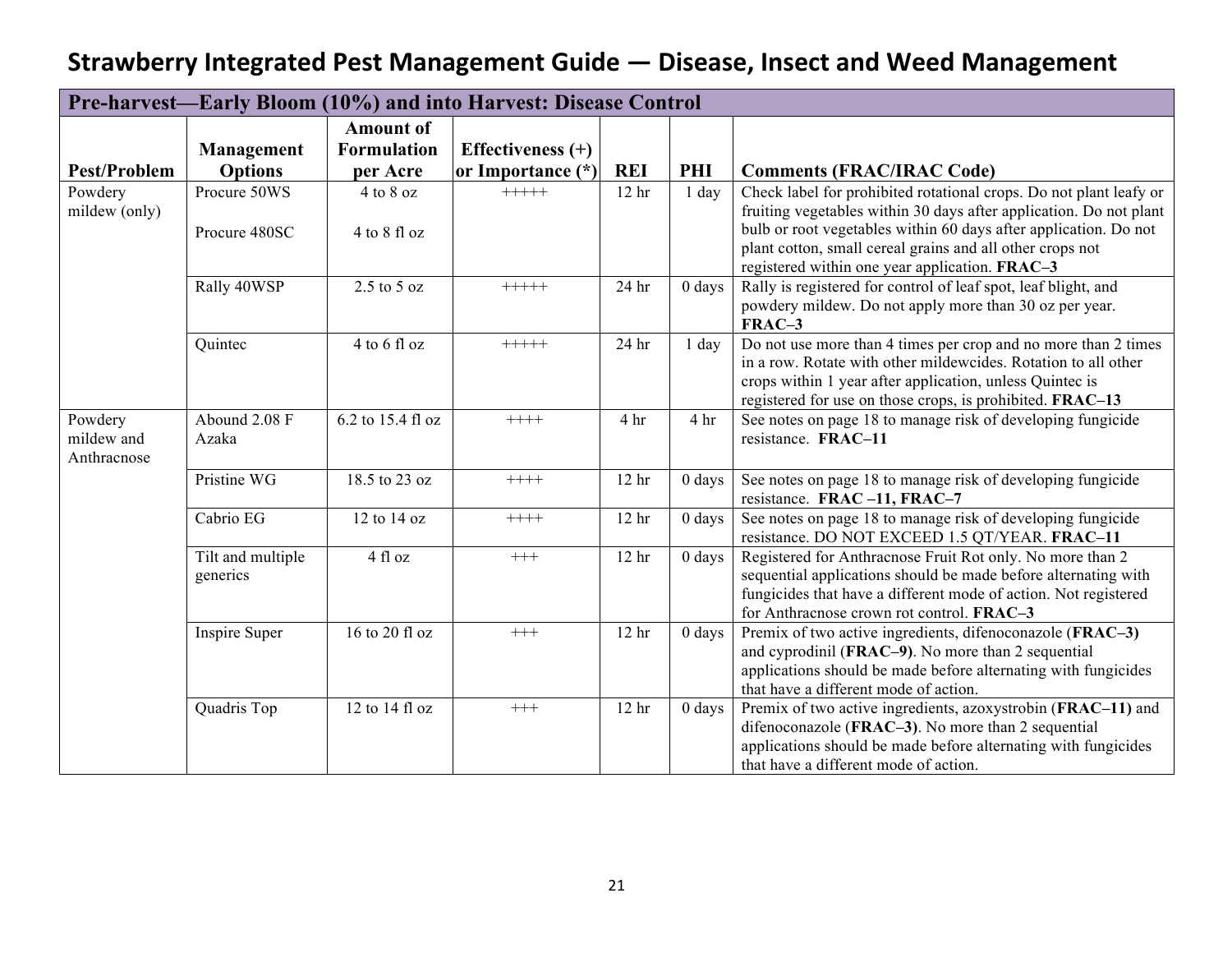|                                                              |                                                                                        |                                                | Pre-harvest—Early Bloom (10%) and into Harvest: Disease Control |                  |                 |                                                                                                                                                                                                                                                                                                                                                                                                                                                                        |
|--------------------------------------------------------------|----------------------------------------------------------------------------------------|------------------------------------------------|-----------------------------------------------------------------|------------------|-----------------|------------------------------------------------------------------------------------------------------------------------------------------------------------------------------------------------------------------------------------------------------------------------------------------------------------------------------------------------------------------------------------------------------------------------------------------------------------------------|
|                                                              |                                                                                        | <b>Amount of</b>                               |                                                                 |                  |                 |                                                                                                                                                                                                                                                                                                                                                                                                                                                                        |
|                                                              | Management                                                                             | <b>Formulation</b>                             | Effectiveness $(+)$                                             |                  |                 |                                                                                                                                                                                                                                                                                                                                                                                                                                                                        |
| <b>Pest/Problem</b>                                          | <b>Options</b>                                                                         | per Acre                                       | or Importance (*)                                               | <b>REI</b>       | PHI             | <b>Comments (FRAC/IRAC Code)</b>                                                                                                                                                                                                                                                                                                                                                                                                                                       |
| Red stele;<br>Phytophthora<br>and Pythium<br>crown/root rots | Mefenoxam<br>(Ridomil Gold SL)<br>(Ultra Flourish)                                     | 1 pt<br>2 pt                                   | $++++$                                                          | 12 <sub>hr</sub> | $0$ days        | Strawberry plants initiate considerable root growth in<br>the early spring. Time control applications in problem fields when<br>new growth begins in the spring.<br>Apply in sufficient water to move the fungicide into the root<br>zone. Use proportionately less fungicide for band treatments<br>(e.g., for drip applications). FRAC-4                                                                                                                             |
|                                                              | Phosphates<br>e.g., Aliette<br>ProPhyt,<br>Phostrol                                    | Various rates,<br>see label                    | $++$                                                            | 12 <sub>hr</sub> | $0$ days        | The phosphate-based chemicals are not as effective as Ridomil<br>Gold. Consider phosphites if the pathogen is<br>known to be resistant to mefenoxam or if strawberry<br>plants have poor root systems but sufficient foliage for chemical<br>uptake. FRAC-33                                                                                                                                                                                                           |
| Angular<br>(bacterial) leaf<br>spot                          | Basic copper<br>sulfate (various<br>formulations)<br>or                                | 2 to 3 lb/100 gal                              | $+$                                                             | 48 hr            | 0 <sub>hr</sub> | In most cases angular (bacterial) leaf spot will dry up during<br>warmer weather. However, if cool wet weather persists during<br>bloom and fruit development, the pathogen can colonize the<br>calyx and cause a brown discoloration. These compounds<br>provide some control if started prior to such predicted weather<br>patterns. Repeat applications at 7- to 10-day intervals.<br>Discontinue when phytotoxicity appears, usually after 4 to 5<br>applications. |
|                                                              | copper hydroxide<br>(various<br>formulations)<br>or                                    | 0.35 to 0.58 a.i.<br>(various<br>formulations) | $+$                                                             | 24 <sub>hr</sub> | $0$ days        |                                                                                                                                                                                                                                                                                                                                                                                                                                                                        |
|                                                              | copper salts of<br>fatty and rosin<br>acids (various<br>formulations)<br><sub>or</sub> | $3 - 4$ pts (various<br>formulations)          | $+$                                                             | 12 <sub>hr</sub> | $0$ days        | NOTE: All copper sulfate, copper hydroxide and other copper<br>products labeled for strawberry can be used, but check label for<br>the proper rate because different products will contain different<br>percentages of active ingredient.<br>All copper materials are FRAC-11.                                                                                                                                                                                         |
|                                                              | cuprous oxide                                                                          | $1.05 - 4.2$ lbs a.i.                          |                                                                 | 12 <sub>hr</sub> | $0$ days        |                                                                                                                                                                                                                                                                                                                                                                                                                                                                        |
|                                                              | Actigard 50WG                                                                          | $0.5$ to $0.75$ oz./a                          | $+$                                                             |                  | $0$ days        | Labeled for suppression; Do not apply to stressed plants. DO<br>NOT EXCEED MAXIMUM RATE. Actigard is a plant<br>activator and has no direct activity on the bacteria. See<br>supplemental label for details. FRAC-21                                                                                                                                                                                                                                                   |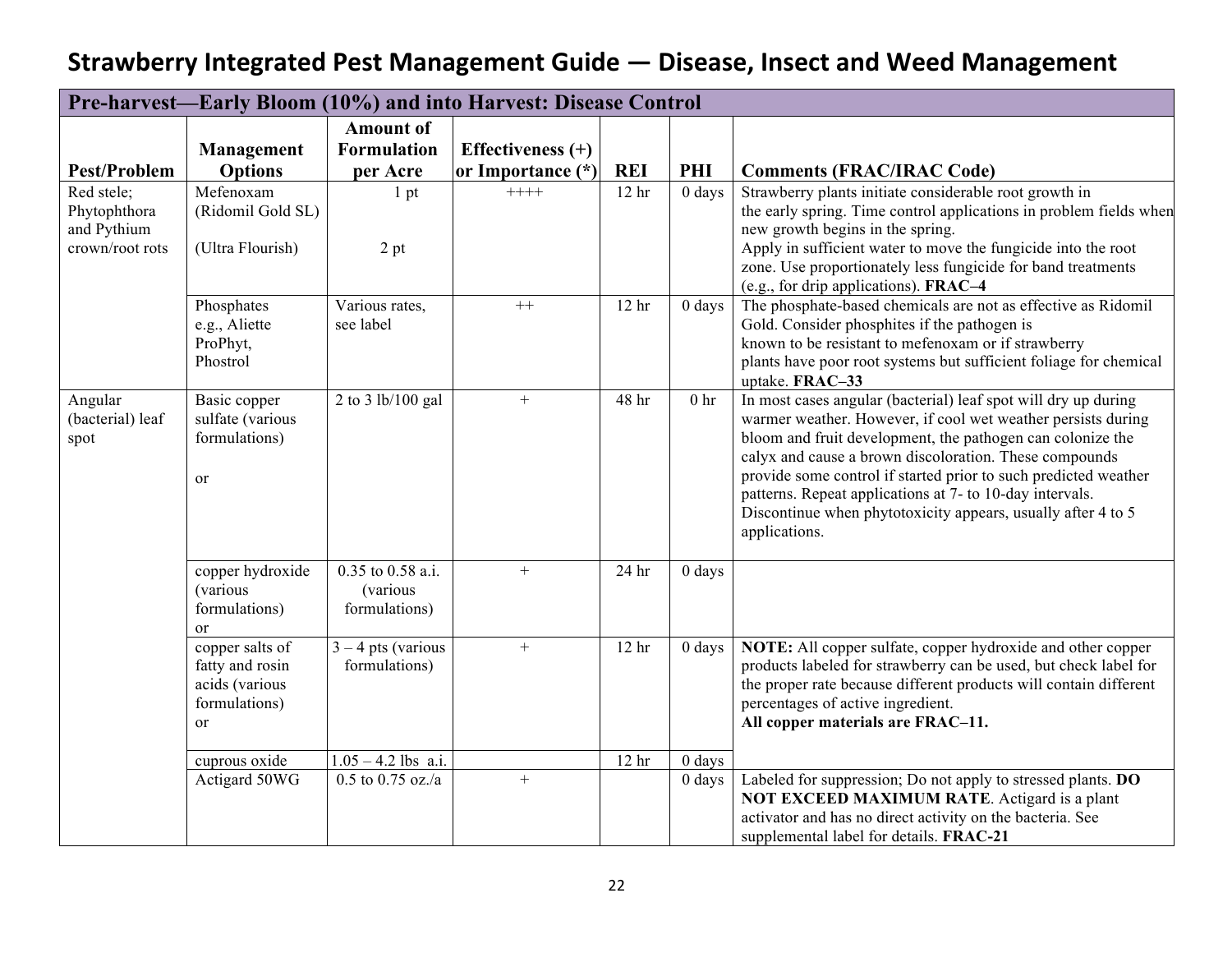|                                                                                   | Pre-harvest—Early Bloom (10%) and into Harvest: Disease Control |                            |                          |                          |                          |                                 |                          |                          |                          |                          |                           |                                   |
|-----------------------------------------------------------------------------------|-----------------------------------------------------------------|----------------------------|--------------------------|--------------------------|--------------------------|---------------------------------|--------------------------|--------------------------|--------------------------|--------------------------|---------------------------|-----------------------------------|
| <b>Relative Effectiveness of Various Chemicals for Strawberry Disease Control</b> |                                                                 |                            |                          |                          |                          |                                 |                          |                          |                          |                          |                           |                                   |
| $i =$ ineffective; $++$ = very effective; ? = efficacy unknown)                   |                                                                 |                            |                          |                          |                          |                                 |                          |                          |                          |                          |                           |                                   |
|                                                                                   |                                                                 |                            |                          |                          |                          | <b>Relative Control Rating</b>  |                          |                          |                          |                          |                           |                                   |
| Pesticide                                                                         | Anthracnose<br>(crown rot)                                      | Anthracnose<br>(fruit rot) | mold<br>Gray             | Powdery mildew           | Common leaf spot         | and<br>Leaf blight<br>fruit rot | Leather rot              | Mucor fruit rot          | Rhizopus rot             | spot<br>Angular leaf     | Phytophthora<br>crown rot | $_{\rm rot}$<br>stele root<br>Red |
| Strobilurins:<br>azoxystrobin (Abound; Azaka)                                     | $++$                                                            | $+$                        | $+$                      | $+$                      | $+$                      |                                 | $^{+++}$                 |                          |                          |                          |                           |                                   |
| pyraclostrobin (Cabrio)                                                           | $++$                                                            | $+++$                      | $+$                      | $+$                      | $+$                      |                                 | $+++$                    | $\equiv$                 |                          |                          |                           |                                   |
| pyraclostrobin + boscalid (Pristine)<br>pyraclostrobin + fluxapyroxad (Merivon)   | $++$                                                            | $+++$                      | $+++^{\mathsf{R}}$       | $+$                      | $+++$                    | $+++$                           |                          | $\gamma$                 | $\gamma$                 |                          |                           |                                   |
| Acibenzolar-S-methyl (Actigard)                                                   |                                                                 | $\overline{\phantom{0}}$   |                          | $\overline{\phantom{0}}$ | $\overline{\phantom{0}}$ |                                 | $\qquad \qquad$          |                          | $\overline{\phantom{0}}$ | $+$                      | $\overline{\phantom{0}}$  |                                   |
| Azoxystrobin + difenoconazole (Quadris Top)                                       | $++$                                                            | $++$                       | $+$                      | $++$                     | $++$                     | $\gamma$                        | $+$                      |                          |                          | $\overline{\phantom{a}}$ |                           |                                   |
| captan (Captan)                                                                   | $++$                                                            | $^{++}$                    | $++$                     | $\overline{\phantom{0}}$ | $++$                     | $+$                             | $+$                      | $+$                      | $+$                      | $\overline{\phantom{0}}$ |                           |                                   |
| copper                                                                            |                                                                 |                            |                          | $\overline{\phantom{0}}$ | $+^{\mathsf{P}}$         | $\qquad \qquad$                 | $+^{\rm P}$              |                          |                          | $+^{\rm P}$              | $\overline{\phantom{0}}$  |                                   |
| cyprodinil + fludioxinil (Switch)                                                 | $++$                                                            | $+$                        | $+++^R$                  | $\gamma$                 | $+2$                     | $+?$                            | $\qquad \qquad$          | $\gamma$                 | $\gamma$                 | $\gamma$                 |                           |                                   |
| difenoconazole + cyprodinil (Inspire Super)                                       | $^{++}$                                                         | $^{++}$                    | $\!+\!+\!+^{\mathrm{R}}$ | $++^R$                   | $++?$                    | $\gamma$                        | $\overline{\phantom{a}}$ | $\overline{\phantom{a}}$ |                          |                          |                           |                                   |
| fenhexamide (Elevate)                                                             |                                                                 | $\qquad \qquad$            | $+++^R$                  | $\overline{\phantom{0}}$ | $\overline{\phantom{0}}$ |                                 | $\qquad \qquad$          |                          |                          |                          |                           |                                   |
| fenhexamide + captan (CaptEvate)                                                  | $+$                                                             | $++$                       | $^{+++}$                 | $\overline{\phantom{0}}$ | $++$                     | $^{+}$                          | $+$                      | $+$                      | $+$                      |                          |                           |                                   |
| fosetyl-Al (Aliette)                                                              |                                                                 | $\qquad \qquad$            |                          | $\qquad \qquad$          | $\qquad \qquad$          | $\qquad \qquad$                 | $++$                     |                          |                          |                          | $++$                      | $++$                              |
| iprodione (Rovral)                                                                |                                                                 | $\overline{\phantom{0}}$   | $+++^R$                  |                          | $++$                     |                                 |                          | $\mathbf X$              |                          |                          |                           |                                   |
| mefenoxam (Ridomil) or similar products                                           |                                                                 |                            |                          |                          |                          |                                 | $+++^R$                  |                          |                          |                          | $+++$                     | $^{+++}$                          |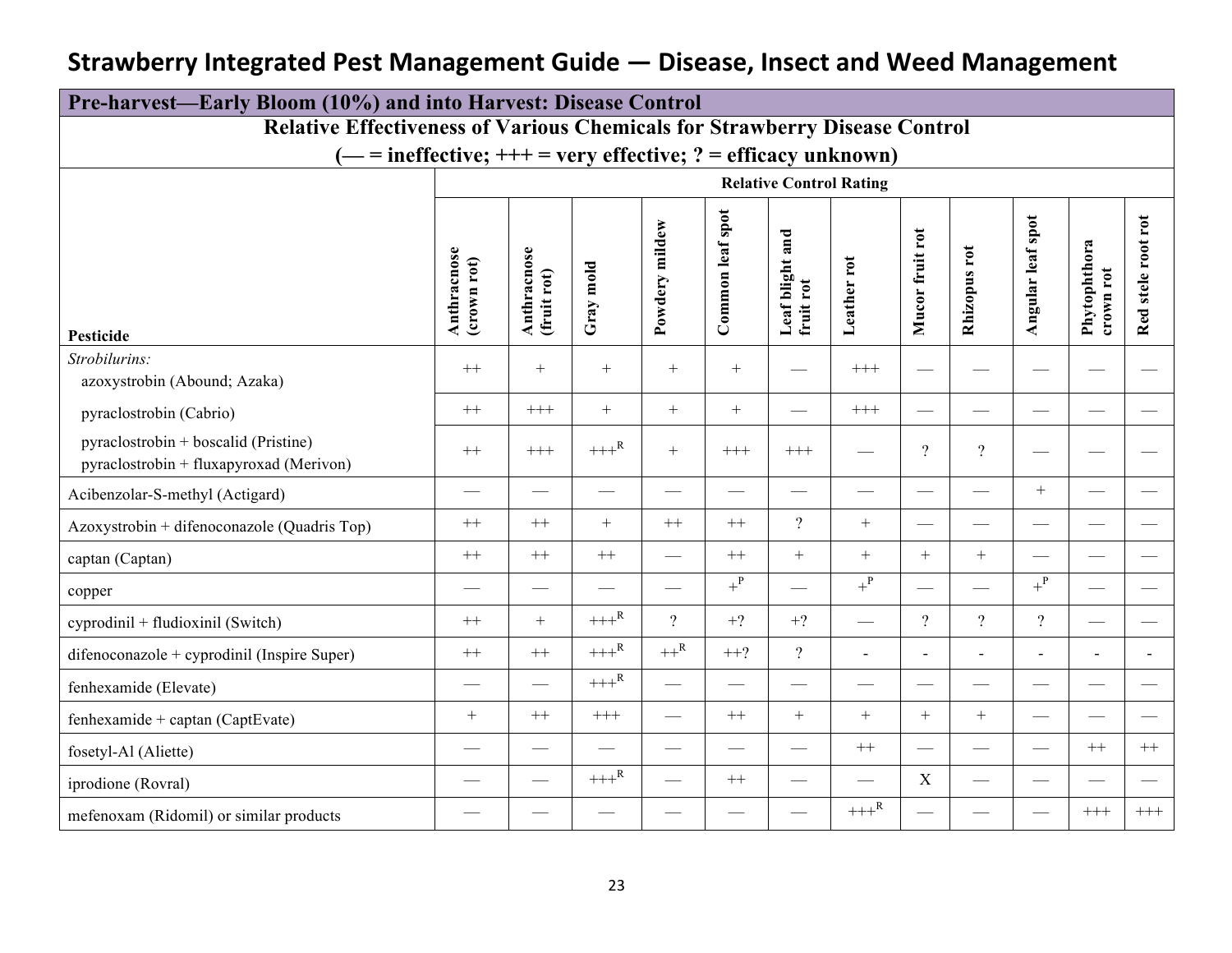| Pre-harvest—Early Bloom (10%) and into Harvest: Disease Control |                                                                                   |                                |                    |                     |                          |                                             |                               |                          |                |                               |                              |                                      |
|-----------------------------------------------------------------|-----------------------------------------------------------------------------------|--------------------------------|--------------------|---------------------|--------------------------|---------------------------------------------|-------------------------------|--------------------------|----------------|-------------------------------|------------------------------|--------------------------------------|
|                                                                 | <b>Relative Effectiveness of Various Chemicals for Strawberry Disease Control</b> |                                |                    |                     |                          |                                             |                               |                          |                |                               |                              |                                      |
|                                                                 | $($ — = ineffective; +++ = very effective; ? = efficacy unknown)                  |                                |                    |                     |                          |                                             |                               |                          |                |                               |                              |                                      |
|                                                                 |                                                                                   | <b>Relative Control Rating</b> |                    |                     |                          |                                             |                               |                          |                |                               |                              |                                      |
| <b>Pesticide</b>                                                | Anthracnose (crown<br>rot)                                                        | Anthracnose (fruit<br>rot)     | Gray mold          | Powdery mildew      | Common leaf spot         | fruit<br>and<br>Leaf blight<br>$_{\rm rot}$ | Leather rot                   | Mucor fruit rot          | Rhizopus rot   | Angular leaf spot             | crown<br>Phytophthora<br>rot | rot<br>$_{\rm root}$<br>stele<br>Red |
| myclobutanil (Rally)                                            |                                                                                   | $\overbrace{\phantom{13333}}$  |                    | $+++^R$             | $++^R$                   | $++^R$                                      |                               |                          |                |                               |                              |                                      |
| penthiopyrad (Fontelis)                                         |                                                                                   |                                | $+++^{\mathsf{R}}$ | $++^R$              | $\qquad \qquad$          | $\hspace{0.05cm}$                           | $\qquad \qquad$               | $\overline{\phantom{m}}$ |                |                               |                              |                                      |
| phosphites (ProPhyt; Phostrol and others)                       |                                                                                   |                                |                    |                     | $\overline{\phantom{0}}$ |                                             | $^{++}$                       |                          |                | $\overline{\phantom{a}}$      | $++$                         | $^{++}$                              |
| propiconazole (Tilt; other generics)                            | $+?$                                                                              | $^{++}$                        |                    | $++^{\overline{R}}$ | $++?$                    | $\overline{\mathcal{L}}$                    | $\overline{\phantom{a}}$      | $\overline{\phantom{a}}$ | $\blacksquare$ | $\blacksquare$                | $\blacksquare$               | $\blacksquare$                       |
| pyrimethanil (Scala)                                            |                                                                                   |                                | $++^R$             |                     | $\qquad \qquad$          |                                             |                               |                          |                |                               |                              |                                      |
| quinoxyfen (Quintec)                                            | $\qquad \qquad$                                                                   |                                | $\qquad \qquad$    | $^{+++}$            | $\overline{\phantom{m}}$ | $\overbrace{\phantom{13333}}$               | $\overbrace{\phantom{13333}}$ |                          |                |                               |                              |                                      |
| sulfur                                                          |                                                                                   |                                |                    | $++^{\mathrm{P}}$   | $\qquad \qquad$          |                                             |                               |                          |                |                               |                              |                                      |
| thiophanate-methyl (Topsin M)                                   | $++^R$                                                                            |                                | $++^R$             | $+^{\mathsf{R}}$    | $++$                     | $++$                                        | $\overline{\phantom{0}}$      | $\mathbf X$              |                | $\overbrace{\phantom{aaaaa}}$ |                              |                                      |
| thiram (Thiram)                                                 | $^{++}$                                                                           | $^{++}$                        | $^{++}$            |                     | $+$                      | $^{+}$                                      | $+$                           | $+$                      | $+$            |                               |                              |                                      |
| triflumizole (Procure)                                          |                                                                                   |                                | $\gamma$           | $+++^{\rm R}$       | $\gamma$                 | $\overline{?}$                              |                               |                          |                |                               |                              |                                      |
| azoxystrobin+propiconazole (QuiltXcel)                          | $^{+++}$                                                                          | $^{++}\,$                      |                    | $++$                | $\overline{?}$           | $\boldsymbol{?}$                            |                               |                          |                |                               |                              |                                      |
| $R =$ Not effective if pathogen is resistant to the fungicide.  |                                                                                   |                                |                    |                     |                          |                                             |                               |                          |                |                               |                              |                                      |

 $P =$  **Phytotoxicity could occur.** 

**X = Chemical use increases problem.**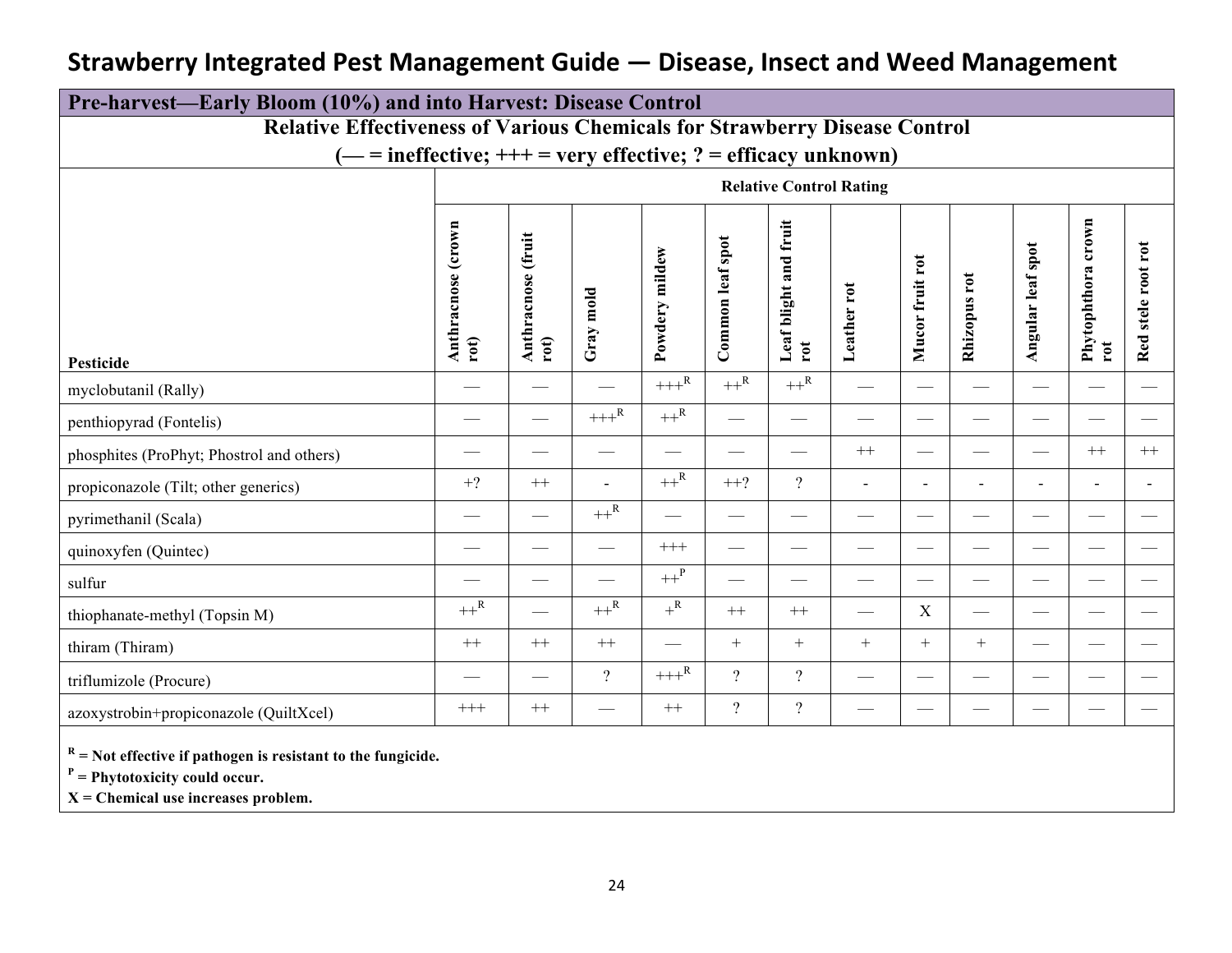|                     | <b>Harvest: Insect Management</b>     |                    |                                                           |                  |         |                                                                                                                                                  |
|---------------------|---------------------------------------|--------------------|-----------------------------------------------------------|------------------|---------|--------------------------------------------------------------------------------------------------------------------------------------------------|
|                     |                                       | <b>Amount of</b>   |                                                           |                  |         |                                                                                                                                                  |
|                     | Management                            | <b>Formulation</b> | Effectiveness $(+)$                                       |                  |         |                                                                                                                                                  |
| <b>Pest/Problem</b> | <b>Options</b>                        | per Acre           | or Importance (*) REI                                     |                  | PHI     | <b>Comments (FRAC/IRAC Code)</b>                                                                                                                 |
| Aphids              |                                       |                    | See Pre harvest – Bloom insect management recommendations |                  |         |                                                                                                                                                  |
| Leaf rolling        |                                       |                    |                                                           |                  |         | Leaf rolling caterpillars are rarely pests in southeastern strawberries and should only be treated if feeding or webbing is on or near fruit.    |
| caterpillars        | spinosad                              |                    | $^{+++}$                                                  | 4 hr             | $1$ day | Rotate to a different class of insect control products after 2                                                                                   |
|                     | (Entrust)                             | 1 to 1.25 oz       |                                                           |                  |         | successive applications of spinosad. Do not make more than 5                                                                                     |
|                     | (Success)                             | $4$ to 6 fl oz     |                                                           |                  |         | applications per year. Do not apply more than 9 oz of Entrust                                                                                    |
|                     |                                       |                    |                                                           |                  |         | (0.45 AI of spinosad) per acre per crop. Entrust is <b>OMRI</b> listed.                                                                          |
|                     |                                       |                    |                                                           |                  |         | $IRAC-5$                                                                                                                                         |
|                     | <b>Bacillus</b>                       | Rates vary         | $++$                                                      |                  |         | Many Bt formulations are OMRI listed.                                                                                                            |
|                     | thuringiensis (Bt)                    |                    |                                                           |                  |         | <b>IRAC-11B2.</b>                                                                                                                                |
|                     | (numerous<br>products)                |                    |                                                           |                  |         |                                                                                                                                                  |
|                     | methoxyfenozide                       | 6 to 12 fl oz      | $++++$                                                    | 4 hr             | 3 days  | $IRAC-18$                                                                                                                                        |
|                     | (Intrepid)                            |                    |                                                           |                  |         |                                                                                                                                                  |
| Sap beetles         | Cultural control                      |                    | $+++++$                                                   |                  |         | Regular, thorough harvest will help minimize sap beetle                                                                                          |
|                     |                                       |                    |                                                           |                  |         | populations. Sap beetles are attracted to the odor of overripe                                                                                   |
|                     |                                       |                    |                                                           |                  |         | fruit, so keeping fruit picked clean will reduce problems. Sap                                                                                   |
|                     |                                       |                    |                                                           |                  |         | beetles can also be attracted away from fields using bucket traps                                                                                |
|                     |                                       |                    |                                                           |                  |         | baited with overripe fruit or wheat bread dough. Bait bucket                                                                                     |
|                     |                                       |                    |                                                           |                  |         | lures and culled strawberries must be disposed of either off site                                                                                |
|                     |                                       |                    |                                                           |                  |         | or buried. Insecticide treatments should only be used if                                                                                         |
|                     |                                       |                    |                                                           |                  |         | thorough harvest is not possible (i.e., pick-your-own operations                                                                                 |
|                     |                                       |                    |                                                           |                  |         | or inclement weather).                                                                                                                           |
|                     | novaluron                             |                    | $+++++$                                                   | 12 <sub>hr</sub> | $1$ day | Allow 7 days between applications. DO NOT apply more than                                                                                        |
|                     | (Rimon) 0.83 EC                       | 12 fl oz           |                                                           |                  |         | 36 fl oz/acre per season. The use of<br>adjuvants or surfactants is prohibited. IRAC-15                                                          |
| Slugs and snails    |                                       |                    | See Pre harvest - Bloom insect management recommendations |                  |         |                                                                                                                                                  |
| Spittlebugs         |                                       |                    |                                                           |                  |         | Spittlebugs are typically not economically significant pests and should only be treated if the foamy "spittle" mass they create is contaminating |
|                     | berries and interfering with harvest. |                    |                                                           |                  |         |                                                                                                                                                  |
|                     | fenpropathrin                         |                    | $+++$                                                     | 24 <sub>hr</sub> | 2 days  | DO NOT make more than 2 applications.                                                                                                            |
|                     | (Danitol) 2.4 EC                      | 10.67 fl oz        |                                                           |                  |         | DO NOT apply when bees are foraging. IRAC-3A                                                                                                     |
|                     | malathion                             |                    | $+$                                                       | 12 <sub>hr</sub> | 3 days  | DO NOT apply when bees are foraging. <b>IRAC-1B</b>                                                                                              |
|                     | (several products)                    |                    |                                                           |                  |         |                                                                                                                                                  |
|                     | 57 EC                                 | $1.5$ pt           |                                                           |                  |         |                                                                                                                                                  |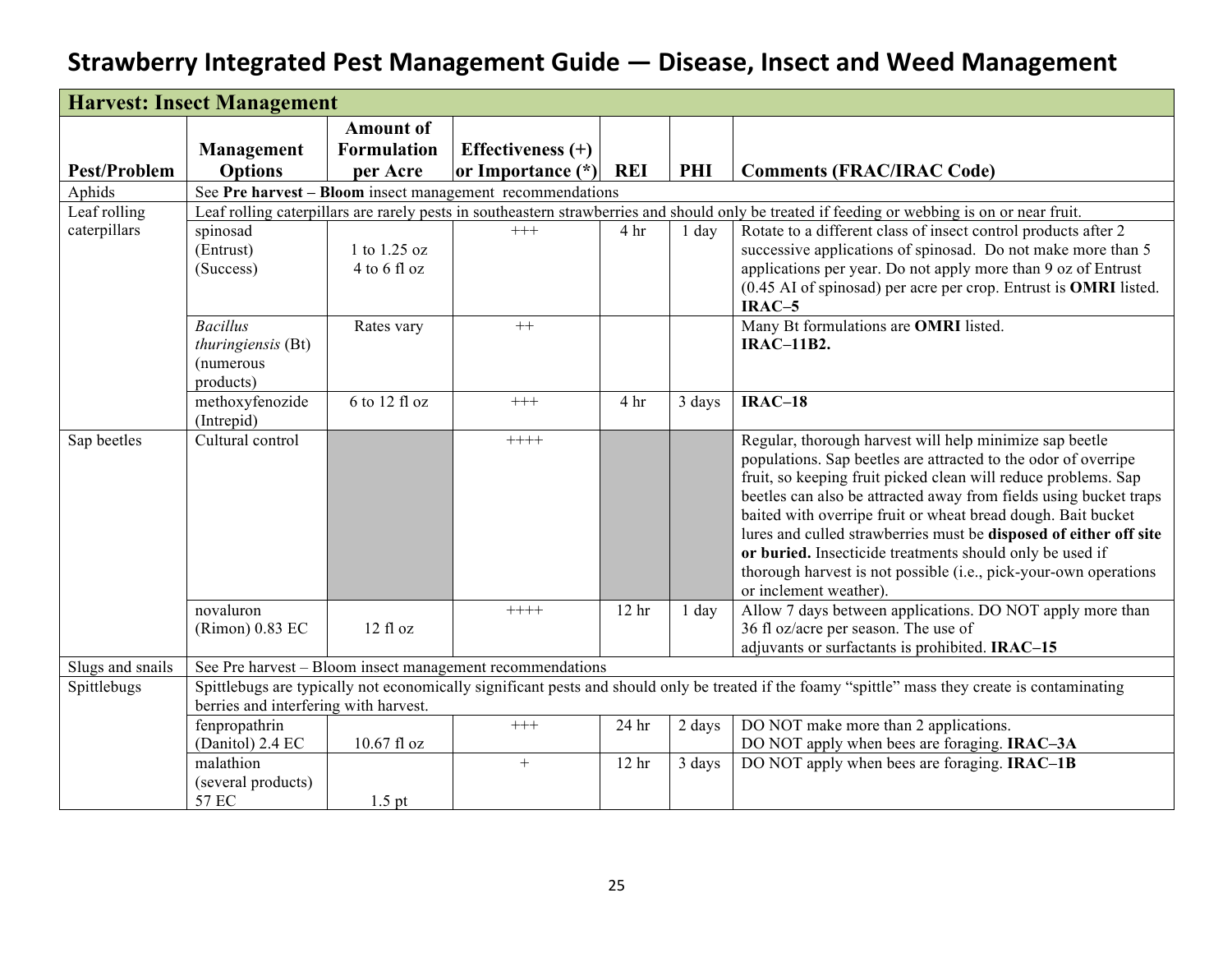|                     | <b>Harvest: Insect Management</b> |                    |                                                                                    |                   |          |                                                                                                                                                     |
|---------------------|-----------------------------------|--------------------|------------------------------------------------------------------------------------|-------------------|----------|-----------------------------------------------------------------------------------------------------------------------------------------------------|
|                     |                                   | <b>Amount of</b>   |                                                                                    |                   |          |                                                                                                                                                     |
|                     | Management                        | <b>Formulation</b> | Effectiveness $(+)$                                                                |                   |          |                                                                                                                                                     |
| <b>Pest/Problem</b> | <b>Options</b>                    | per Acre           | or Importance (*) REI                                                              |                   | PHI      | <b>Comments (FRAC/IRAC Code)</b>                                                                                                                    |
| Tarnished plant     |                                   |                    |                                                                                    |                   |          | Tarnished plant bugs vary in their economic significance throughout the Southeast. Check with local Cooperative Extension personnel to determine    |
| bugs                |                                   |                    |                                                                                    |                   |          | if treatment is necessary. If tarnished plant bugs are present, the treatment threshold is generally very low.                                      |
|                     | bifenthrin                        |                    | $++$                                                                               | 12 <sub>hr</sub>  | $0$ days | The use of broad-spectrum insecticides during bloom will                                                                                            |
|                     | (Brigade)                         | 6.4 to 32 oz       |                                                                                    |                   |          | damage honeybee populations. DO NOT apply when bees are                                                                                             |
|                     | <b>10 WSB</b>                     |                    |                                                                                    |                   |          | foraging. Refer to label. IRAC-3A                                                                                                                   |
|                     | fenpropathrin                     | 10.67 fl oz        | $++$                                                                               | $24\ \mathrm{hr}$ | 2 days   | DO NOT make more than 2 applications.                                                                                                               |
|                     | (Danitol) 2.4 EC                  |                    |                                                                                    |                   |          | DO NOT apply when bees are foraging. IRAC-3A                                                                                                        |
|                     | novaluron                         | 9 to 12 fl oz      | $+++++$                                                                            | 12 <sub>hr</sub>  | $1$ day  | Allow 7 days between applications. DO NOT apply more than                                                                                           |
|                     | (Rimon) 0.83 EC                   |                    |                                                                                    |                   |          | 36 fl oz/acre per season. The use of adjuvants or surfactants is                                                                                    |
|                     |                                   |                    |                                                                                    |                   |          | prohibited. IRAC-15                                                                                                                                 |
| Spotted wing        |                                   |                    |                                                                                    |                   |          | Spotted wing drosophila (SWD) larvae have been found in both fall and spring fruiting strawberries in the southeast, but SWD populations are        |
| drosophila          |                                   |                    |                                                                                    |                   |          | highest during fall. Traps may be useful in determining if SWD treatments are necessary in spring fruiting strawberries. Check with local extension |
|                     |                                   |                    |                                                                                    |                   |          | personnel for recommended monitoring methods. Preventative management is strongly recommended in fall fruit strawberries. If SWD is active          |
|                     |                                   |                    |                                                                                    |                   |          | during strawberry harvest, treat at least weekly and reapply treatments in the event of rain. Materials effective against SWD are toxic to bees.    |
|                     |                                   |                    | Apply SWD treatments in the evening or night, when bees are not actively foraging. |                   |          |                                                                                                                                                     |
|                     | bifenthrin                        | 6.4 to 32 oz       | $+++++$                                                                            | 12 <sub>hr</sub>  | $0$ days | The use of broad-spectrum insecticides during bloom will                                                                                            |
|                     | (Brigade)                         |                    |                                                                                    |                   |          | damage honeybee populations. DO NOT apply when bees are                                                                                             |
|                     | <b>10 WSB</b>                     |                    |                                                                                    |                   |          | foraging. Refer to label. IRAC-3A                                                                                                                   |
|                     | fenpropathrin                     | $10.67$ fl oz      | $++++$                                                                             | 24 hr             | 2 days   | DO NOT make more than 2 applications.                                                                                                               |
|                     | (Danitol) 2.4 EC                  |                    |                                                                                    |                   |          | DO NOT apply when bees are foraging. IRAC-3A                                                                                                        |
|                     | malathion                         |                    | $++$                                                                               | 12 <sub>hr</sub>  | 3 days   | DO NOT apply when bees are foraging. <b>IRAC-1B</b> DO NOT                                                                                          |
|                     | (several products)                |                    |                                                                                    |                   |          | apply more than 3.2 pts in a single application and DO NOT                                                                                          |
|                     | 57 EC                             | $1.5$ to $3$ pt    |                                                                                    |                   |          | make more than 4 applications per season. The minimum                                                                                               |
|                     |                                   |                    |                                                                                    |                   |          | retreatment interval is 7 days. Higher rates may be needed for                                                                                      |
|                     |                                   |                    |                                                                                    |                   |          | SWD control.                                                                                                                                        |
|                     | spinetoram                        | 6 to 10 fl oz      | $+++++$                                                                            | 4 hr              | $1$ day  | $IRAC-5$                                                                                                                                            |
|                     | (Radiant) SC                      |                    |                                                                                    |                   |          |                                                                                                                                                     |
|                     | spinosad                          |                    | $^{++}$                                                                            | 4 hr              | $1$ day  | If organic SWD management is needed, be careful not to use                                                                                          |
|                     | (Entrust) 80 W                    |                    |                                                                                    |                   |          | Entrust for other pests as there are limited applications per                                                                                       |
|                     |                                   |                    |                                                                                    |                   |          | season. Rotate to a different class of insect control products after                                                                                |
|                     |                                   |                    |                                                                                    |                   |          | 2 successive applications of spinosad. Do not make more than 5                                                                                      |
|                     |                                   |                    |                                                                                    |                   |          | applications per year. Do not apply more than 9 oz of Entrust                                                                                       |
|                     |                                   |                    |                                                                                    |                   |          | (0.45 AI of spinosad) per acre per crop. Entrust is <b>OMRI</b> listed.                                                                             |
|                     |                                   |                    |                                                                                    |                   |          | IRAC-5                                                                                                                                              |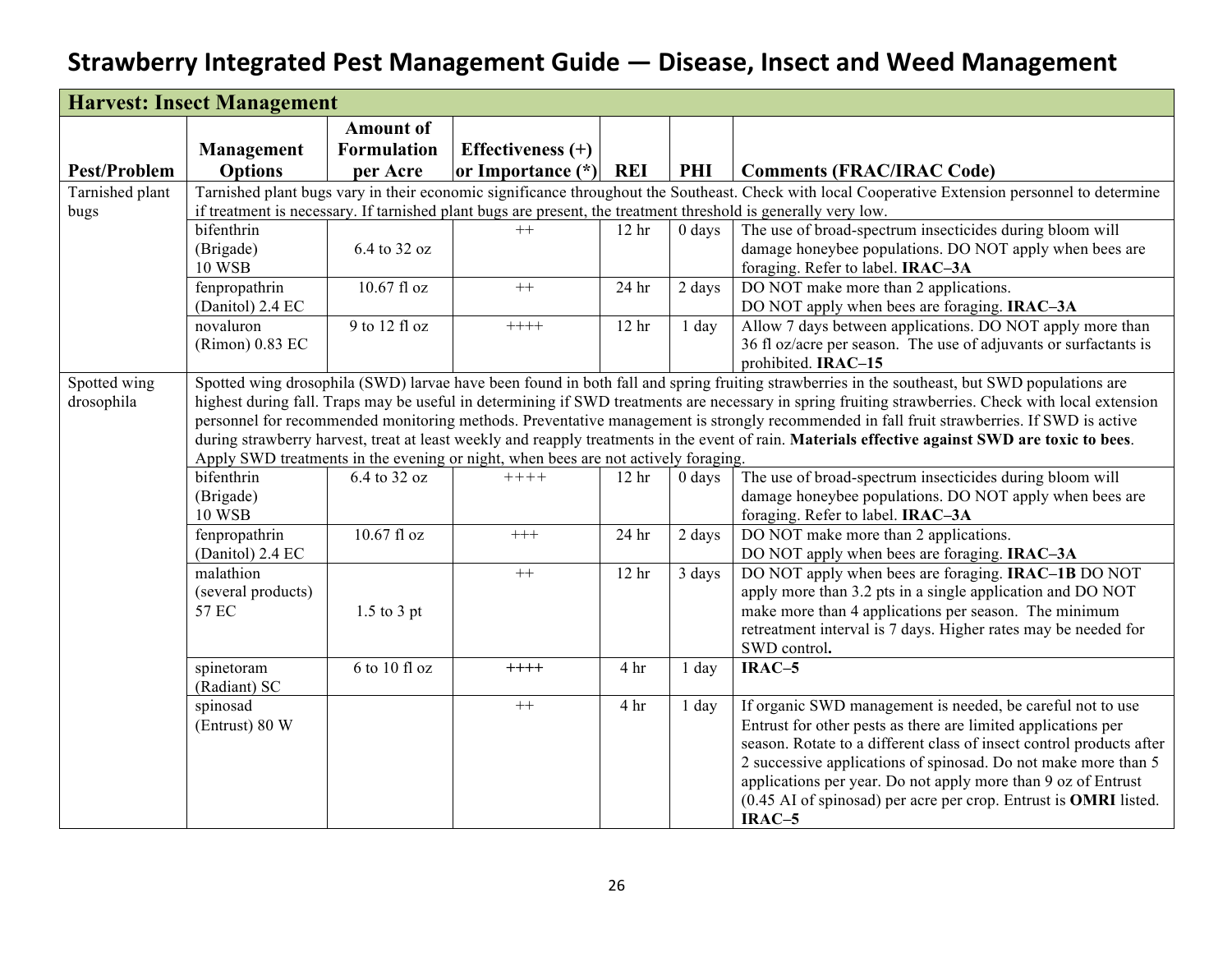|                                           | <b>Harvest: Insect Management</b>   |                                                    |                                                           |                  |        |                                                                                                                                                                                                                                                                                                                                                                                                                               |
|-------------------------------------------|-------------------------------------|----------------------------------------------------|-----------------------------------------------------------|------------------|--------|-------------------------------------------------------------------------------------------------------------------------------------------------------------------------------------------------------------------------------------------------------------------------------------------------------------------------------------------------------------------------------------------------------------------------------|
| <b>Pest/Problem</b>                       | <b>Management</b><br><b>Options</b> | <b>Amount of</b><br><b>Formulation</b><br>per Acre | Effectiveness $(+)$<br>or Importance (*)                  | <b>REI</b>       | PHI    | <b>Comments (FRAC/IRAC Code)</b>                                                                                                                                                                                                                                                                                                                                                                                              |
| Spotted wing<br>drosophila<br>(continued) | spinosad<br>(Entrust) 80 W          |                                                    | $++$                                                      | 4 <sup>hr</sup>  | day    | If organic SWD management is needed, be careful not to use<br>Entrust for other pests as there are limited applications per<br>season. Rotate to a different class of insect control products after<br>2 successive applications of spinosad. Do not make more than 5<br>applications per year. Do not apply more than 9 oz of Entrust<br>(0.45 AI of spinosad) per acre per crop. Entrust is <b>OMRI</b> listed.<br>$IRAC-5$ |
| Twospotted<br>spider mites                |                                     |                                                    | Same as Post-planting: Insect Management recommendations. |                  |        |                                                                                                                                                                                                                                                                                                                                                                                                                               |
| Whiteflies                                | imidacloprid<br>(Admire Pro)        | 1.3 fl oz                                          | $+++$                                                     | 12 <sub>hr</sub> | 7 days | DO NOT apply when bees are foraging. <b>IRAC-4A</b>                                                                                                                                                                                                                                                                                                                                                                           |
|                                           | spiromesifen<br>(Oberon) 2 SC       | 12 to 16 fl oz                                     | $+++$                                                     | 12 <sub>hr</sub> | 3 days | Use only 3 applications per crop. Use in a minimum of 100<br>gal/acre. Oberon is also an effective miticide. IRAC-23                                                                                                                                                                                                                                                                                                          |
|                                           | thiamethoxam<br>(Actara)            | $3 \text{ to } 4 \text{ oz}$                       | $++$                                                      | 12 <sub>hr</sub> | 3 days | Do not apply more than 12 oz/acre Actara; allow 10 days<br>between applications. DO NOT apply when bees are foraging;<br>after an Actara application, WAIT FIVE DAYS before placing<br>beehives into treated fields. <b>IRAC-4A</b>                                                                                                                                                                                           |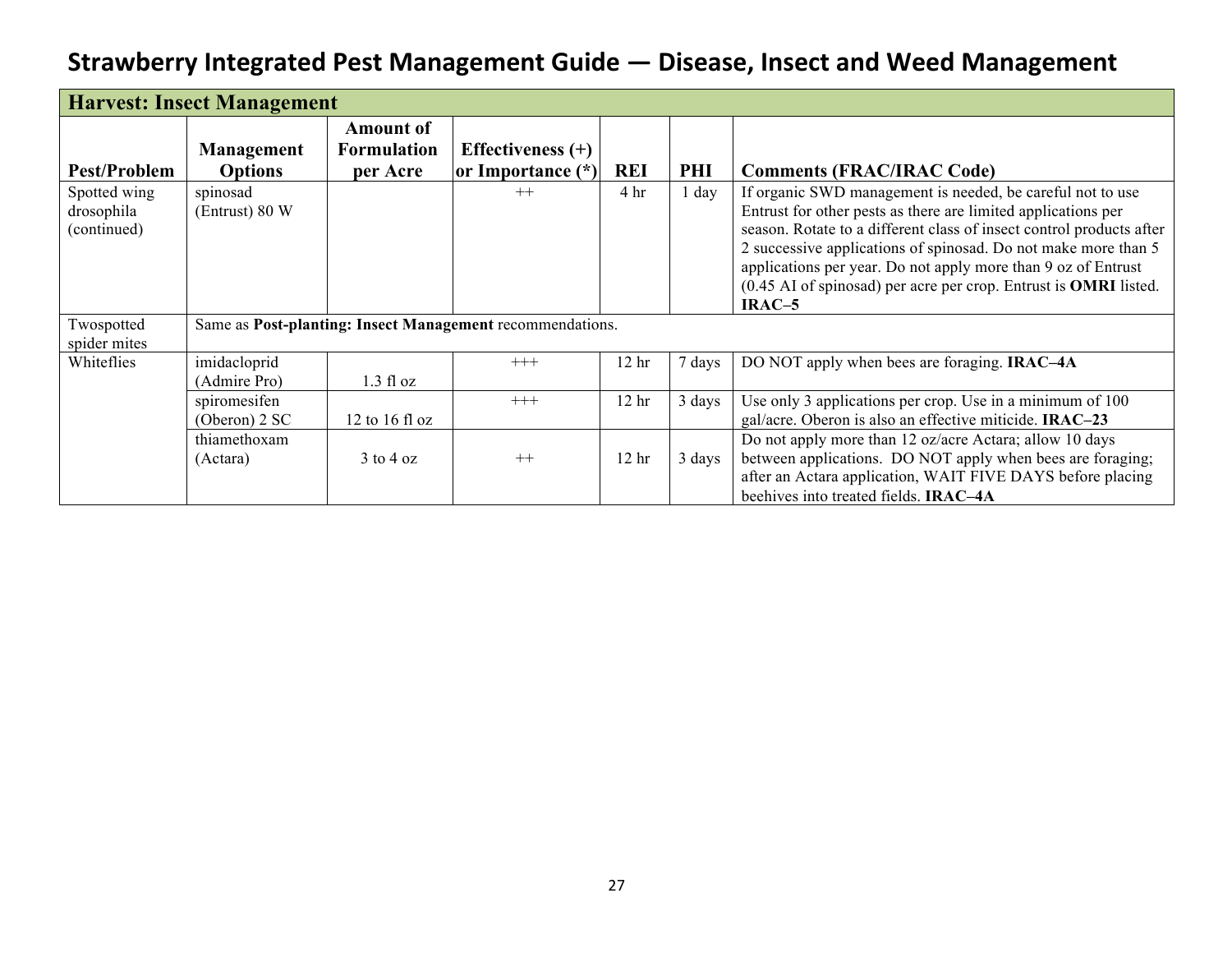| <b>Plasticulture Weed Control: Preplant</b>                                                                                                                                                    |                                                        |                                                    |                                                                                                                                            |                  |                                                                                                                                                                                                                                                                                                                                                                                                                                                                                                                          |
|------------------------------------------------------------------------------------------------------------------------------------------------------------------------------------------------|--------------------------------------------------------|----------------------------------------------------|--------------------------------------------------------------------------------------------------------------------------------------------|------------------|--------------------------------------------------------------------------------------------------------------------------------------------------------------------------------------------------------------------------------------------------------------------------------------------------------------------------------------------------------------------------------------------------------------------------------------------------------------------------------------------------------------------------|
| <b>Weed/Timing</b>                                                                                                                                                                             | <b>Material</b>                                        | <b>Amount of</b><br><b>Formulation</b><br>per Acre | <b>Crop Age</b><br><b>Restrictions</b>                                                                                                     | <b>REI</b>       | <b>Comments</b>                                                                                                                                                                                                                                                                                                                                                                                                                                                                                                          |
| Annual grass and<br>broadleaf weeds                                                                                                                                                            | Fumigation–see<br>tables above<br>(page 3).            |                                                    |                                                                                                                                            |                  | Annual grass and broadleaf weeds                                                                                                                                                                                                                                                                                                                                                                                                                                                                                         |
| Annual broadleaf<br>weeds, including<br>Carolina geranium and<br>cutleaf evening<br>primrose                                                                                                   | oxyfluorfen<br><b>MOA 14</b><br>$(Goal)$ 2 XL          | up to 2 pt                                         | Apply to soil surface<br>of pre-formed beds at<br>least 30 days before<br>transplanting.                                                   | 24 hr            | Plastic mulch should be applied soon after Goal application.<br>Best results occur when plastic is applied immediately after<br>herbicide application. Incorporation is not necessary but it may<br>result in less crop injury. Soil disturbance after application<br>will reduce weed control.                                                                                                                                                                                                                          |
|                                                                                                                                                                                                | acifluorfen<br><b>MOA 14</b><br>(Ultra Blazer) 2 L     | $0.5$ to $1.5$ pt                                  | Apply banded<br>application to row<br>prior to laying plastic<br>mulch and after final<br>land preparation, and<br>prior to transplanting. | 48 hr            | Crop row. Make one banded application before laying plastic<br>mulch and after final land preparation, and prior to<br>transplanting the crop. For best results, avoid soil disturbance<br>during laying of plastic and planting of crop.<br>Row middles between plastic mulch rows. Apply as a direct-<br>shielded application to strawberry row middles between<br>mulched beds. DO NOT ALLOW ULTRA BLAZER TO<br>CONTACT STRAWBERRY PLANTS. Limited research has<br>been conducted with Ultra Blazer in North Carolina |
| Annual broadleaf<br>weeds including<br>cutleaf evening<br>primrose, henbit,<br>chickweed,<br>horseweed, wild radish<br>and some annual<br>grasses and<br>suppression of some<br>annual grasses | flumioxazin<br><b>MOA 14</b><br>(Chateau SW)<br>51 WDG | 3 oz                                               | Apply to soil surface<br>of pre-formed beds at<br>least 30 days before<br>transplanting.                                                   | 12 <sup>hr</sup> | Crop row. Apply a minimum of 30 days prior to transplanting<br>and prior to plastic mulch being laid.<br>Row middles between plastic mulch rows. Apply only to row<br>middles. DO NOT APPLY over top of strawberries. Apply<br>prior to weed emergence and prior to fruit set. Application<br>after fruit set may result in spotting of fruit and should be<br>avoided. Crop spotting may occur if an adjuvant is added. Do<br>not allow spray drift to come in contact with fruit or foliage.                           |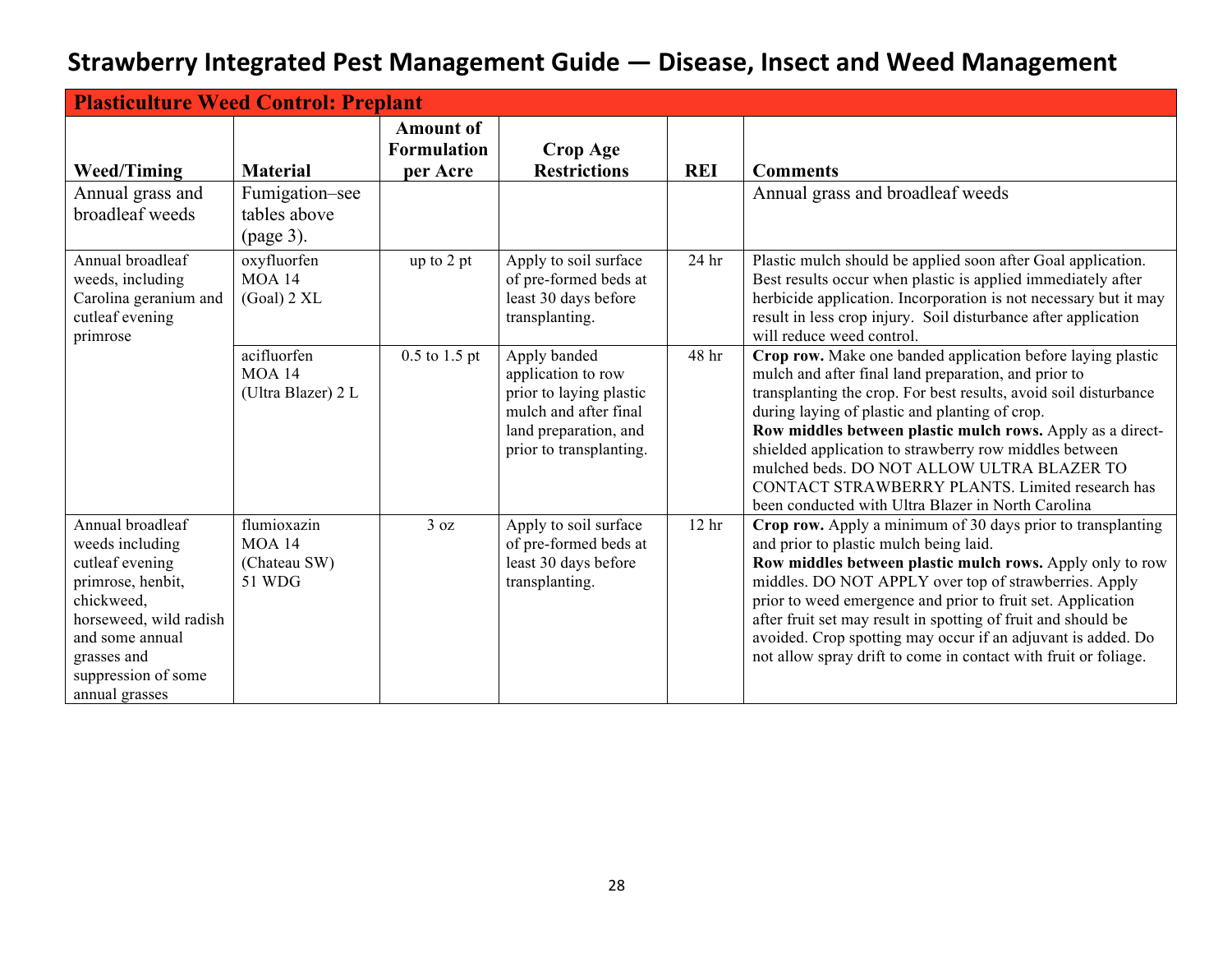| <b>Plasticulture Weed Control: Preplant</b>                                                                                                          |                                                                                                                       |                                                                          |                                                                                             |                  |                                                                                                                                                                                                                                                                                                                                                                                                                                                                                                                                                                                                                                                                                                                                                                                     |  |  |
|------------------------------------------------------------------------------------------------------------------------------------------------------|-----------------------------------------------------------------------------------------------------------------------|--------------------------------------------------------------------------|---------------------------------------------------------------------------------------------|------------------|-------------------------------------------------------------------------------------------------------------------------------------------------------------------------------------------------------------------------------------------------------------------------------------------------------------------------------------------------------------------------------------------------------------------------------------------------------------------------------------------------------------------------------------------------------------------------------------------------------------------------------------------------------------------------------------------------------------------------------------------------------------------------------------|--|--|
| <b>Weed/Timing</b>                                                                                                                                   | <b>Material</b>                                                                                                       | <b>Amount of</b><br><b>Formulation</b><br>per Acre                       | <b>Crop Age</b><br><b>Restrictions</b>                                                      | <b>REI</b>       | <b>Comments</b>                                                                                                                                                                                                                                                                                                                                                                                                                                                                                                                                                                                                                                                                                                                                                                     |  |  |
| <b>Broadleaf</b> weeds                                                                                                                               | napropamide<br><b>MOA 15</b><br>(Devrinol and<br>Devrinol 2-XT) 2<br>EC<br>(Devrinol and<br>Devrinol DF-XT)<br>50 DF  | 8 qt<br>8 lb                                                             | Apply to soil surface<br>of pre-formed beds<br>before laying plastic<br>mulch.              | 24 hr            | Devrinol applied to the bed before laying the plastic has<br>potential to injure strawberry plants. For plant bed treatment<br>preplant, incorporate to weed-free soil before laying plastic<br>mulch. Soil should be well worked yet moist enough to permit<br>a thorough incorporation to a depth of 2 inches. Incorporate<br>within 24 hours of application before laying plastic mulch. If<br>weed pressure is from small-seeded annuals, apply Devrinol<br>to the surface of the bed immediately before laying the plastic<br>mulch. If soil is dry, water or sprinkler irrigate with sufficient<br>water to wet to a depth of 2 to 4 inches before laying the<br>plastic mulch. Lay the plastic mulch over the treated soil the<br>same day as the application with Devrinol. |  |  |
| Yellow nutsedge,<br>purple nutsedge, corn<br>spurry, yellow<br>woodsorrel, henbit,<br>chickweed                                                      | sulfentrazone<br><b>MOA 14</b><br>(Spartan) 4F                                                                        | 4 to 8 oz; see<br>label for soil<br>restrictions                         |                                                                                             |                  | Please refer to label for soil type restrictions.                                                                                                                                                                                                                                                                                                                                                                                                                                                                                                                                                                                                                                                                                                                                   |  |  |
| <b>Plasticulture Weed Control: Postemergence</b>                                                                                                     |                                                                                                                       |                                                                          |                                                                                             |                  |                                                                                                                                                                                                                                                                                                                                                                                                                                                                                                                                                                                                                                                                                                                                                                                     |  |  |
| <b>Weed/Timing</b>                                                                                                                                   | <b>Material</b>                                                                                                       | <b>Amount of</b><br><b>Formulation</b><br>per Acre                       | <b>Crop Age</b><br><b>Restrictions</b>                                                      | <b>REI</b>       | <b>Comments</b>                                                                                                                                                                                                                                                                                                                                                                                                                                                                                                                                                                                                                                                                                                                                                                     |  |  |
| <b>Broadleaf</b> weeds<br>including ragweed,<br>clover, vetch, dock,<br>cocklebur, dandelion,<br>sowthistle, thistle, red<br>sorrel, and nightshade. | clopyralid<br>MOA 4<br>(Stinger) 3 EC                                                                                 | Crop row: $0.33$<br>to $0.5$ pt<br><b>Row middle:</b><br>0.33 to 0.67 pt | Apply after strawberry<br>plants are established<br>and at least 30 days<br>before harvest. | 12 <sub>hr</sub> | The Stinger use in strawberry is issued on a state-by-state<br>basis; therefore, it may NOT be registered for use in all<br>states using this guide.<br>DO NOT apply within 30 days of harvest. DO NOT use a<br>surfactant or apply in combination with other pesticides. DO<br>NOT apply as a broadcast application. DO NOT compost<br>treated vegetation if compost will be used on sensitive plants.                                                                                                                                                                                                                                                                                                                                                                             |  |  |
| Annual and perennial<br>grasses                                                                                                                      | clethodim<br>MOA <sub>1</sub><br>(Arrow, Clethodim<br>Intensity, Select)<br>2EC<br>(Intensity One,<br>Select Max) 1EC | 6 to 8 oz<br>9 to 16 oz                                                  | Newly planted or<br>established plantings                                                   | 12 <sub>hr</sub> | Use high rate and sequential applications for perennial grasses<br>(bermudagrass or johnsongrass). The addition of a nonionic<br>surfactant at 0.25 % v/v (1 qt/100 gal. of spray solution) or<br>crop oil concentrate at $1\%$ v/v (1 gal per 100 gal. of spray<br>solution) is required for optimum results. Do not apply within<br>4 days of harvest. With Select Max, add 0.25% nonionic<br>surfactant, 1 qt per 100 gal spray mix.                                                                                                                                                                                                                                                                                                                                             |  |  |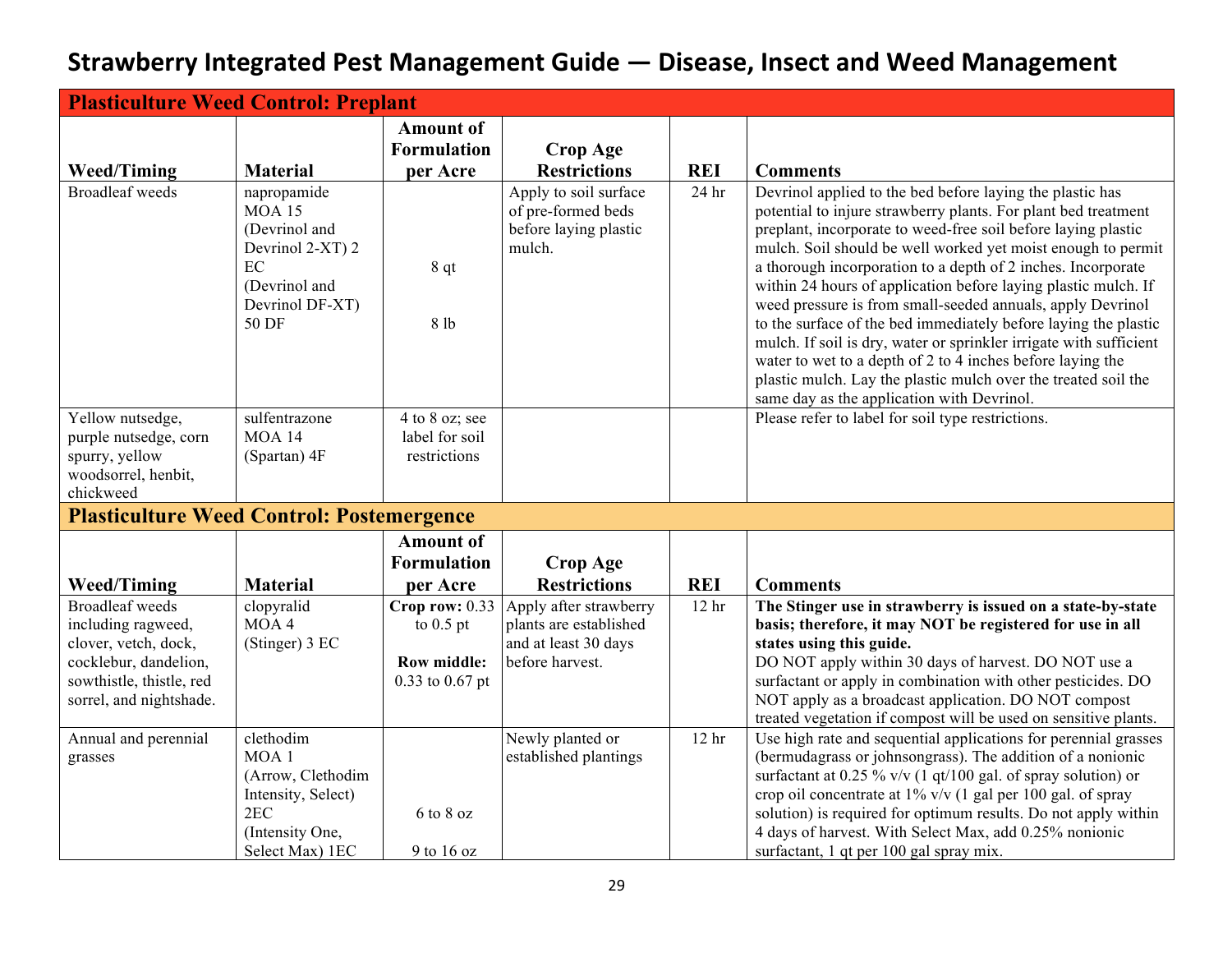| <b>Plasticulture Weed Control: Postemergence</b>                                                                        |                                                                                                                      |                                                    |                                                                              |                  |                                                                                                                                                                                                                                                                                                                                                                            |  |
|-------------------------------------------------------------------------------------------------------------------------|----------------------------------------------------------------------------------------------------------------------|----------------------------------------------------|------------------------------------------------------------------------------|------------------|----------------------------------------------------------------------------------------------------------------------------------------------------------------------------------------------------------------------------------------------------------------------------------------------------------------------------------------------------------------------------|--|
|                                                                                                                         |                                                                                                                      | <b>Amount</b> of<br><b>Formulation</b>             | <b>Crop Age</b>                                                              |                  |                                                                                                                                                                                                                                                                                                                                                                            |  |
| <b>Weed/Timing</b>                                                                                                      | <b>Material</b>                                                                                                      | per Acre                                           | <b>Restrictions</b>                                                          | <b>REI</b>       | <b>Comments</b>                                                                                                                                                                                                                                                                                                                                                            |  |
| Annual and perennial<br>grasses                                                                                         | sethoxydim<br>MOA <sub>1</sub><br>(Poast) 1.5EC                                                                      | 1 to 1.5 pt                                        | Newly planted and<br>established plantings                                   | 12 <sub>hr</sub> | Sequential applications will be necessary for perennial grass<br>control. The addition of a nonionic surfactant (1 qt/100 gal of<br>water) or crop oil concentrate (1 gal/100 gal. of water) is<br>necessary for optimum results. Do not apply within 7 days of<br>harvest. Total use cannot exceed 2.5 pt per acre per year.                                              |  |
| <b>Plasticulture Weed Control: Row middles</b>                                                                          |                                                                                                                      |                                                    |                                                                              |                  |                                                                                                                                                                                                                                                                                                                                                                            |  |
| <b>Weed/Timing</b>                                                                                                      | <b>Material</b>                                                                                                      | <b>Amount of</b><br><b>Formulation</b><br>per Acre | <b>Crop Age</b><br><b>Restrictions</b>                                       | <b>REI</b>       | <b>Comments</b>                                                                                                                                                                                                                                                                                                                                                            |  |
| Annual broadleaf weeds                                                                                                  | acifluorfen,<br><b>MOA 14</b><br>(Ultra Blazer) 2 L                                                                  | $0.5$ to $1.5$ pt                                  | Apply with a shielded<br>sprayer to middles<br>between plastic.              | 48 hr            | DO NOT ALLOW ULTRA BLAZER TO CONTACT<br>STRAWBERRY PLANTS. Limited research has been<br>conducted with Ultra Blazer. Apply for preemergence weed<br>control in the row middles.                                                                                                                                                                                            |  |
|                                                                                                                         | flumioxazin<br><b>MOA 14</b><br>(Chateau SW)<br><b>51 WDG</b>                                                        | 3 oz                                               | Apply with a hooded or<br>shielded sprayer to<br>middles between<br>plastic. | 12 <sub>hr</sub> | Apply for preemergence weed control in the middles. DO<br>NOT APPLY AFTER FRUIT SET. Do not allow spray<br>solution to come in contact with fruit or foliage. Spotting may<br>occur. May kill or injure ryegrass in middles.                                                                                                                                               |  |
| Annual grasses and<br>small seeded broadleaf<br>weeds                                                                   | napropamide<br><b>MOA 15</b><br>(Devrinol and<br>Devrinol 2-XT) 2<br>EC<br>(Devrinol and<br>Devrinol DF-XT)<br>50 DF | 8 qt<br>8 lb                                       | Direct to middles<br>between plastic.                                        | 12 <sub>hr</sub> | Apply as a banded application to the middles between plastic<br>prior to weed emergence. Rainfall or irrigation within 24<br>hours is needed for optimum weed control. See XT labels for<br>information regarding delay in irrigation event. Effective on<br>volunteer small grains (wheat etc.) if applied prior to<br>emergence. DO NOT apply between bloom and harvest. |  |
|                                                                                                                         | pendimethalin<br>MOA 3<br>(Prowl $H2O$ ) 3.8<br>EC                                                                   | $1.5$ pt                                           | Avoid contact with<br>strawberry plant.                                      | 24 <sub>hr</sub> | See label for more information. $PHI = 35$ days                                                                                                                                                                                                                                                                                                                            |  |
| Annual broadleaf weeds<br>Most effective on<br>weeds less than 4 in.<br>tall or rosettes less than<br>3 in. in diameter | carfentrazone,<br>$MOA$ 14 (Aim) 2<br>EC and 1.9 EW                                                                  | up to 2 oz                                         | Apply with hooded<br>sprayer to middles<br>between plastic.                  | 12 <sub>hr</sub> | Apply post-directed using hooded sprayer for control of<br>emerged weeds in row middles. If crop is contacted, burning<br>of contacted area will occur. Coverage is essential for good<br>weed control. Does not control grass weeds.                                                                                                                                      |  |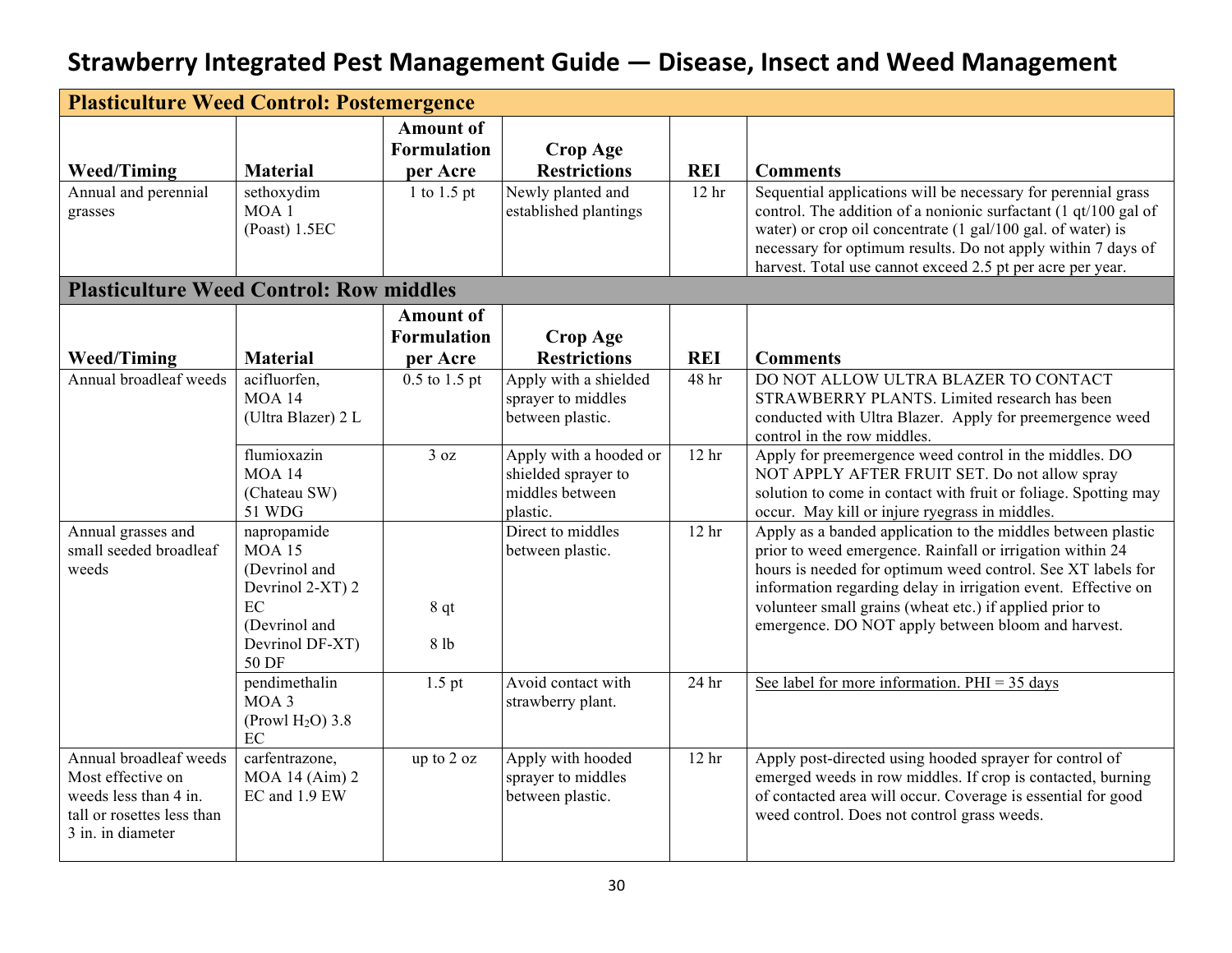| <b>Plasticulture Weed Control: Row middles</b> |                                                                                     |                                                    |                                                                                 |                           |                                                                                                                                                                                                                                                                                                                                                                               |  |  |
|------------------------------------------------|-------------------------------------------------------------------------------------|----------------------------------------------------|---------------------------------------------------------------------------------|---------------------------|-------------------------------------------------------------------------------------------------------------------------------------------------------------------------------------------------------------------------------------------------------------------------------------------------------------------------------------------------------------------------------|--|--|
| <b>Weed/Timing</b>                             | <b>Material</b>                                                                     | <b>Amount of</b><br><b>Formulation</b><br>per Acre | <b>Crop Age</b><br><b>Restrictions</b>                                          | <b>REI</b>                | <b>Comments</b>                                                                                                                                                                                                                                                                                                                                                               |  |  |
| Nonselective weed<br>control                   | glyphosate<br>MOA 9<br>(Roundup)<br>(WeatherMax)<br>5.5 SL                          | 11 to 22 oz                                        | Apply with hooded<br>sprayer or wiper<br>applicator.                            | 4 <sup>hr</sup>           | To prevent SEVERE crop injury use application equipment<br>and technique that will prevent contact with any portion of the<br>crop or plastic. Do not apply within 14 days of harvest.                                                                                                                                                                                        |  |  |
|                                                | paraquat,<br><b>MOA 22</b><br>(Firestorm,<br>Parazone) 3 SL<br>(Gramoxone SL)<br>2L | $1.3$ pt<br>2 pt                                   | Apply with hooded<br>sprayer or shields to<br>protect crop.                     | 12 <sub>hr</sub>          | Contact kill of all green foliage. Do not allow drift or spray<br>solution to contact crop or severe injury or crop death will<br>occur. The addition of a nonionic surfactant at 0.25 % v/v $(1)$<br>pt/50 gal. of spay solution) is required for optimum results.<br>Apply in a minimum spray volume of 20 gal. per acre. Do not<br>make more than 3 applications per year. |  |  |
|                                                | pelargonic acid<br><b>MOA 27</b><br>$(Scythe)$ 4 EC                                 | 3 to 10% $v/v$                                     | Apply with hooded or<br>shielded sprayer for<br>weed control in row<br>middles. | 12 <sub>hr</sub>          | Product is a nonselective, contact herbicide with foliar<br>activity. May be tank mixed with soil residual herbicides for<br>extended weed control. Avoid contact with strawberry plant<br>or severe injury will occur. No research has been conducted<br>in NC with Scythe, therefore use on a limited amount of<br>acreage.                                                 |  |  |
| <b>Matted Row Weed Control: Preplanting</b>    |                                                                                     |                                                    |                                                                                 |                           |                                                                                                                                                                                                                                                                                                                                                                               |  |  |
| <b>Weed/Timing</b>                             | <b>Material</b>                                                                     | <b>Amount of</b><br><b>Formulation</b><br>per Acre | <b>Crop Age</b><br><b>Restrictions</b>                                          | <b>REI</b>                | <b>Comments</b>                                                                                                                                                                                                                                                                                                                                                               |  |  |
| Annual grass and<br>broadleaf weeds            | Fumigation-see<br>tables above (page)<br>$3)$ .                                     |                                                    | See labels for plant-<br>back intervals.                                        | See label<br>for details. | See labels for rates, plant-back intervals, and personal<br>protective equipment requirements.                                                                                                                                                                                                                                                                                |  |  |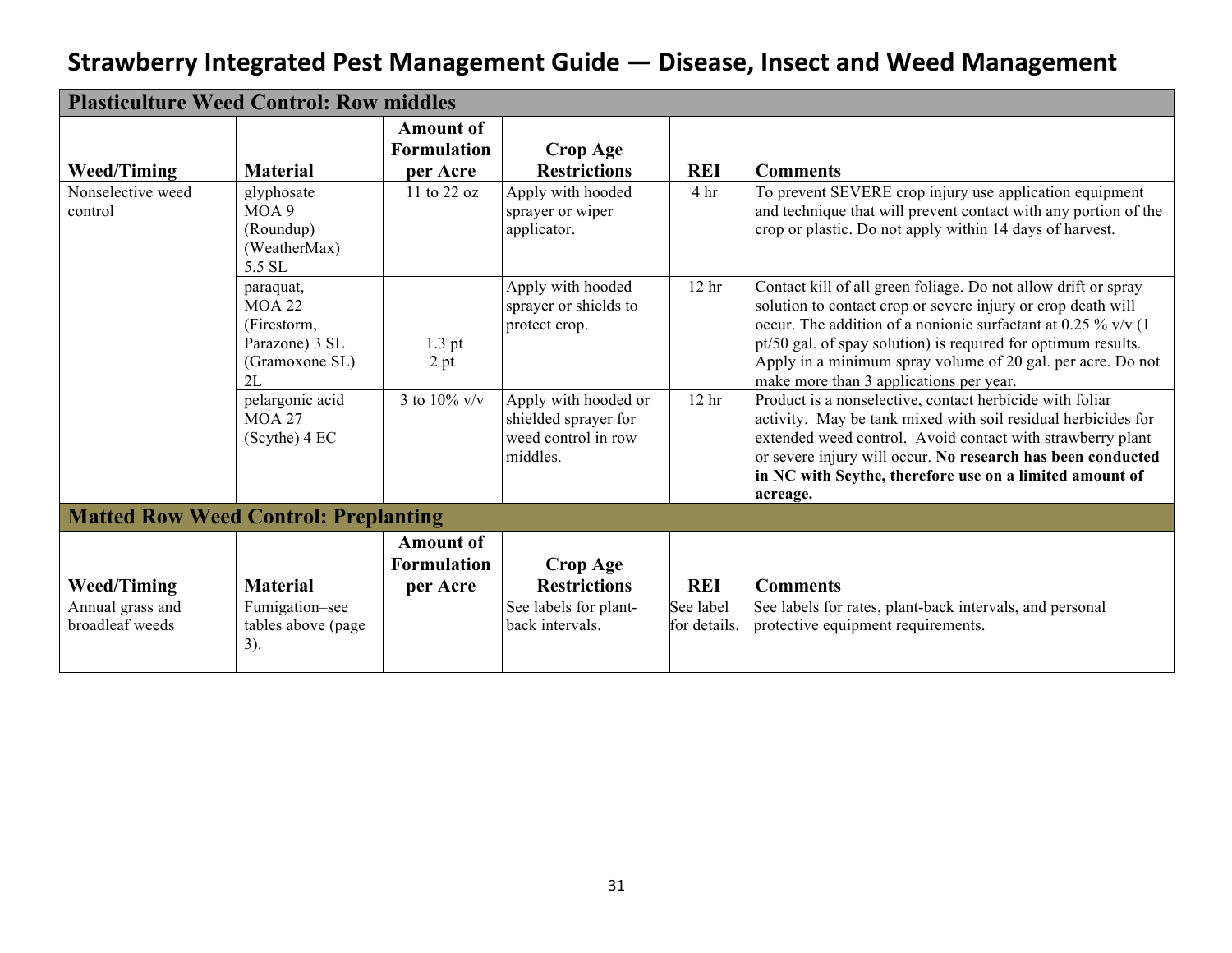| <b>Matted Row Weed Control: Preemergence</b>                                                                                                           |                                                            |                                                    |                                                                                               |                  |                                                                                                                                                                                                                                                                                                                               |  |
|--------------------------------------------------------------------------------------------------------------------------------------------------------|------------------------------------------------------------|----------------------------------------------------|-----------------------------------------------------------------------------------------------|------------------|-------------------------------------------------------------------------------------------------------------------------------------------------------------------------------------------------------------------------------------------------------------------------------------------------------------------------------|--|
|                                                                                                                                                        |                                                            | <b>Amount of</b><br><b>Formulation</b>             | <b>Crop Age</b>                                                                               |                  |                                                                                                                                                                                                                                                                                                                               |  |
| <b>Weed/Timing</b>                                                                                                                                     | <b>Material</b>                                            | per Acre                                           | <b>Restrictions</b>                                                                           | <b>REI</b>       | <b>Comments</b>                                                                                                                                                                                                                                                                                                               |  |
| Yellow nutsedge,<br>purple nutsedge, corn<br>spurry, yellow<br>woodsorrel, henbit,<br>chickweed and other<br>broadleaf weeds                           | sulfentrazone,<br><b>MOA 14</b><br>(Spartan) 4F            | 4 to 8 oz, see<br>label for soil<br>restrictions   | Preplant                                                                                      | 12 <sub>hr</sub> | See label for soil type and organic matter content restrictions.<br>Do not apply after the crop has been transplanted or serious<br>injury may occur.                                                                                                                                                                         |  |
| <b>Matted Row Weed Control: Postemergence</b>                                                                                                          |                                                            |                                                    |                                                                                               |                  |                                                                                                                                                                                                                                                                                                                               |  |
| <b>Weed/Timing</b>                                                                                                                                     | <b>Material</b>                                            | <b>Amount of</b><br><b>Formulation</b><br>per Acre | Crop Age<br><b>Restrictions</b>                                                               | <b>REI</b>       | <b>Comments</b>                                                                                                                                                                                                                                                                                                               |  |
| <b>Broadleaf</b> weeds<br>including ragweed,<br>clover, vetch, dock,<br>cocklebur,<br>dandelion, red sorrel,<br>sowthistle, thistle, and<br>nightshade | clopyralid<br>MOA4<br>(Stinger) 3 EC                       | 0.33 to 0.67 pt                                    | Newly planted and<br>established plantings                                                    | 12 <sub>hr</sub> | The Stinger use in strawberry is issued on a state-by-state<br>basis. Therefore, it may NOT be registered for use in all<br>states using this guide. Apply in the spring before harvest or<br>post-harvest. Do not apply within 30 days of harvest. Do not<br>use a surfactant or apply in combination with other pesticides. |  |
| <b>Broadleaf</b> weeds                                                                                                                                 | $2, 4-D$ amine<br>MOA4<br>$(2, 4-D \text{ Amine})$<br>4 SL | $2$ to $3$ pt                                      | <b>Established plantings</b>                                                                  | 48 hr            | 2, 4-D can be applied to established strawberry plants that are<br>dormant or immediately after final harvest. Apply in a spray<br>volume of 25 to 50 gallons per acre. DO NOT apply unless<br>possible injury to the crop is acceptable.                                                                                     |  |
| Annual broadleaf weeds                                                                                                                                 | acifluorfen,<br><b>MOA 14</b><br>(Ultra Blazer) 2L         | $0.5$ to 1.5 pt                                    | Apply after the last<br>harvest or following<br>bed renovation or when<br>plants are dormant. | 48 hr            | Two applications can be made. Do not apply the last<br>application within 120 days of strawberry harvest. Limited<br>research has been conducted in North Carolina with Ultra<br>Blazer.                                                                                                                                      |  |
|                                                                                                                                                        | flumioxazin,<br><b>MOA 14</b><br>(Chateau SW)<br>51 WDG    | 3 oz                                               | Apply with hooded or<br>shielded sprayer to row<br>middles.                                   | 12 <sub>hr</sub> | DO NOT spray over top of strawberries. Apply prior to weed<br>emergence. Crop spotting may occur if spray contacts the<br>crop. DO NOT apply after fruit set.                                                                                                                                                                 |  |
|                                                                                                                                                        | pelargonic acid,<br><b>MOA 27</b><br>(Scythe) 4 EC         | 3 to 10% $v/v$                                     | Apply as a directed or<br>shielded spray.                                                     | 12 <sub>hr</sub> | Product is nonselective, contact herbicide with foliar activity.<br>May be tank mixed with soil residual herbicides for extended<br>weed control. Avoid contact with strawberry plant or severe<br>injury will occur. No research has been conducted in NC<br>with Scythe, therefore use on a limited amount of acreage.      |  |